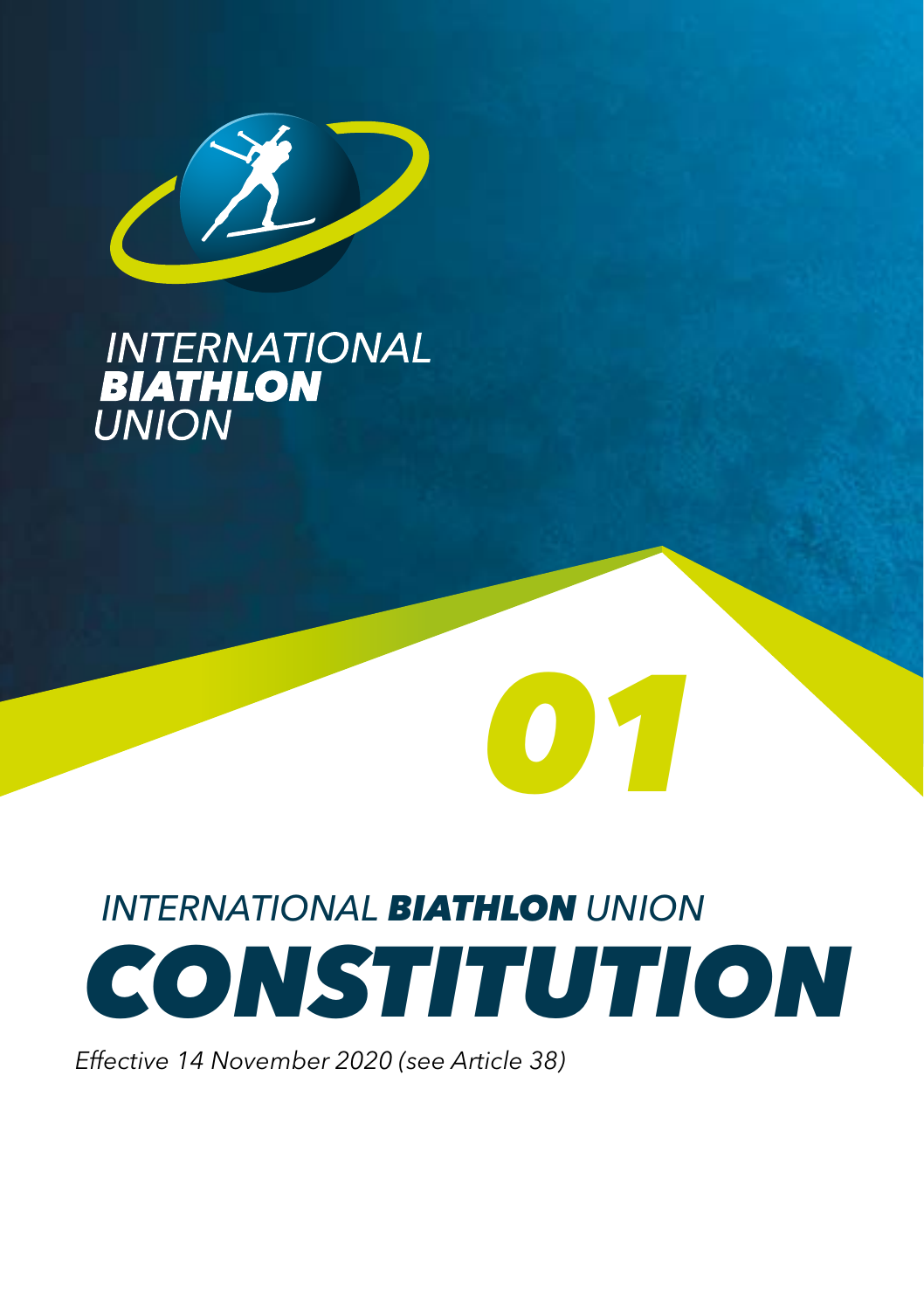# *TABLE OF CONTENTS*

# *PART I IBU STATUS AND PURPOSE*

|    | 1. Name and status                          |  |
|----|---------------------------------------------|--|
|    | 2. Purposes and principles                  |  |
|    | 3. Ideal Means                              |  |
| 4. | Exclusion of the intention to make a profit |  |

# *PART II MEMBERSHIP*

| 5. | <b>Members</b>                                                                     | 7  |
|----|------------------------------------------------------------------------------------|----|
| 6. | <b>Requirements to be an NF Member</b>                                             | 7  |
| 7. | <b>Rights of NF Members</b>                                                        | 8  |
| 8. | <b>Obligations of NF Members</b>                                                   | 9  |
| 9. | <b>Extraordinary Members and Honorary Members</b>                                  | 10 |
|    | 10. Withdrawal or termination of membership                                        | 11 |
|    | 11. Suspension, expulsion or other sanction for breach<br>of NF Member obligations | 11 |
|    | 12. Consequences of withdrawal, suspension or termination<br>of membership         | 11 |

# *PART III CONGRESS*

| 13. Composition and powers of Congress | 12 |
|----------------------------------------|----|
| 14. Meetings of Congress               | 13 |
| 15. Delegates                          | 13 |
| 16. Voting                             | 14 |
|                                        |    |

# *PART IV EXECUTIVE BOARD*

| 17. Composition of the Executive Board | 15 |
|----------------------------------------|----|
| 18. Powers of the Executive Board      | 16 |
| 19. Duties of Executive Board members  | 17 |
| 20. Meetings                           | 18 |
| 21. Vacancies, removal and suspension  | 18 |

# *PART V PRESIDENT, VICE-PRESIDENT, SECRETARY GENERAL*

| 22. President                            | 19 |
|------------------------------------------|----|
| 23. The Vice-President and the Treasurer | 19 |
| 24. Secretary General                    | 19 |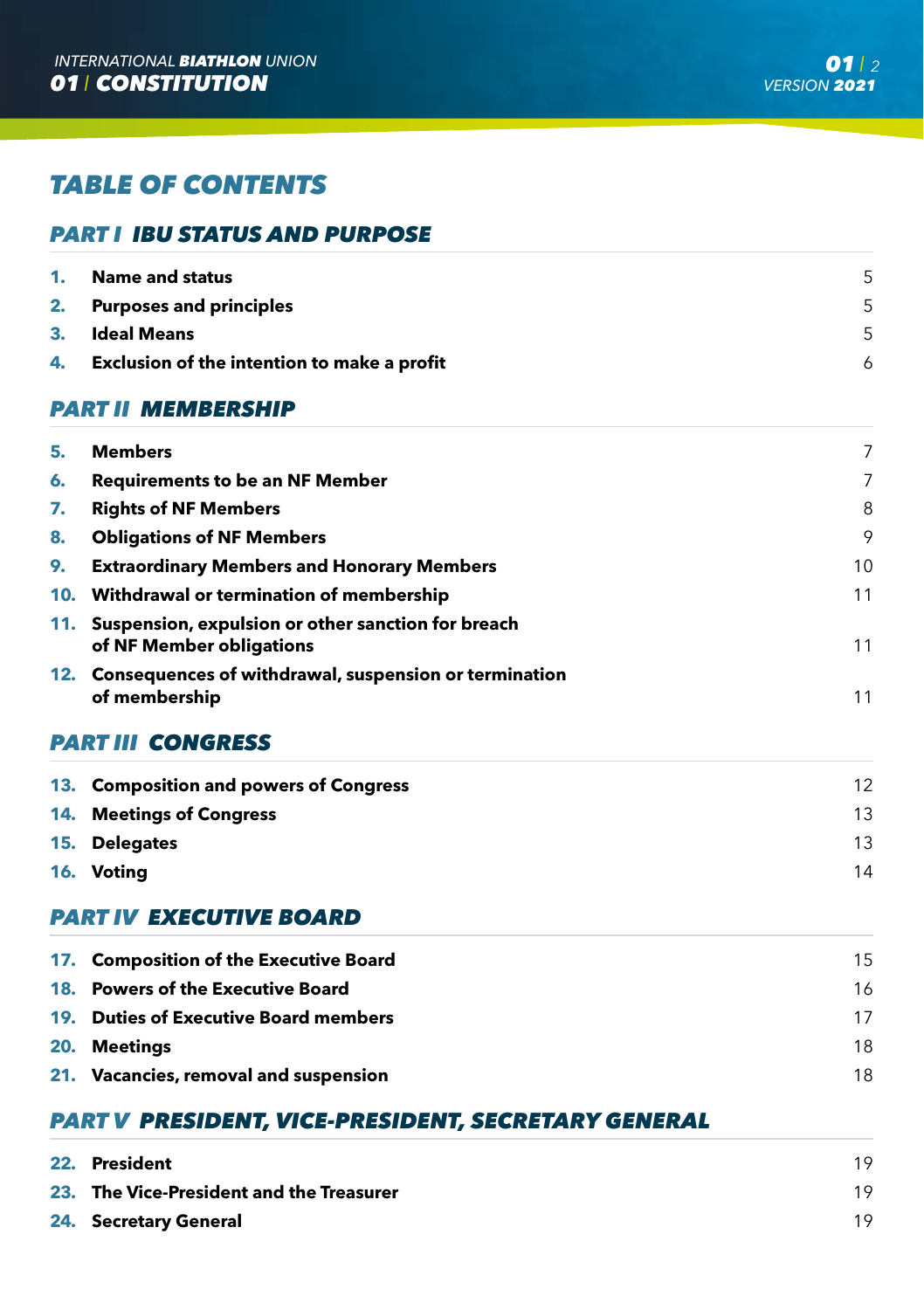# *PART VI ATHLETES' COMMITTEE AND TECHNICAL COMMITTEE*

|     | 25. Athletes' Committee                           | 21 |
|-----|---------------------------------------------------|----|
|     | 26. Technical Committee                           | 21 |
|     | <b>PART VII ELIGIBILITY OF IBU OFFICIALS</b>      |    |
|     | 27. Eligibility of IBU Officials                  | 23 |
|     | 28. The Vetting Panel                             | 24 |
|     | PART VIII BIATHLON INTEGRITY UNIT                 |    |
|     | 29. Establishment and mandate of the BIU          | 25 |
|     | 30. Operational independence                      | 26 |
|     | <b>PART IX DISPUTE RESOLUTION</b>                 |    |
|     | 31. Alleged violations of the Rules               | 27 |
|     | <b>31 A Protests</b>                              | 27 |
|     | 31 B Alleged violations of the IBU Integrity Code | 27 |
|     | 32. Appeals against IBU decisions                 | 27 |
|     | 33. Other claims and disputes                     | 27 |
|     | 34. General                                       | 28 |
|     | <b>PART X: DISSOLUTION</b>                        |    |
|     | 35. Dissolution by Congress                       | 29 |
|     | 36. Use of remaining assets                       | 29 |
|     | 37. Completion of liquidation of assets           | 29 |
|     | <b>PART XI: MISCELLANEOUS</b>                     |    |
|     | 38. Effective date                                | 30 |
|     | 39. Official languages                            | 30 |
|     | 40. Legal representation                          | 30 |
| 41. | Indemnity                                         | 30 |
|     | 42. Financial year and audit                      | 31 |
|     | 43. Amendments to the Constitution                | 31 |
|     | 44. Notifications and time-limits                 | 31 |
|     | 45. Savings clause                                | 31 |
|     |                                                   |    |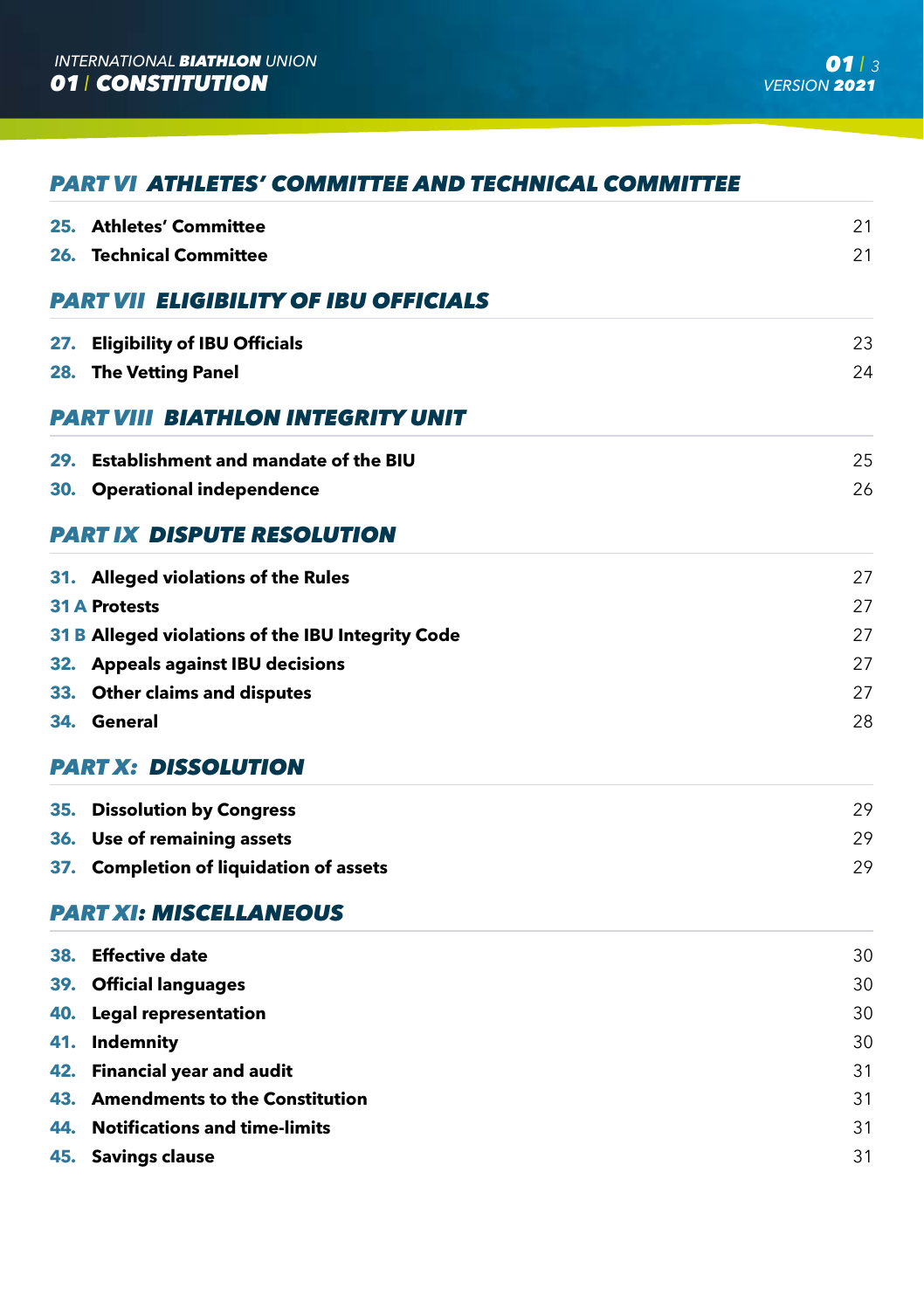| <b>APPENDIX 1 DEFINITIONS AND INTERPRETATION</b>                                                  | 32 |
|---------------------------------------------------------------------------------------------------|----|
| <b>APPENDIX 2 IBU MARK(S)</b>                                                                     | 36 |
| <b>APPENDIX 3 LIST OF NF MEMBERS OF THE IBU</b>                                                   | 37 |
| APPENDIX 4 ADDITIONAL PROVISIONS RELATING TO NF MEMBERS                                           |    |
| A4.1 Applications for NF Membership and transfers of NF Membership                                | 38 |
| A4.2 Suspension of membership or imposition of other<br>sanction(s) by the Executive Board        | 39 |
| A4.3 Suspension of or expulsion from membership<br>or imposition of other sanction(s) by Congress | 40 |

**A 4.4 General** 41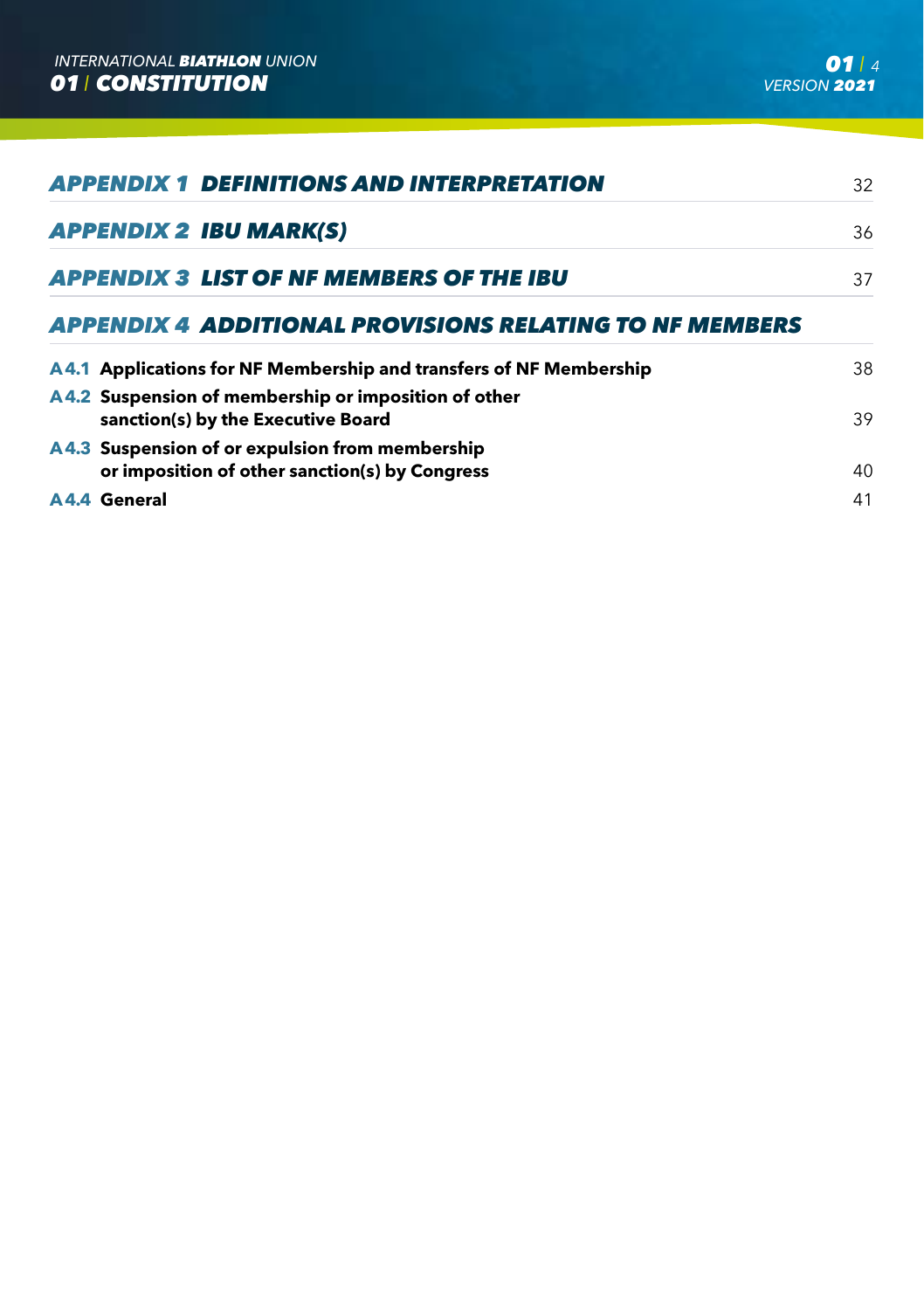# *PART I IBU STATUS AND PURPOSE*

### **1. Name and status**

**1.1** The International Biathlon Union (IBU) is recognised by the International Olympic Committee (IOC) as the international governing body for the sport of biathlon.

**1.2** The sport of biathlon combines cross-country skiing with marksmanship shooting. Other forms of biathlon (also governed by the IBU) combine rifle shooting with other forms of movement (such as roller skiing, running, mountain biking or snowshoe hiking). All such forms of biathlon are referred to collectively in this Constitution as Biathlon.

**1.3** This Constitution is governed by the laws of Austria, and will be interpreted and applied in accordance with Austrian law, using the definitions and principles of interpretation set out in Appendix 1. Defined terms appear in italics.

**1.4** The IBU is an association under the Austrian Law of Associations, registered in the Central Austrian register of Associations with number ZVR 291698201. The IBU also has the status of a Non-Governmental Organisation under Austrian Federal Law (Federal Law Gazette 174/1992).

The IBU headquarters is registered in Salzburg. Due to the move, the IBU headquarters must be registered in 5081 Anif, Sonystrasse 20.

**1.5** The official registered name of the IBU is the "International Biathlon Union (IBU)", but the IBU also uses the following German and Russian translations of its official name: Internationale Biathlon Union (IBU) and Mеждународный союз биатлонистов (MCБ). The IBU uses the mark that appears at Appendix 2, and may create additional marks. The IBU reserves all of its rights, including its Intellectual Property Rights, in relation to its names and acronyms (official and translated) and marks.

#### **2. Purposes and principles**

**2.1** The fundamental purposes of the IBU (the Purposes) are to:

**2.1.1** Develop the sport of biathlon and promote it worldwide.

**2.1.2** Constantly aim to improve the conditions and fundamentals of the sport of biathlon and promote its cultural, sporting and humanitarian values worldwide.

**2.1.3** Develop and encourage participation in Biathlon throughout the world.

**2.1.4** Protect the integrity of Biathlon included the IBU by implementing the highest standards of good governance.

#### **3. Ideal Means**

**3.1** The purposes should be achieved through the ideal means such as:

**3.1.1** act as the governing body for Biathlon worldwide;

**3.1.2** play a leading role in the Olympic Movement, in particular by organising, supervising and officiating the Biathlon programme at the Olympic Games;

**3.1.3** use competitions, events, programmes, and similar activities to promote,

**3.1.4** regulate Biathlon efficiently and effectively by developing Rules to be applied and enforced by the IBU and/or the NF Members wherever the sport is practised;

**3.1.5** developing and enforcing a comprehensive and broadly applicable integrity code, as set out in Article 30.7;

**3.1.6** establish and maintain an efficient administration to control, regulate and direct the affairs of the IBU and the sport of Biathlon;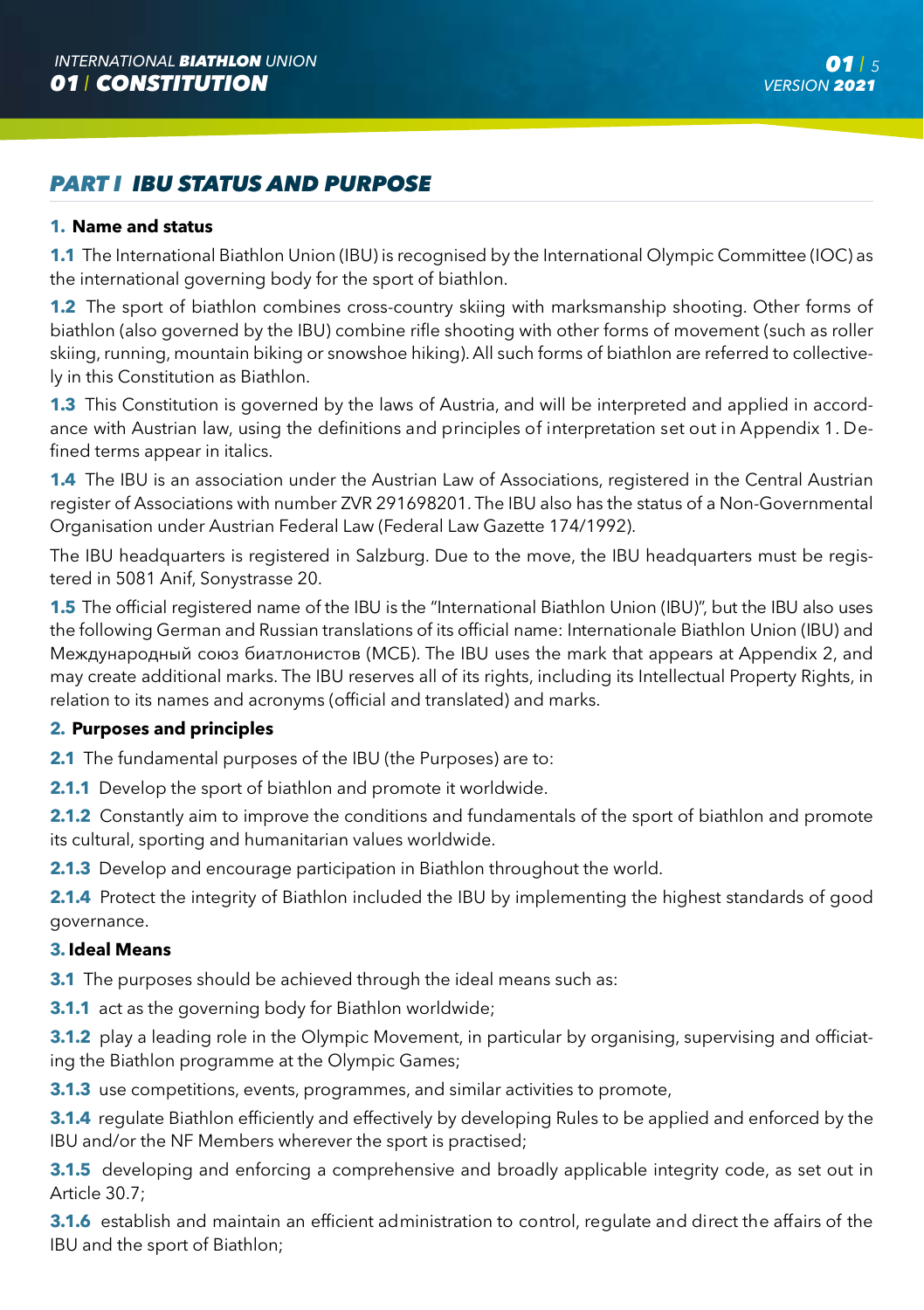**3.1.7** control the organisation and scheduling of competitions (including "world" or "international" championships and other events purporting to be "world" or "international" events or otherwise purporting to determine "world" or "international" champions of Biathlon), so as to ensure that the sporting calendar is organised and scheduled in accordance with the best long-term interests and priorities of the sport as a whole;

**3.1.8** support and assist NF Members to promote and develop Biathlon in their respective Countries;

**3.1.9** cooperate with other sport organisations (including the IOC and WADA), public and private organisations, state authorities, and other relevant bodies to promote the interests of sport generally, and Biathlon in particular, throughout the world;

**3.1.10** protect the right of the IBU (internationally) and its NF Members (nationally) to govern, regulate and administer the sport independently and autonomously, including by conducting democratic elections that are free from any outside influence to elect office-holders;

**3.1.11** promotion of a uniform set of rules;

**3.1.12** we want to be the mouthpiece for the biathlon sport and want to do it in the interests of the whole.

# **4. Exclusion of the intention to make a profit**

**4.1** The IBU is a non-profit organization, and therefore pursues exclusively non-profit purposes and supports the non-profit purposes of its members. The IBU's funds will be used for the Purposes only, and not in any manner that is alien to its Purposes. To ensure compliance with this requirement, a clear and detailed record will be kept of the use of IBU funds.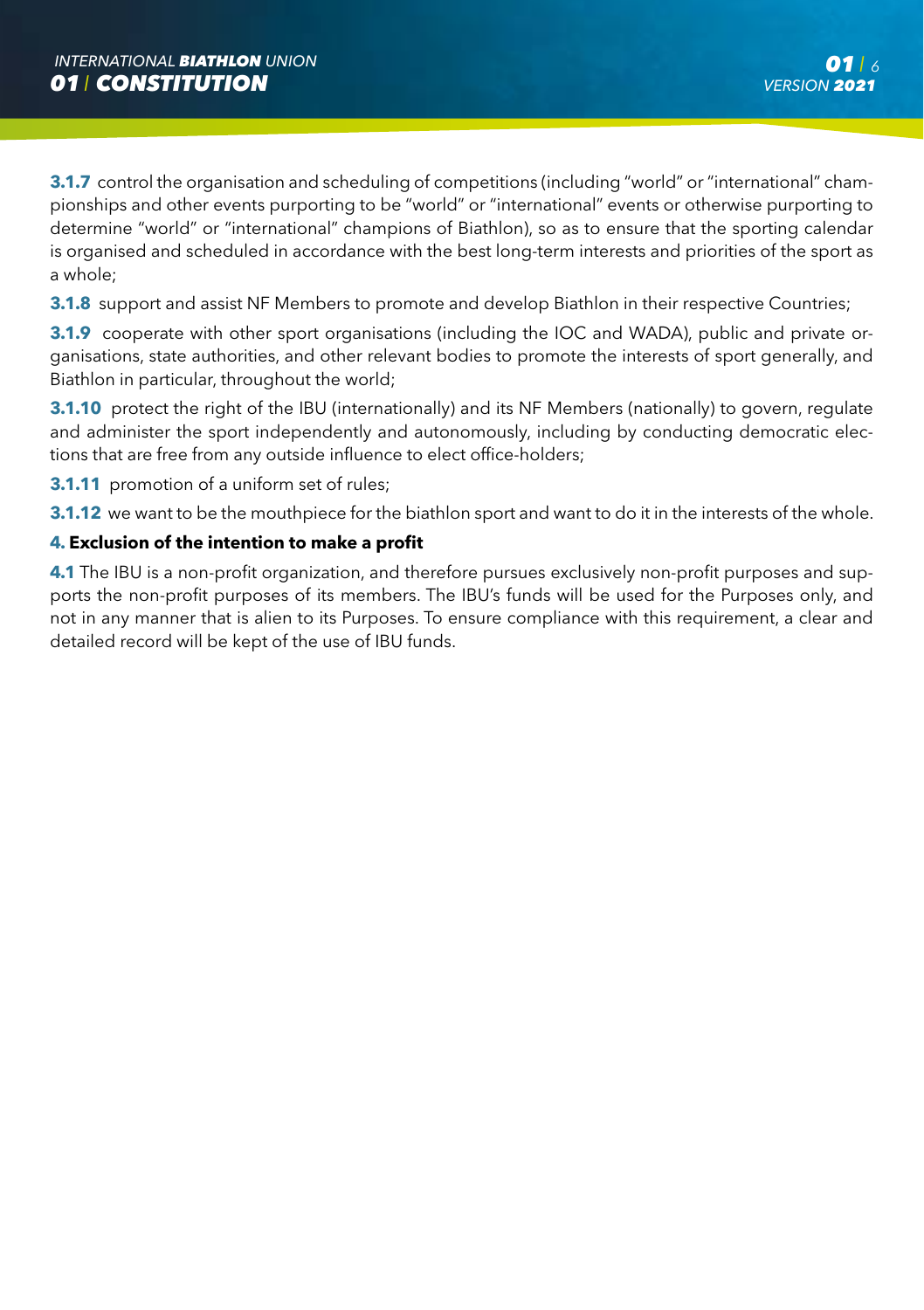# *PART II MEMBERSHIP*

# **5. Members**

**5.1** Membership of the IBU may be granted in different categories, including NF Member (open to National Federations only), Extraordinary Member, Honorary Member, and/or any other type of membership that Congress may create pursuant to Article 13.2.1. References in this Constitution to IBU Members are to all members of the IBU, whatever their membership category.

**5.2** In accordance with the Olympic Charter, membership as an NF Member of the IBU (whether provisional or full) is open to one National Federation for each Country. The sole and exclusive authority of an NF Member to govern Biathlon at the national level will extend as far as the territorial boundaries of the Country that it represents.

**5.3** The NF Members of the IBU as at the date this Constitution comes into effect are listed in Appendix 3. New NF Members may be admitted in accordance with Article A1 of Appendix 4, and Extraordinary Members and Honorary Members may be admitted as set out in Article 9.

**5.4** Neither this Constitution nor membership of the IBU will create a partnership or agency relationship between the IBU and the IBU Members. IBU Members are not liable for the debts or obligations of the IBU, and the IBU is not liable for the debts or obligations of IBU Members.

**5.5** Once granted, IBU Membership continues unless and until the IBU Member in question withdraws from membership in accordance with Article 10, or the IBU terminates the membership of an Extraordinary Member or an Honorary Member in accordance with Article 10.2, or the IBU expels an NF Member in accordance with Article 11.

# **6. Requirements to be an NF Member**

**6.1** To be and to remain a full NF Member of the IBU, a National Federation for the sport of Biathlon must satisfy (both at the time it applies for membership and at all times after it has been admitted as an NF Member) all of the following requirements:

**6.1.1** It must be a legal entity properly constituted in accordance with the law applicable in its Country.

**6.1.2** It must be concerned with the administration, organisation and practising of Biathlon, either solely and exclusively or else in conjunction with other sports.

**6.1.3** It must claim the exclusive right to govern both men's and women's Biathlon in its Country, i.e., it must not recognise any other body's claim to govern either men's or women's Biathlon in its Country (other than by exercise of powers delegated to that other body by the National Federation).

**6.1.4** Its constitution must:

**6.1.4.1** be compliant with the Olympic Charter and the World Anti-Doping Code, and consistent in all respects with this Constitution and the Rules;

**6.1.4.2** declare its opposition to any unlawful discrimination on the grounds of race, skin colour, national or social origin, gender, sex, sexual orientation, language, political or other opinion, religion or other beliefs, circumstances of birth, or other improper grounds; and

**6.1.4.3** include a formal undertaking by the National Federation to be bound by and to comply with the obligations placed on NF Members by this Constitution.

**6.1.5** It must not be insolvent.

**6.1.6** It must carry out Biathlon activities in its Country at least to the minimum level prescribed by the Executive Board from time to time.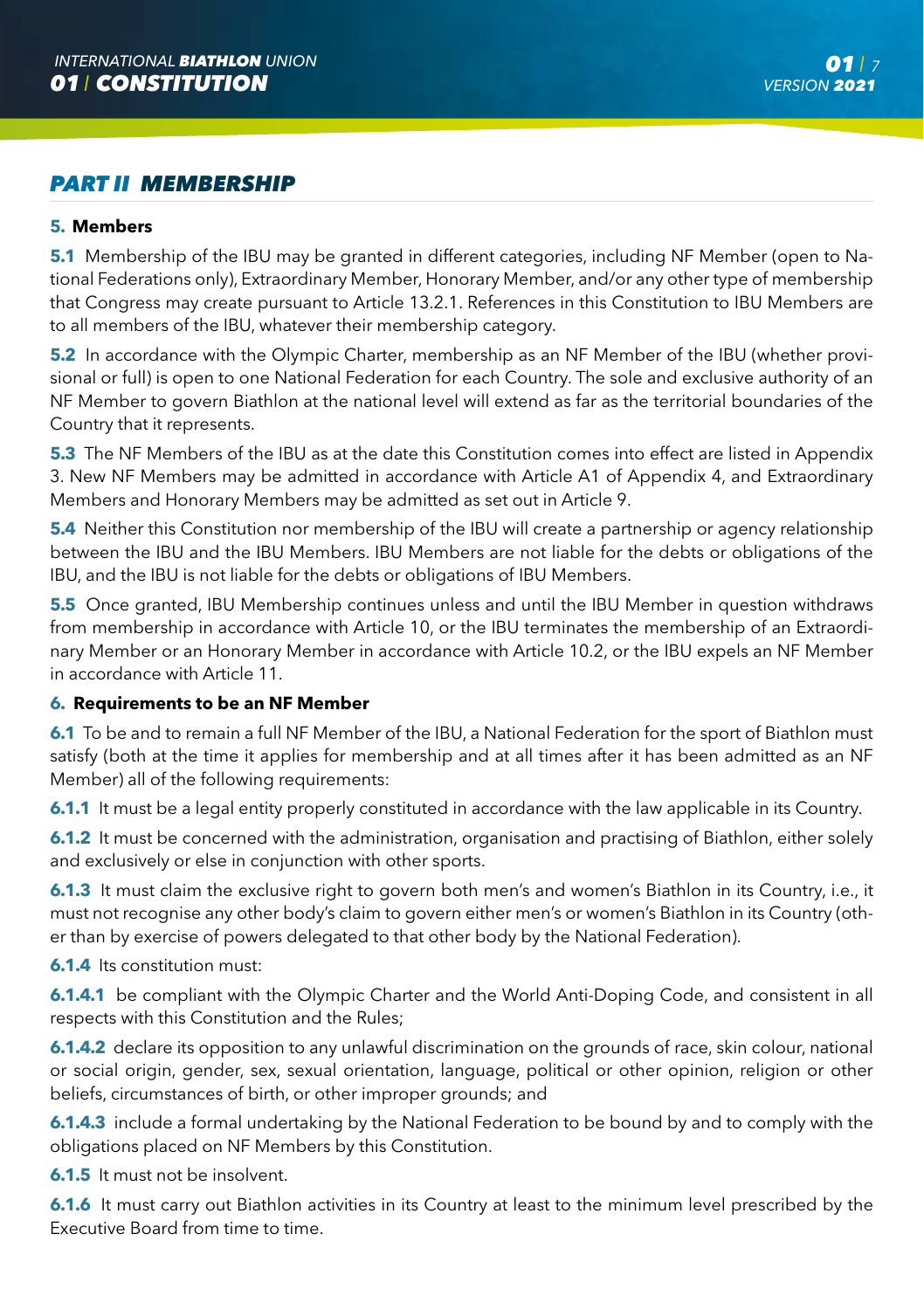**6.2** A National Federation that satisfies all of the requirements set out in Article 6.1 except for the Article 6.1.6 requirement to carry out Biathlon activities in its Country at least to the minimum level prescribed by the Executive Board from time to time may be admitted as a provisional NF Member, but it may not be admitted as a full NF Member until it satisfies the Article 6.1.6 requirement as well.

# **7. Rights of NF Members**

**7.1** Subject to this Constitution and the Rules, each full NF Member in Good Standing has the right to:

**7.1.1** be recognised by the IBU and the IBU Members as the body with the sole and exclusive right to govern Biathlon in its Country;

**7.1.2** appoint delegates to attend and speak on its behalf at meetings of Congress;

**7.1.3** vote on each motion put before Congress;

**7.1.4** submit proposed motions to the Executive Board and Congress;

**7.1.5** nominate qualifying individuals for election to the Executive Board (including as President or Vice-President or Treasurer) or to the Technical Committee;

**7.1.5.1** A full NF Member may nominate up to three persons for election to different positions on the Executive Board. Upon election of one of its nominees, its other nomination(s) will be deemed withdrawn.

**7.1.5.2** A full NF Member may nominate one person for election to the Technical Committee.

**7.1.6** upon invitation by the Executive Board, nominate qualifying individuals to be appointed to other Committees;

**7.1.7** receive copies of the reports that are required to be made to Congress under this Constitution or the Rules;

**7.1.8** receive circulars and other official information as specified in the Rules:

**7.1.9** enter Athletes in International Competitions, in accordance with the applicable Rules and subject to relevant quotas and other applicable constraints;

**7.1.9.1** An NF Member may only be represented in International Competitions by Athletes falling into one of the following categories:

- (a) an Athlete who has been a Citizen of the NF Member's Country since before the age of fifteen; or
- (b) an Athlete became a Citizen of the NF Member's Country on or after the age of fifteen and is able to demonstrate a current, genuine, close, credible and established link to that Country (e.g., through marriage and/or through residence there) that has existed for at least: one (1) year (if the Athlete is nineteen or younger); or two (2) years (if the Athlete is twenty, twenty-one, or twenty-two); or three (3) years (if the Athlete is twenty-three or older); three years (or, if the Athlete is under the age of 23, for at least two years).

**7.1.9.2** Having represented one NF Member (or its Country) in the Olympic Games, in continental or regional Games, or in a world or continental Championship or other International Competition:

- (a) an Athlete who is under the age of twenty-three may not represent another NF Member unless (i) the Athlete is a Citizen of the Country that the other NF Member represents; and (ii) at least two years have passed since the Athlete last represented the original NF Member (or its Country); and
- (b) an Athlete who is twenty-three or older may not represent another NF Member unless (i) the Athlete is a Citizen of the Country that the other NF Member represents; (ii) the Athlete is able to demonstrate a current, genuine, close, credible and established link to that Country (e.g., through marriage and/or through residence there); and (iii) at least three years have passed since the Athlete last represented the original NF Member (or its Country).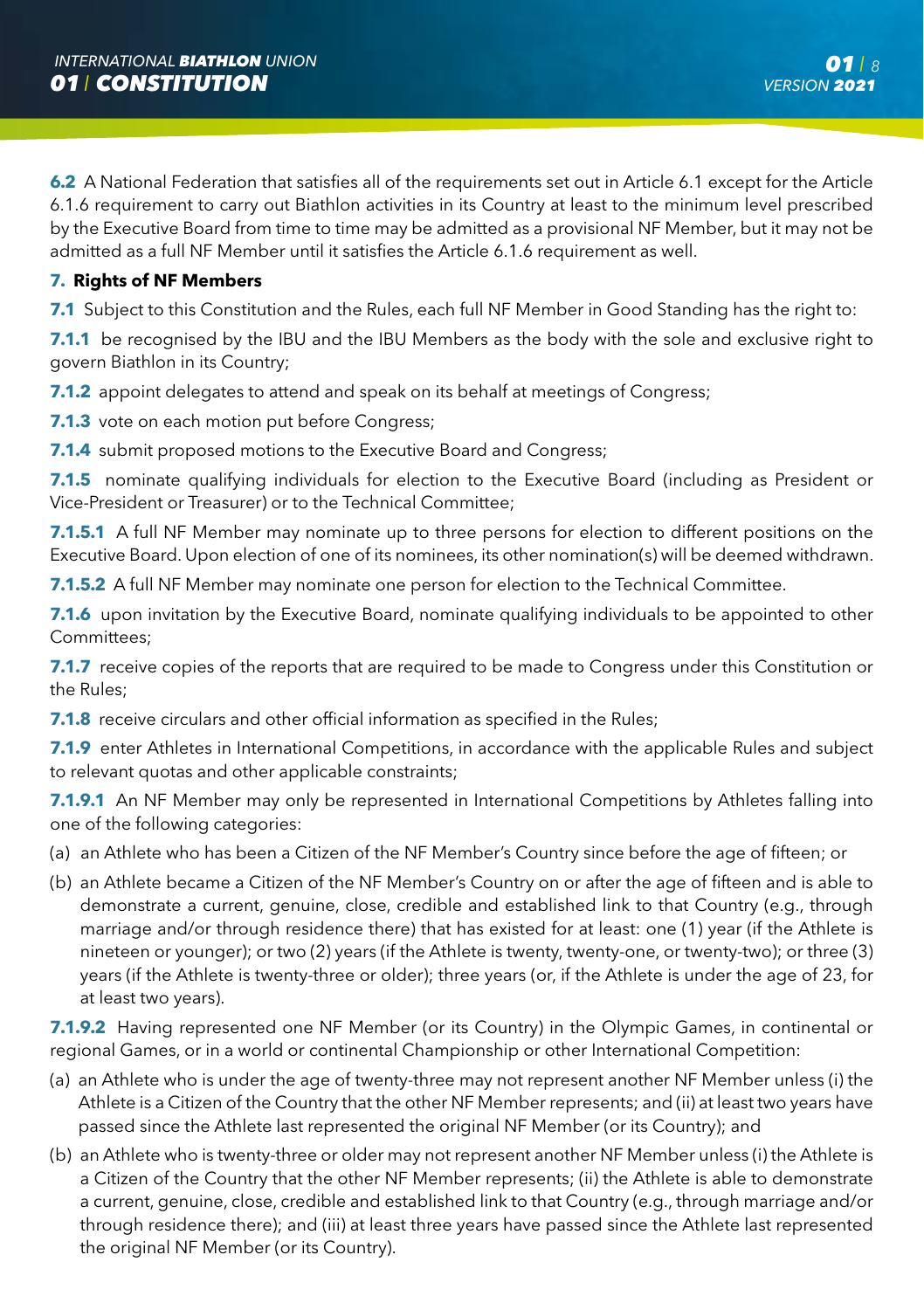**7.1.9.3** The periods in Article 7.1.9.1 and Article 7.1.9.2 may be reduced or even annulled by the Executive Board where the NF Members involved so agree and the Executive Board considers it appropriate.

**7.1.9.4** The general rule is that an Athlete may only transfer allegiance from one NF Member to another pursuant to Article 7.1.9.2 once. The only exception to this general rule is that an Athlete who has already transferred allegiance from one NF Member to another pursuant to Article 7.1.9.2 (a) may transfer allegiance back to the original NF Member provided that at least one year has passed since the Athlete last represented the second NF Member (or its Country).

**7.1.9.5** Any stateless Athlete may represent in International Competitions an NF Member assigned by the Executive Board with that NF Member's agreement.

**7.1.9.6** The Executive Board may issue rules regulating the implementation of this Article 7.1.9, including specifying deadlines for receipt of applications for transfer of allegiance from one NF Member to another.

**7.1.9.7** For eligibility to participate in the Olympic Winter Games, including after a change of nationality as set out above, the conditions set out in the rules and bye-laws of the Olympic Charter shall govern.

**7.1.10** participate in IBU programs and activities;

**7.1.11** host International Competitions with the approval of the IBU; and

**7.1.12** enjoy such other rights and privileges as are set out in this Constitution or in the Rules.

**7.2** Each provisional NF Member in Good Standing will enjoy the same rights and benefits as full NF Members, with the following exceptions:

**7.2.1** the provisional NF Member may send delegates to attend and speak on its behalf at Congress meetings, but they will have no vote;

**7.2.2** the provisional NF Member has no right to submit a motion to the Executive Board or Congress;

**7.2.3** the provisional NF Member has no right to nominate individuals for election to the Executive Board or for election or appointment to any Committee; and

**7.2.4** the provisional NF Member has no right to host International Competitions.

# **8. Obligations of NF Members**

**8.1** In addition to satisfying the requirements set out in Article 6, each NF Member (full and provisional) must:

**8.1.1** pay an annual membership fee to the IBU at the beginning of the IBU's financial year (provided that a provisional NF Member only has to pay half of the membership fee payable by a full NF Member), and pay any other monies owing to the IBU by the deadline specified by the IBU;

**8.1.2** respect, support and promote the Purposes and principles of the IBU, and administer, promote and develop Biathlon in its Country accordingly, including by developing, staging and sanctioning Biathlon Competitions in its Country, and participating in other Biathlon Competitions only if they have been duly sanctioned by the IBU (in the case of competitions between Athletes or teams of Athletes representing different Countries) or other NF Members (in the case of other competitions);

**8.1.3** comply in all respects with this Constitution, the Rules, and the decisions of Congress, the Executive Board, Disciplinary Tribunals, and the CAS;

**8.1.4** supply information to the IBU as specified in the Rules or as otherwise requested in writing by the Executive Board or the Secretary General;

**8.1.5** adopt, implement and enforce within its Country a constitution and regulations that comply with, and are not inconsistent with, this Constitution and the Rules, including anti-doping regulations that are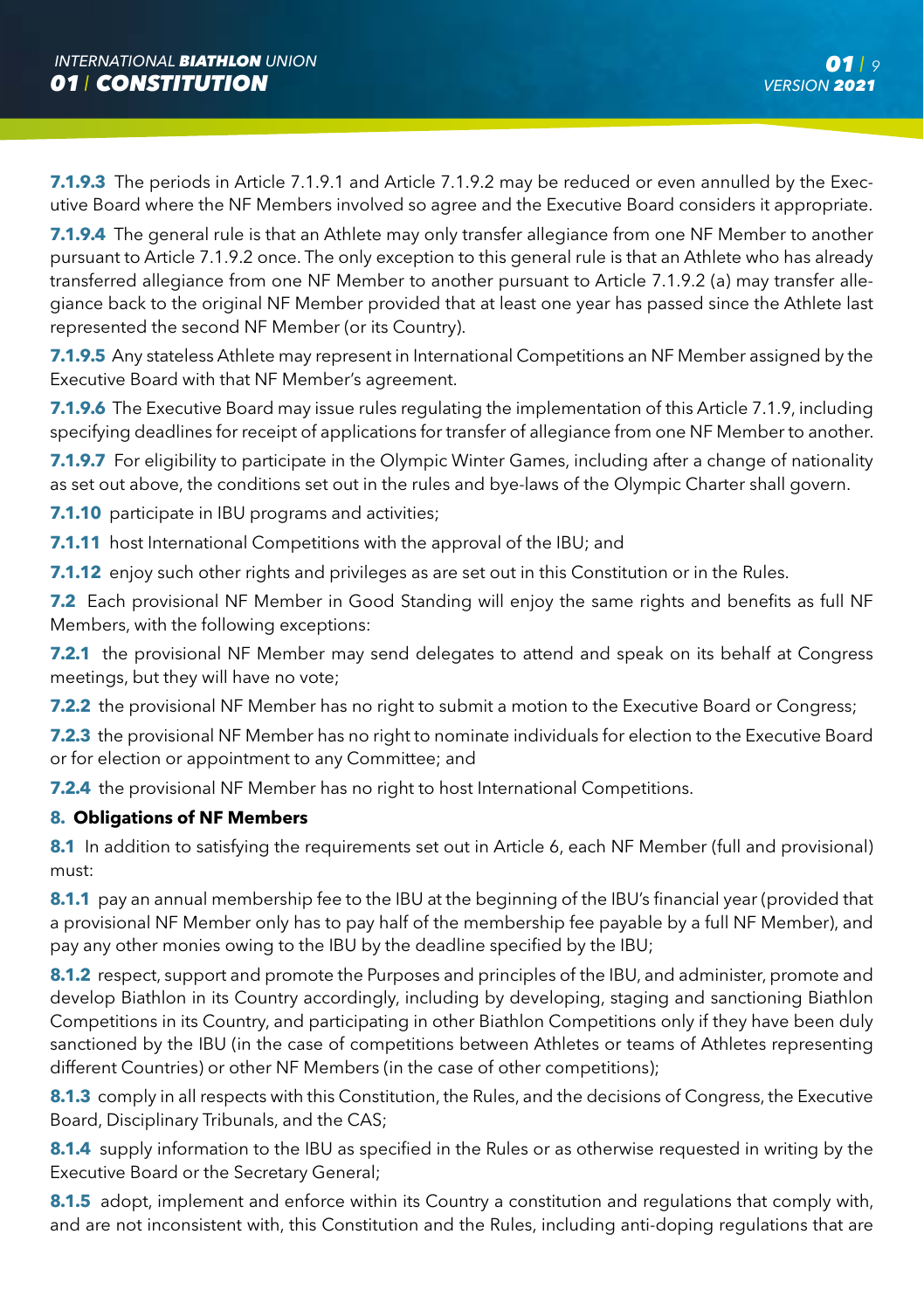compliant with the World Anti-Doping Code and the IBU Anti-Doping Rules, as well as further rules of conduct that are compliant with the IBU Integrity Code;

**8.1.6** determine its office-holders by democratic elections;

**8.1.7** manage its affairs autonomously and without interference from bodies outside the Olympic Movement;

**8.1.8** recognise and enforce within its Country:

**8.1.8.1** all decisions of the IBU's constituent bodies, officials, the Biathlon Integrity Unit, Disciplinary Tribunals, and the CAS;

**8.1.8.2** periods of ineligibility and other disciplinary sanctions imposed under the Rules, including the IBU Integrity Code; and

**8.1.8.3** periods of ineligibility and other disciplinary sanctions imposed by other NF Members;

**8.1.9** adopt and implement rules:

**8.1.9.1** requiring Athletes, Athlete Support Personnel and other Persons wishing to participate (or support the participation of others) in any manner in its competitions and/or other activities to submit to its rules and regulations and (where applicable) this Constitution and the Rules as a condition of such participation; and

**8.1.9.2** prohibiting Persons under its jurisdiction from participating in Biathlon events that have not been properly sanctioned by the IBU (in the case of International Competitions) or an NF Member (in the case of other competitions);

**8.1.10** not do anything (by act or omission) that brings Biathlon or the IBU into disrepute or is contrary to the integrity and best interests of Biathlon or the IBU;

**8.1.11** resolve any disputes with the IBU and/or any other IBU Member(s) by the means set out in this Constitution and/or the Rules, not take any legal or other action inconsistent with that obligation, and respect, abide by, recognise and enforce the outcome of the prescribed dispute resolution process; and

**8.1.12** upon request by the Executive Board, provide a report on the NF Member's activities (including any major Biathlon Competitions, including International Competitions, staged in its Country, and the anti-doping activities conducted in its Country) in the period specified in the Executive Board's request.

# **9. Extraordinary Members and Honorary Members**

**9.1** The following Persons may apply for admission as an Extraordinary Member of the IBU:

**9.1.1** international organisations interested in Biathlon or sports similar to Biathlon; and

**9.1.2** natural persons and legal entities willing to promote the sport of Biathlon.

**9.2** Applications to be admitted as an Extraordinary Member of the IBU will be decided by Congress in accordance with Article 13.2.3. Such applications must be submitted in writing to the Secretary General, who will put them before Congress. Congress may grant or deny the application in its absolute discretion. The applicant may be required to enter into a cooperation agreement as a condition to admission as an Extraordinary Member.

**9.3** Each Extraordinary Member must:

**9.3.1** respect and promote the Purposes;

**9.3.2** comply in all respects with this Constitution, the Rules, and the decisions of Congress, the Executive Board, Disciplinary Tribunals, and the CAS; and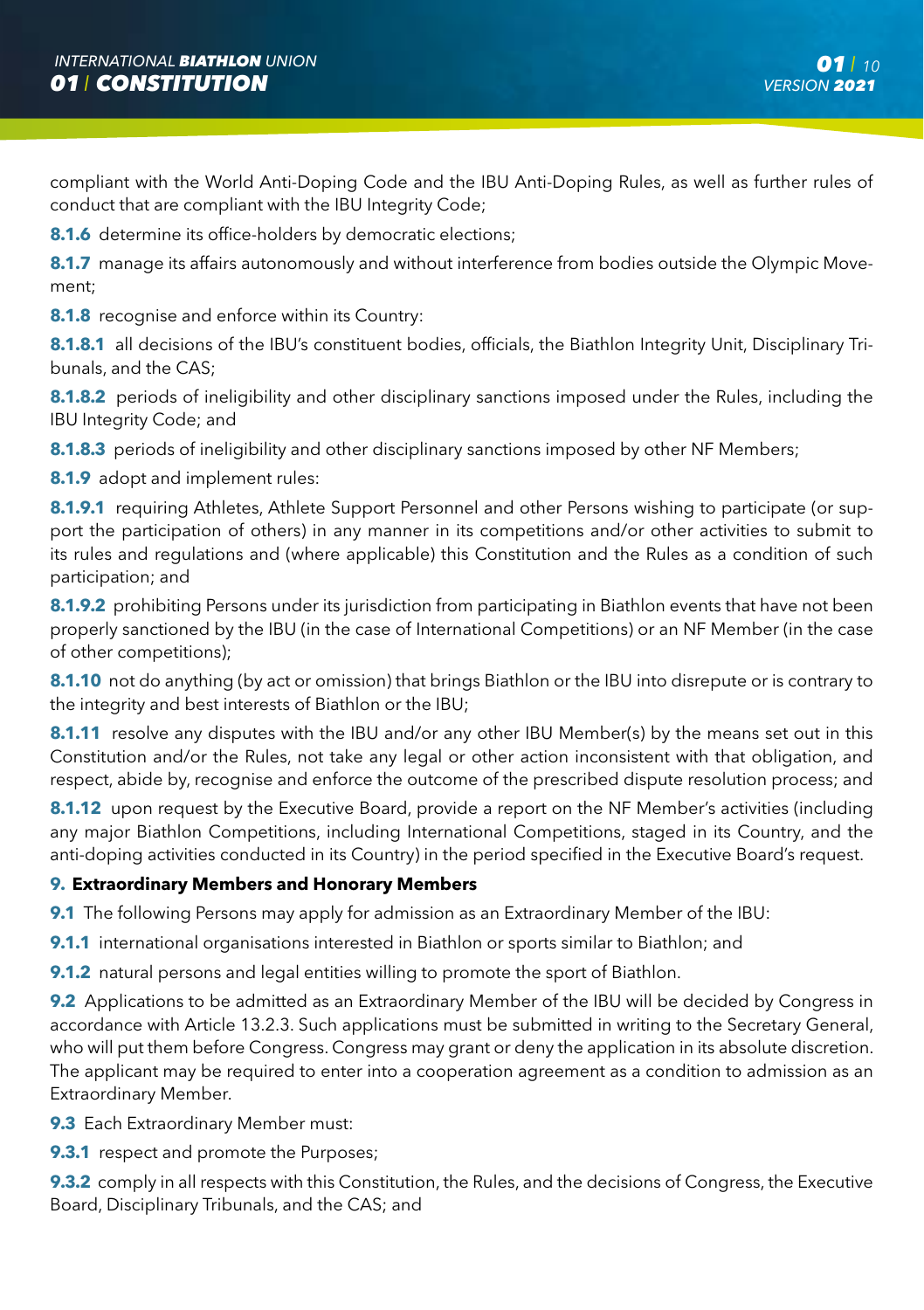**9.3.3** resolve any disputes with the IBU and/or any other IBU Member(s) by the means set out in this Constitution and the Rules, not take any legal or other action inconsistent with that obligation, and respect, abide by, recognise and enforce the outcome of the prescribed dispute resolution process.

**9.4** Congress may confer Honorary Membership upon any Person that has rendered outstanding services to the IBU and/or the sport of Biathlon, including former Presidents (as 'Honorary President'). In addition, honorary titles may be bestowed by the Executive Board, in accordance with the Rules for Honors.

# **10. Withdrawal or termination of membership**

**10.1** An IBU Member may withdraw their membership of the IBU by giving written notice to the Secretary General no less than four months prior to the end of the IBU's financial year.

**10.2** The IBU may terminate the membership of an Extraordinary Member or an Honorary Member at any time, in accordance with Article 13.2.3.

# **11. Suspension, expulsion or other sanction for breach of NF Member obligations**

**11.1** An NF Member that fails to comply with its obligations as an NF Member may be suspended or expelled from membership, and/or otherwise sanctioned, as set out in Appendix 4.

# **12. Consequences of withdrawal, suspension or termination of membership**

**12.1** Where membership of the IBU is withdrawn or terminated (whether by expulsion or otherwise):

- **12.1.1** The former IBU Member:
- **12.1.1.1** may not in any way hold itself out any longer as a member of the IBU;
- **12.1.1.2** forfeits all rights in and claims upon the IBU and its property, including its Intellectual Property;
- **12.1.1.3** may not use any IBU property, including its Intellectual Property; and
- **12.1.1.4** is not entitled to exercise any rights of an IBU Member.
- **12.1.2** No person who holds any office in the former IBU Member:
- **12.1.2.1** may become or remain an IBU Official;

**12.1.2.2** will be entitled to exercise any other rights, entitlements or privileges that they would have been entitled to exercise if the former IBU Member were still an IBU Member, including representation, entry, participation or involvement in any capacity in any competition, activity, event, function or meeting of the IBU (including meetings of Congress and the Executive Board).

**12.1.3** No Athlete, Athlete Support Personnel or other person who is a member of or affiliated to the former IBU Member may enter, compete, participate or otherwise be involved in any capacity in any competition, activity, event, function or meeting of the IBU or any of its IBU Members, unless specified otherwise in the Rules.

**12.2** Where membership of the IBU is suspended, the consequences will depend upon the terms of such suspension, which will be determined in accordance with Appendix 4.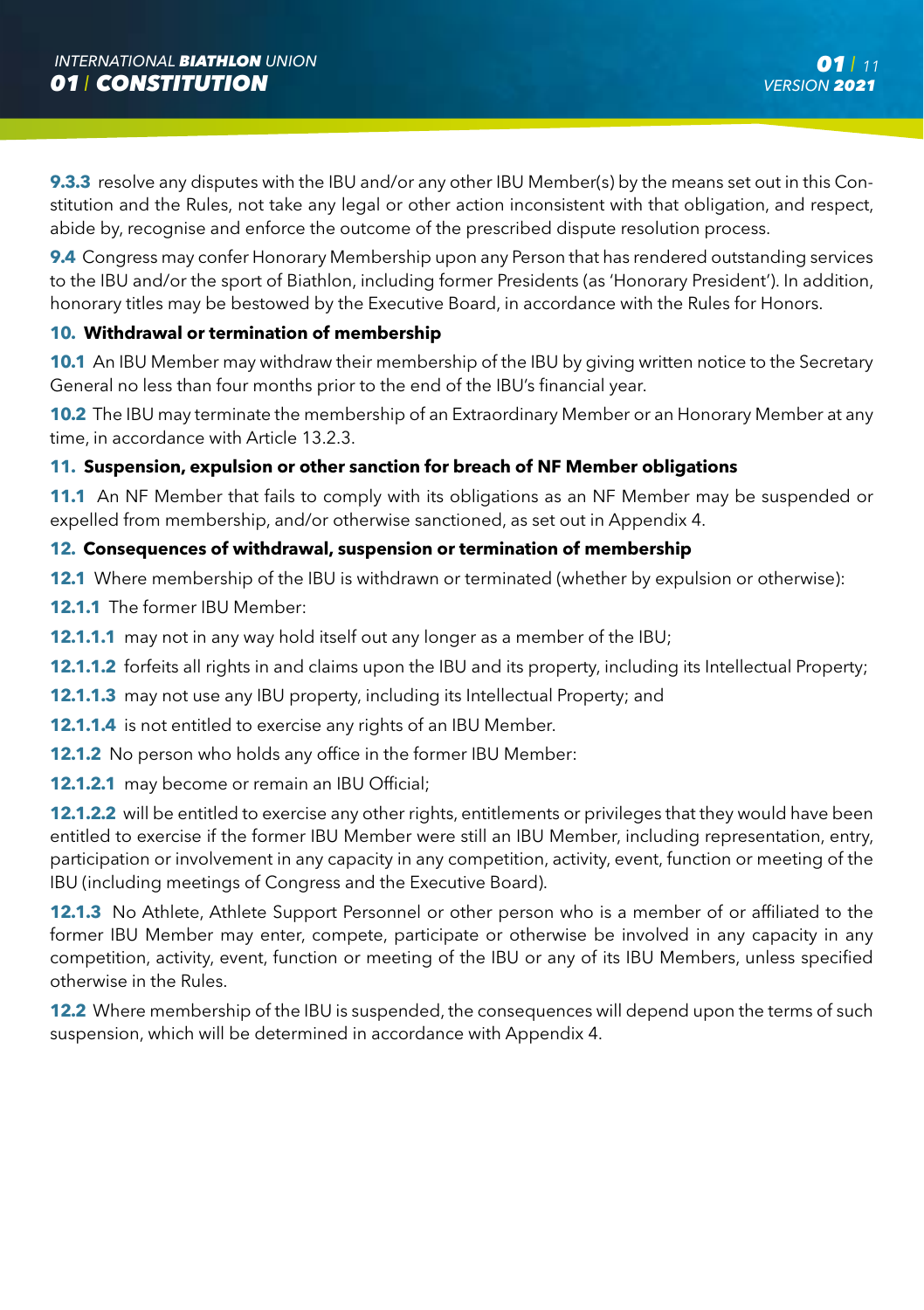# *PART III CONGRESS*

### **13. Composition and powers of Congress**

**13.1** Congress is the general meeting of the NF Members, represented by their respective delegates.

**13.2** Congress holds ultimate and supreme authority in relation to the affairs of the IBU. It has the right to exercise all of the powers given to the IBU in this Constitution where it considers necessary or appropriate to do so in order to further the Purposes, including the power to:

**13.2.1** establish further categories of membership beyond those set out in this Constitution;

**13.2.2** admit, suspend, expel, and reinstate NF Members;

**13.2.3** admit to membership and terminate the membership of Extraordinary Members and Honorary Members and other types of members;

13.2.4 amend this Constitution;

**13.2.5** decide on motions proposed by the Executive Board or by full NF Members to issue, amend or annul Reserved Rules;

**13.2.6** decide on motions proposed by full NF Members to amend or annul Rules issued by the Executive Board pursuant to Article 18.1.2 or by the Technical Committee pursuant to Article 26.1, in which case those Rules will be amended or annulled with effect from such date as Congress may specify, but such amendment or annulment will not have retroactive effect;

**13.2.7** elect:

**13.2.7.1** the President, Vice-President, Treasurer and other members of the Executive Board in accordance with Article 17; and

**13.2.7.2** the members of the Technical Committee in accordance with Article 26.2;

**13.2.8** appoint the independent members of the BIU Board, upon the recommendation of a screening panel acting pursuant to Article 28.1 in the case of the inaugural BIU Board, and upon the recommendation of the Vetting Panel in the case of subsequent vacancies;

**13.2.9** appoint the Auditor in accordance with Article 42.2, upon the recommendation of the Executive Board, for a period of at least two financial years;

**13.2.10** receive for approval annual reports from:

**13.2.10.1** the Executive Board, which report shall include the audited financial statements for the two most recent financial years;

**13.2.10.2** the Vetting Panel; and

**13.2.10.3** the BIU Board, which report shall include any funding request made by the BIU Board in accordance with Article 30.5;

**13.2.11** establish a policy to remunerate the Executive Board members, including the President and Vice-President;

**13.2.12** approve the Executive Board's proposal for the award of the right to host the Biathlon World Championships to a full NF Member;

**13.2.13** elect the host, venue and date of the next Ordinary Congress meeting to be held in a year that is not an Olympic Year;

**13.2.14** decide on motions proposed in accordance with this Constitution and the Rules;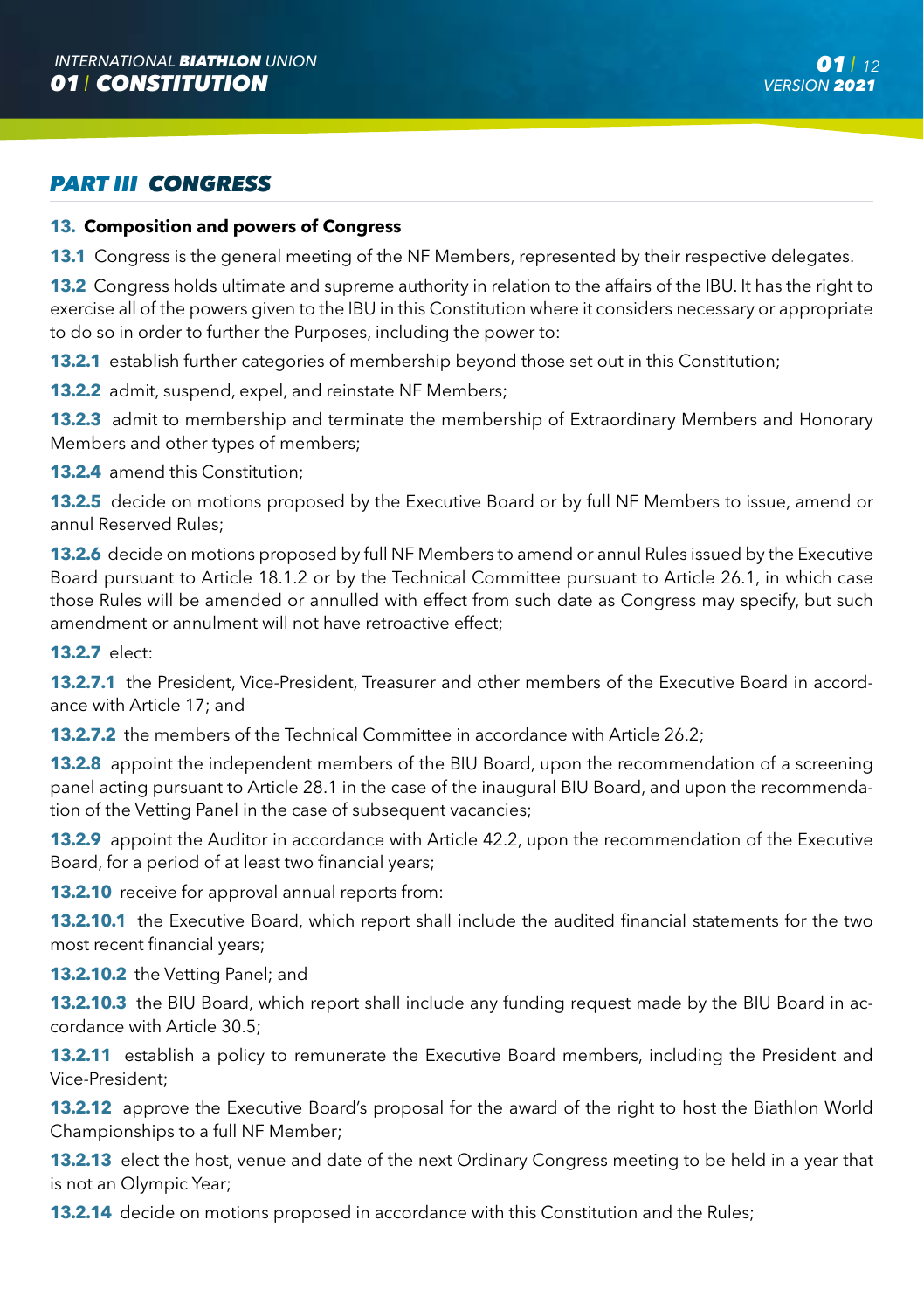**13.2.15** grant awards for services to the IBU and the sport of Biathlon, on the recommendation of the Executive Board;

**13.2.16** confirm the annual IBU budget and membership fees fixed by the Executive Board;

**13.2.17** grant Honorary Membership in accordance with Article 9 and in the Rules for Honors;

**13.2.18** merge the IBU with another body; or

**13.2.19** dissolve the IBU in accordance with Part X of this Constitution.

**13.3** Congress may delegate to the Executive Board any of its powers under Articles 13.2.1, 13.2.3, 13.2.13, 13.2.15, and/or 13.2.17 and any other powers not specifically enumerated in Article 13.2. Alternatively, Congress may refer matters to the Executive Board for consideration and advice.

# **14. Meetings of Congress**

**14.1** Ordinary Congress meetings will be held every two years (in even years), between June and September where possible.

**14.1.1** The Executive Board will determine the specific date and venue (which shall be reasonably proximate to the IBU headquarters) of Ordinary Congress meetings held in Olympic Years. The IBU Staff will organise such meetings.

**14.1.2** Congress will determine the venue and date of the Ordinary Congress meetings held in other years. Members may apply in writing to the Secretary General to host that meeting up to 90 days prior to the Congress meeting at which the venue and date of that meeting is to be determined.

**14.1.3** Every second Ordinary Congress meeting will be an Election Congress meeting, at which the President, Vice-President, Treasurer and six other members of the Executive Board will be elected in accordance with Article 17, and ten of the members of the Technical Committee will be elected in accordance with Article 26.2.

**14.2** Extraordinary meetings of Congress will be held if requested by:

**14.2.1** the Executive Board (based on a motion passed by Special Majority, or where the President has died, resigned or become permanently incapacitated, or where four or more Executive Board members have resigned or have become incapacitated for any reason); or

**14.2.2** one tenth or more of (a) all IBU Members or (b) all full NF Members; or

**14.2.3** the Athletes' Committee, supported by at least three full NF Members.

**14.3** All meetings of Congress will be convened and conducted in accordance with the Rules of Congress. Minutes of such meetings, or a summary thereof, will be published on the IBU's website, and so will the reports referenced at Article 13.2.10 once approved by Congress.

# **15. Delegates**

**15.1** Each full NF Member is entitled to send up to three delegates to represent it at each meeting of Congress. Each delegate must be affiliated to that NF Member, and must have been elected or appointed as the NF Member's delegate to Congress by the executive body of the NF Member in accordance with its constitution. In the event that an NF Member nominates two or more delegates for a meeting of Congress, there must be at least one delegate of the male gender and at least one delegate of the female gender. Each delegate of a full NF Member is permitted to speak at Congress.

**15.2** One of an NF Member's delegates, who must be a Citizen of the NF Member's Country, will be designated the head of the delegation and voting delegate for that NF Member. That delegate will have sole and exclusive authority to cast the vote(s) of that NF Member at the Congress meeting.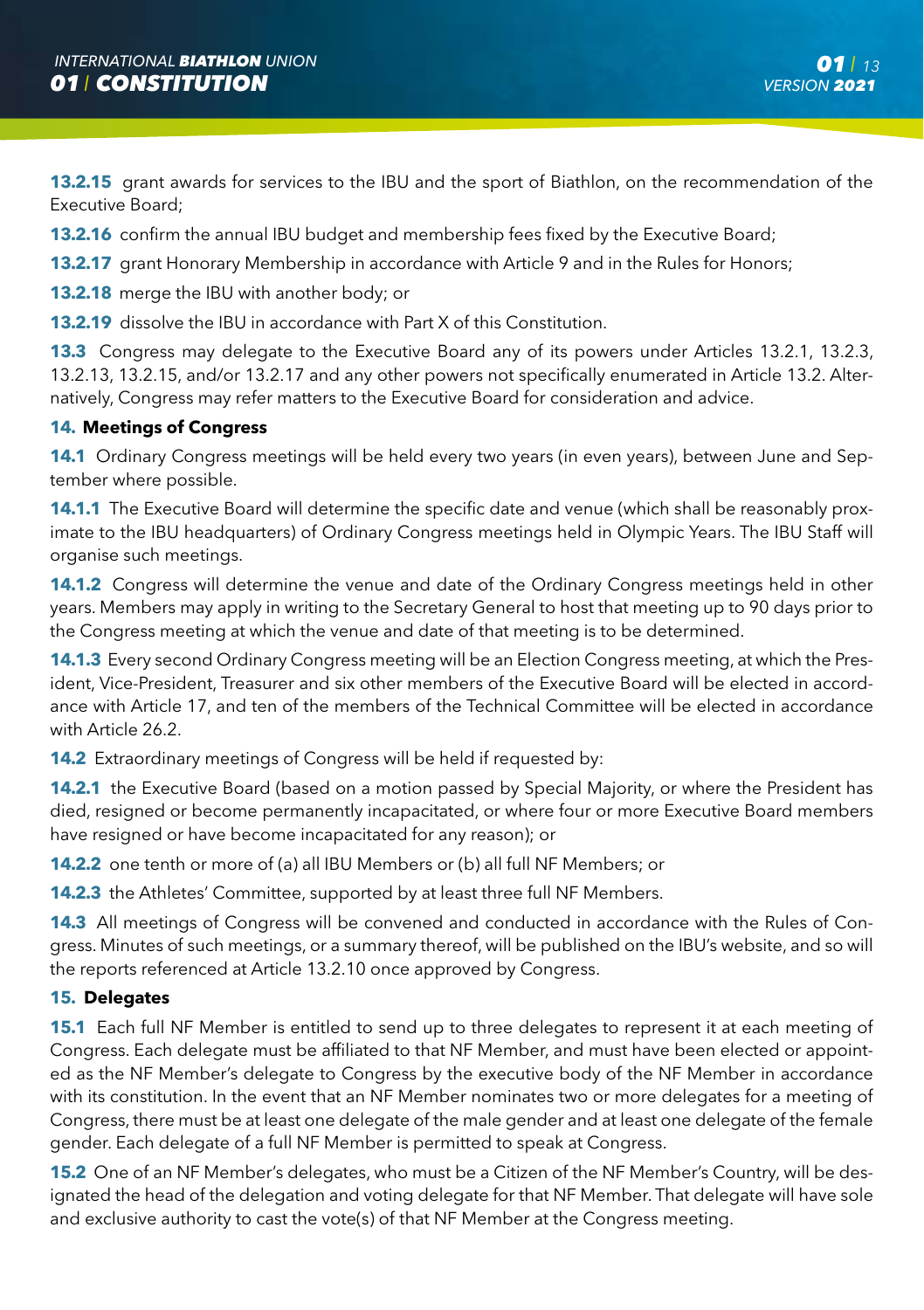**15.3** A person may not be a delegate for more than one NF Member at Congress. No member of the Executive Board, the BIU Board, or any IBU Staff may be a delegate of an NF Member at Congress.

# **16. Voting**

**16.1** Voting at Congress will be conducted in accordance with the Rules of Congress.

**16.2** Only full NF Members whose voting delegates are present at the meeting at the time of the vote are entitled to vote. Voting by proxy or by letter is not permitted.

**16.3** Each full NF Member has one vote.

**16.4** A motion will be passed by Congress if it receives the requisite majority of votes in favour. Unless otherwise specified in this Constitution or the Rules, the requisite majority is a Simple Majority. In the event of a tie in the votes cast, the motion will not be passed.

**16.5** Motions passed by Congress will become effective immediately, unless Congress specifies a later effective date.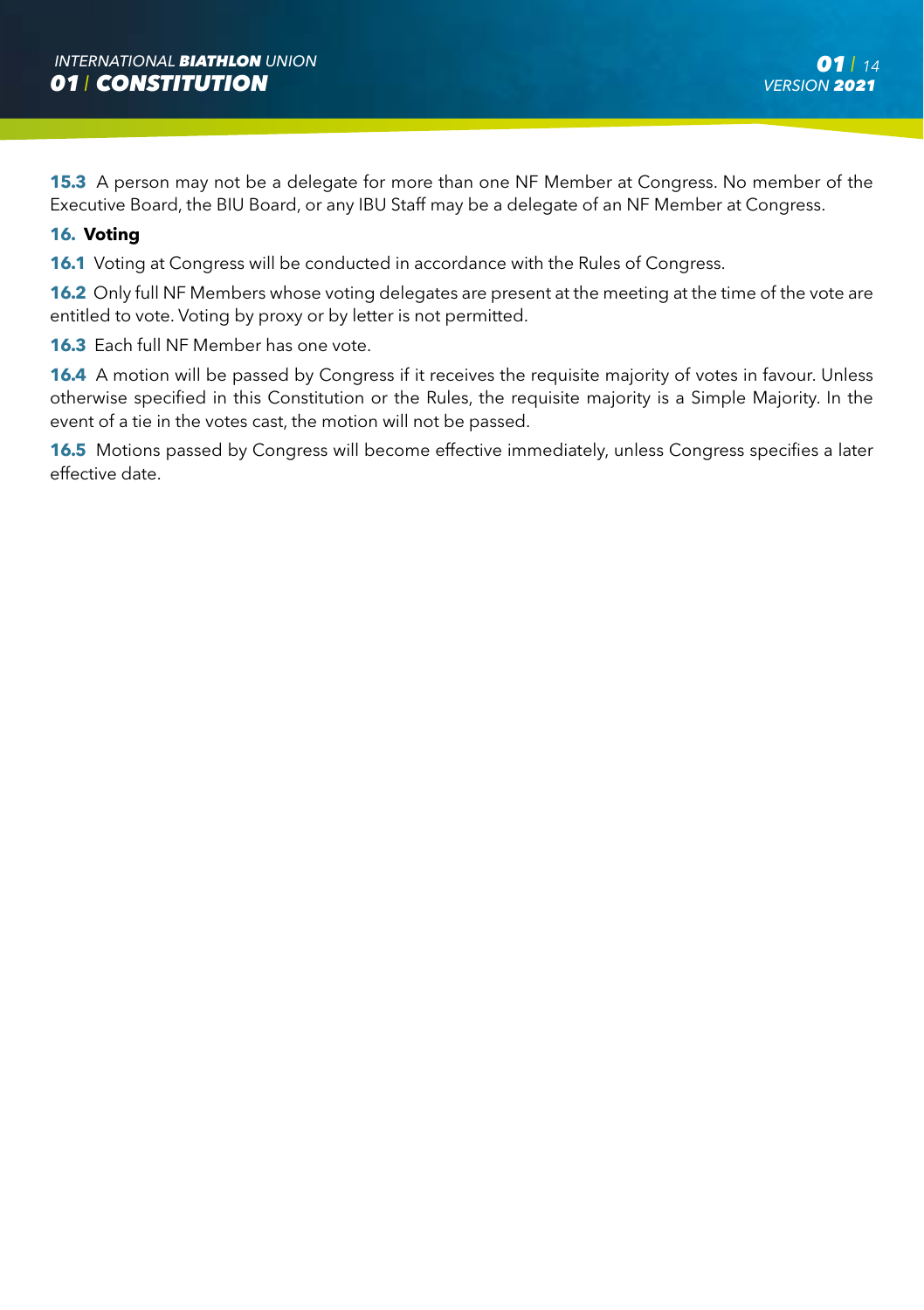# *PART IV EXECUTIVE BOARD*

#### **17. Composition of the Executive Board**

**17.1** The Executive Board will be comprised of:

**17.1.1** the President, the Vice-President, the Treasurer, and six further natural persons, each elected by Congress in accordance with this Article 17;

**17.1.2** the Chair or another member of the Athletes' Committee, as designated by the Athletes' Committee; and

**17.1.3** the Secretary General (non-voting member).

**17.2** The President, the Vice-President, the Treasurer, and the six further persons referenced in Article 17.1.1 will be elected, in that order, at each Election Congress. They must all be affiliated to different full NF Members. Starting with the Executive Board elected at the 2022 Election Congress, there must be at least two representatives of the male gender and at least two representatives of the female gender among them (provided that there are at least two from each gender among the candidates for election).

**17.3** All elections will be conducted as specified in the Rules of Congress. Votes will be cast by secret ballot.

**17.4** Each candidate nominated for election must:

**17.4.1** be nominated by a full NF Member (no other person has the right to nominate candidates for election);

**17.4.2** be affiliated to the nominating NF Member and a Citizen of its Country:

**17.4.3** be Eligible in accordance with Article 27; and

**17.4.4** not have reached the age of 75 as of the date of the Election Congress meeting.

**17.5** All nominations for election to the Executive Board will be made in accordance with the procedure set out in the Rules of Congress.

**17.6** No person may hold more than one elected IBU position at any one time. If an elected member of the Athletes' Committee or the Technical Committee is elected to the Executive Board, they must immediately resign from the Athletes' Committee or Technical Committee (as applicable).

**17.7** Persons elected to the Executive Board hold such office in their personal capacity and not as representatives of any NF Member or any other organisation, and must act accordingly.

**17.8** Subject to Article 21, the term of office of Executive Board members will be approximately four years, commencing at the close of the Election Congress at which they are elected and ending at the close of the next Election Congress.

**17.9** A person may serve as an Executive Board member for no more than three full terms (consecutive or otherwise, but discounting any part terms served), save that a person may serve a fourth term, consecutive to their third term, if they are elected as President for that fourth term and have not served as President prior to that point. Subject to Article 38.1, terms served on the Executive Board prior to the date that this Constitution comes into effect shall count towards these term limits.

**17.10** Everything that is done by the Executive Board, or by a member of the Executive Board, will be valid as if there was no defect or irregularity even if it is later discovered that that member or any other member of the Executive Board was not properly appointed, was not Eligible, or was not entitled to vote.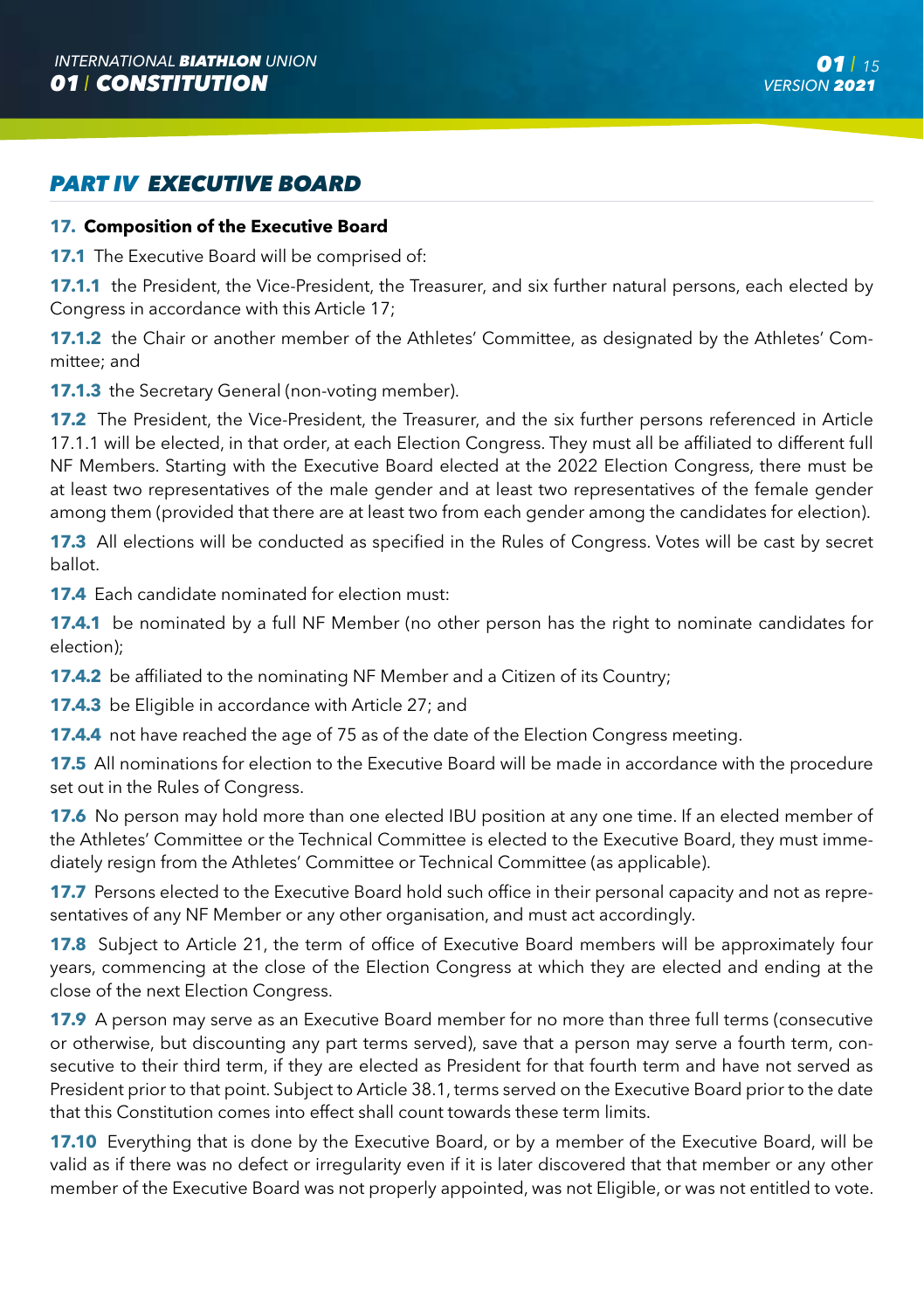### **18. Powers of the Executive Board**

**18.1** Subject to the exclusive powers and ultimate authority of Congress, the Executive Board will have full power and authority to manage the affairs of the IBU, including any powers delegated to it by Congress in accordance with Article 13.3, as well as the power (and responsibility) to:

**18.1.1** implement the decisions of Congress;

**18.1.2** issue, amend, and rescind Rules and other provisions of a generally applicable nature, which new or amended Rules or other provisions will come into effect on the date specified by the Executive Board and will continue in effect unless and until (a) the Executive Board rescinds them; or (b) Congress passes a motion proposed by an NF Member in accordance with Article 13.2.6 to amend or annul them;

**18.1.2.1** As an exception to Article 18.1.2, only Congress has the power to issue, amend, or rescind the Reserved Rules. Neither the Executive Board nor the Technical Committee may issue, amend or rescind any Reserved Rules. Instead, the Executive Board may only propose to Congress, in accordance with Article 13.2.5, that Reserved Rules be issued, amended, or rescinded.

**18.1.3** set the strategy and policies of the IBU;

**18.1.4** decide the terms and conditions of employment of the Secretary General;

**18.1.5** supervise the Secretary General in the implementation of the IBU's strategy and policies;

**18.1.6** oversee legal compliance and risk management;

**18.1.7** process applications by National Federations for membership of the IBU in accordance with Article A4.1 of Appendix 4;

**18.1.8** impose suspensions and/or other sanctions on IBU Members in accordance with Article A4.2 of Appendix 4;

**18.1.9** adopt an annual plan and budget for the IBU (including any applicable fees for membership or otherwise);

**18.1.10** control expenditure, source income, approve major transactions, and prudently invest the IBU's funds;

**18.1.11** propose motions and make recommendations to Congress;

**18.1.12** maintain the calendar of International Competitions, including deciding on the inclusion of new competitions and events, approving the annual and multi-year International Competition programme, selecting hosts and locations of International Competitions, and proposing hosts of the Biathlon World Championships to Congress;

**18.1.13** make rules providing for the sharing of information about IBU decision-making with IBU Members, the public, and other stakeholders, seeking in doing so to achieve the greatest degree of transparency while protecting the interests of the IBU and the rights of individuals who contribute to it;

**18.1.14** set up such Committees as it considers necessary or appropriate, appoint their members (including from nominees of the full NF Members, where such are requested), fix their remuneration (if any), fix their terms of reference, and delegate to them such rights, powers and responsibilities as it considers necessary or appropriate;

**18.1.15** appoint one of its members (other than the President or the Secretary General) to sit as a member of the BIU Board;

**18.1.16** appoint any of its members (other than the Secretary General) to sit as a non-voting member of any Committee(s);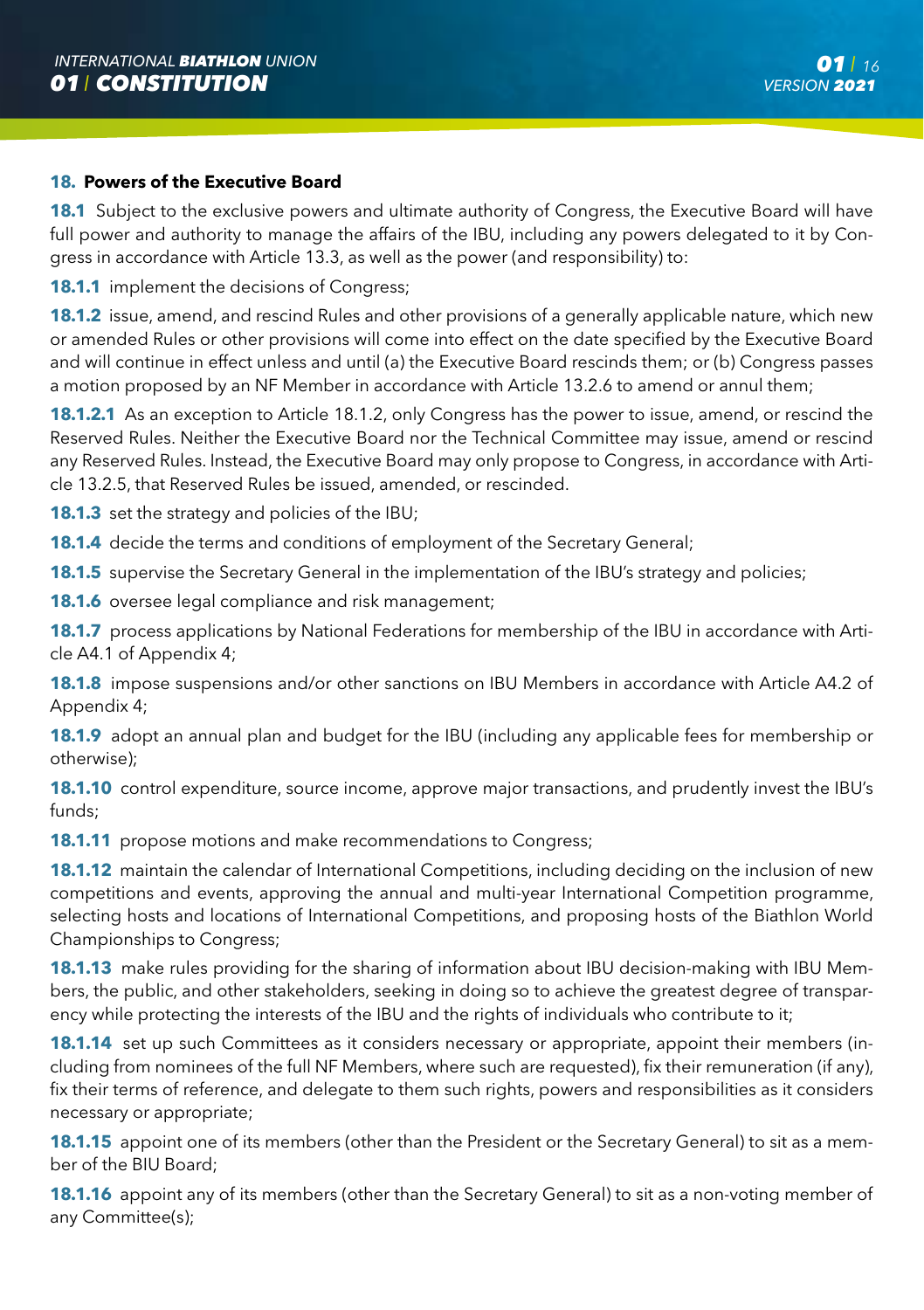**18.1.17** resolve and determine any matters or disputes for which an alternative resolution mechanism is not provided for in this Constitution; and

**18.1.18** decide all matters not reserved to another body by this Constitution or by a mandatory provision of Austrian law.

**18.2** The Executive Board will take appropriate steps to bring the minutes of Congress meetings (or a summary thereof), the minutes of Executive Board meetings (or a summary thereof), and all important decisions and Rule changes to the attention of NF Members, including but not limited to arranging for their publication on the official IBU website.

# **19. Duties of Executive Board members**

**19.1** Without prejudice to their duties under Austrian law, Executive Board members must at all times:

**19.1.1** respect and further the Purposes;

**19.1.2** act in good faith and discharge their responsibilities in the best interests of the IBU and the IBU Members as a whole;

**19.1.3** comply, and ensure that the IBU complies, with this Constitution and with the Rules, including the IBU Integrity Code;

**19.1.4** comply with and not publicly disagree with Executive Board decisions, even if privately they do not agree with them;

**19.1.5** not engage in any act of dishonesty, gross misconduct, or willful neglect of duty;

**19.1.6** not do anything (by act or omission) that risks bringing the IBU or Biathlon into disrepute or that is contrary to the best interests of the IBU or Biathlon;

**19.1.7** not agree to, nor cause or allow, the activities of the IBU to be conducted in a manner that is likely to create a substantial risk of serious loss to the IBU's creditors;

**19.1.8** not agree to the IBU incurring any obligations unless they reasonably believe at that time that the IBU will be able to perform the obligations when it is required to do so;

**19.1.9** (except for the President) not speak or make statements publicly on behalf of the Executive Board unless authorised to do so by the President, or in accordance with delegated authority in writing from the Executive Board;

**19.1.10** exercise the care, diligence and skill that any reasonable Executive Board member would exercise in the same circumstances;

**19.1.11** disclose to the Executive Board and the Head of the BIU the nature and extent of any interest that they have (or any person connected with them has) in a transaction or proposed transaction of or involving the IBU as soon as they become aware of such interest or such transaction;

**19.1.12** not disclose to any person or make use of or act on information that they would not be aware of if they were not an Executive Board member, except:

**19.1.12.1** for the benefit of the IBU, as agreed by the Executive Board; or

**19.1.12.2** as required by law:

**19.1.13** make reasonable efforts to attend and actively participate in all Executive Board meetings; and

**19.1.14** participate in an annual review of the Executive Board's performance in the manner decided by the Executive Board.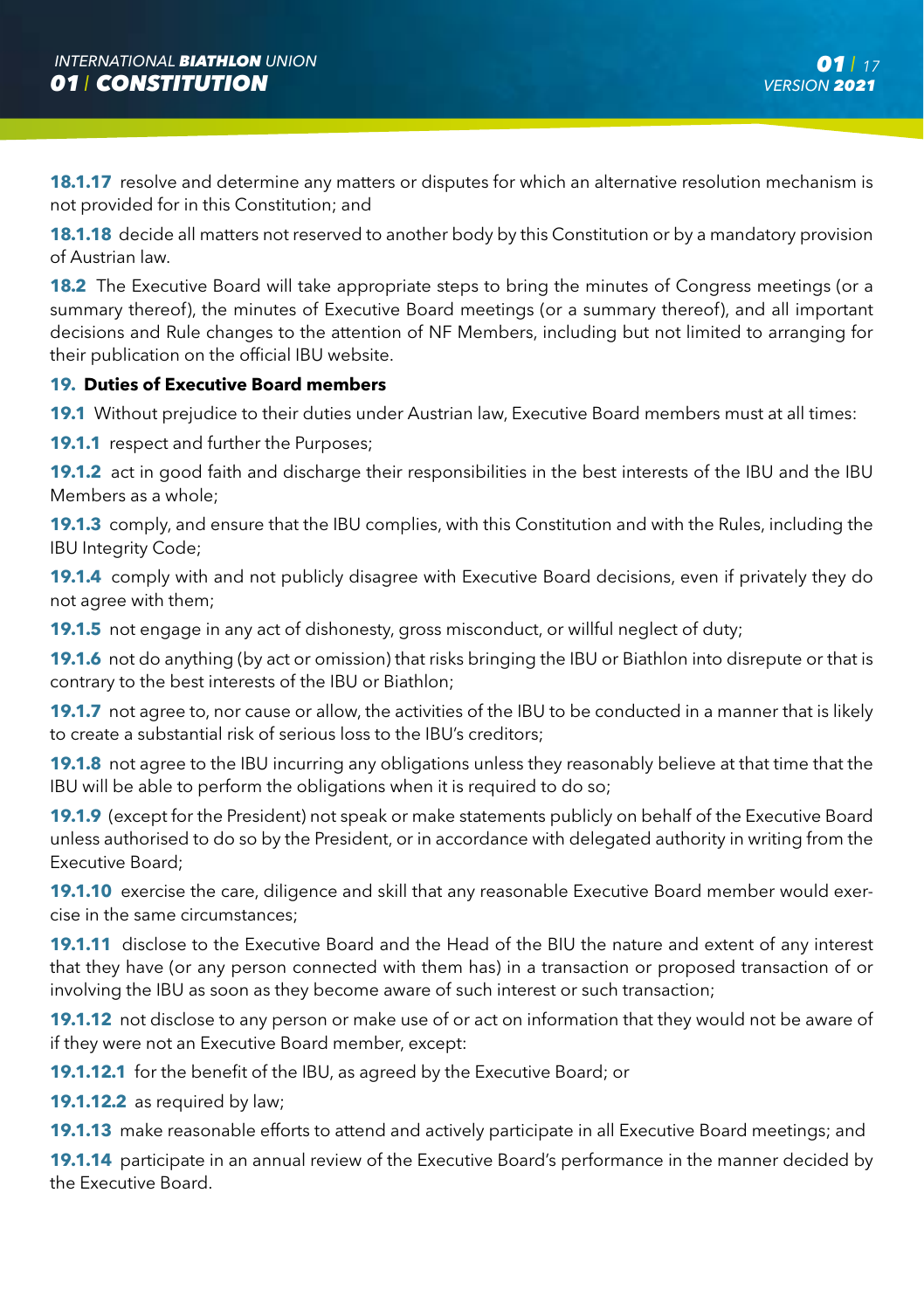#### **20. Meetings**

20.1 The business of the Executive Board will be conducted at meetings convened and run in accordance with the Executive Board Rules. The Executive Board Rules will be maintained by the Executive Board and may only be amended by a motion that receives at least seven votes in support.

**20.2** The minutes of Executive Board meetings, or a summary thereof, will be published on the IBU's website.

20.3 Except for the Secretary General (who will not have a vote on any motion), subject strictly to Article 20.4 each Executive Board member present at an Executive Board meeting will have one vote on each motion. Voting by proxy or by letter is not permitted.

**20.4** Executive Board members may not cast a vote on any matter in respect of which they have an actual or apparent conflict of interest.

#### **21. Vacancies, removal and suspension**

21.1 Vacancies on the Executive Board will be filled, and Executive Board members may be removed or suspended from office, as set out in the Executive Board Rules.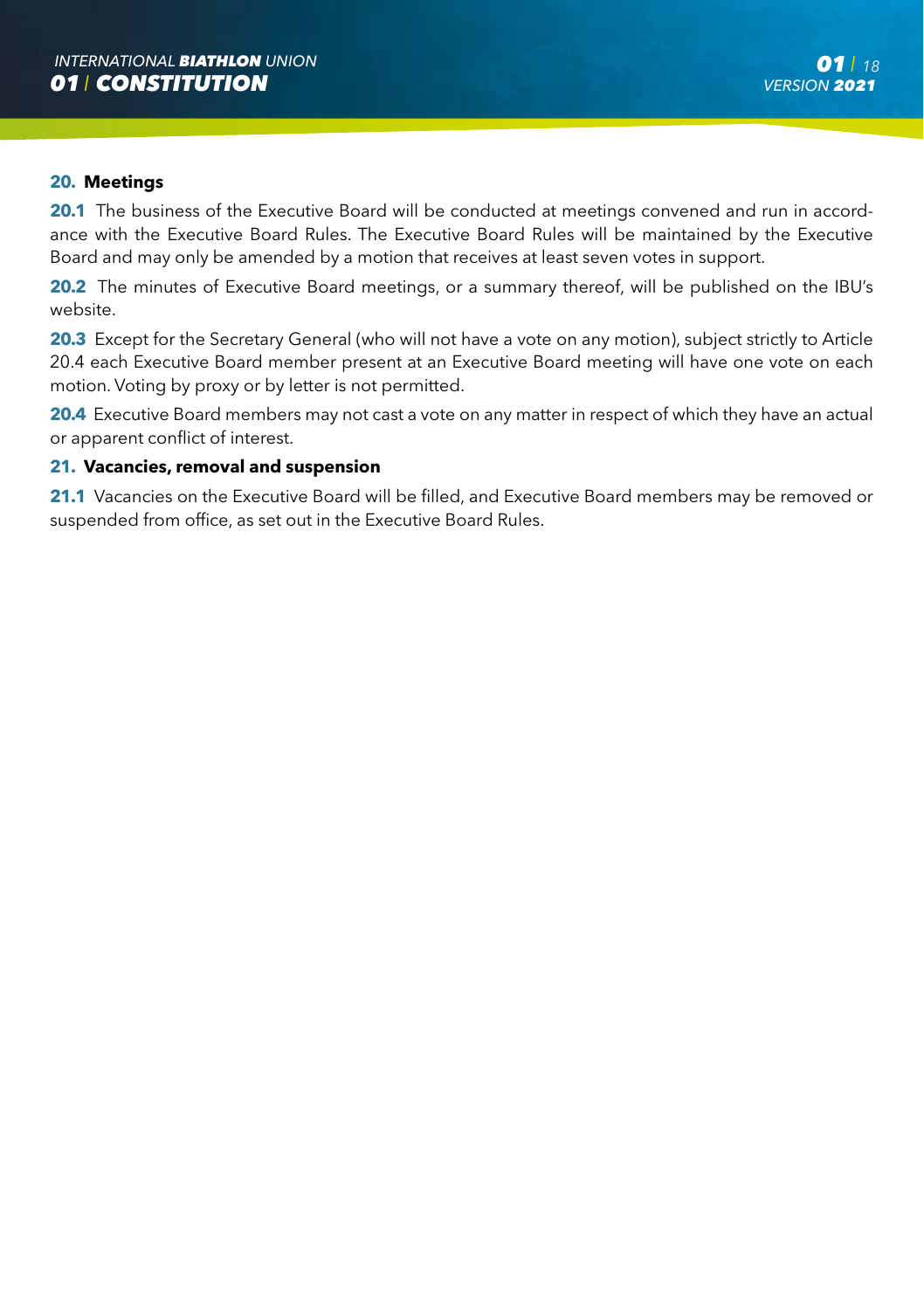# *PART V PRESIDENT, VICE-PRESIDENT, SECRETARY GENERAL*

#### **22. President**

**22.1** The President has the following particular duties and responsibilities (which may be delegated to others, where agreed by the Executive Board):

**22.1.1** to be the ambassador and main spokesperson for the IBU in accordance with policies decided by the Executive Board;

**22.1.2** to maintain good relations with the IOC, WADA, and other international sports federations and organisations;

**22.1.3** to chair meetings of Congress and of the Executive Board;

**22.1.4** to lead the work of the Executive Board, including ensuring the Executive Board is organised properly, functions effectively, acts within its powers, and meets its obligations and responsibilities;

**22.1.5** to ensure the decisions of Congress and the Executive Board are implemented and that the Constitution and the Rules are complied with;

22.1.6 to liaise and facilitate effective communication and relationships with IBU Members, commercial partners, and other stakeholders;

**22.1.7** to support, monitor and liaise with the Secretary General and to form a strong, collaborative working relationship with the Secretary General on behalf of the Executive Board;

**22.1.8** to authorise transactions and sign documents on behalf of the IBU only as set out in Article 40.1; and

22.1.9 to perform such other tasks and duties as are delegated to the President by Congress or the Executive Board.

**22.2** The President may not hold any position (paid or unpaid) with an NF Member, whether as a director, officer, committee member, employee, consultant, or otherwise. If the Vice-President is required to take over the President's role because the President is incapacitated (not just temporarily unavailable), the same restriction will apply to the Vice-President.

**22.3** The President may not be appointed as the Executive Board member on the BIU Board.

#### **23. The Vice-President and the Treasurer**

**23.1** The role of the Vice-President is to stand in for the President whenever the President is unavailable and/or otherwise as the President may request.

23.2 The role of the Treasurer will be as defined by the Executive Board, and will focus on strategy and consultations.

# **24. Secretary General**

24.1 The Secretary General is appointed by, and accountable to, the Executive Board. The Secretary General is responsible for:

**24.1.1** managing the day-to-day operations of the IBU (except for the Biathlon Integrity Unit), in accordance with the directions of the Executive Board and the President, and within such limitations and delegated authority as the Executive Board may specify. If there is any inconsistency between directions from the President and directions from the Executive Board, the matter will be referred to the Executive Board for resolution;

**24.1.2** managing the IBU office and the IBU Staff (but not the BIU Staff);

**24.1.3** serving as a non-voting member of the Executive Board;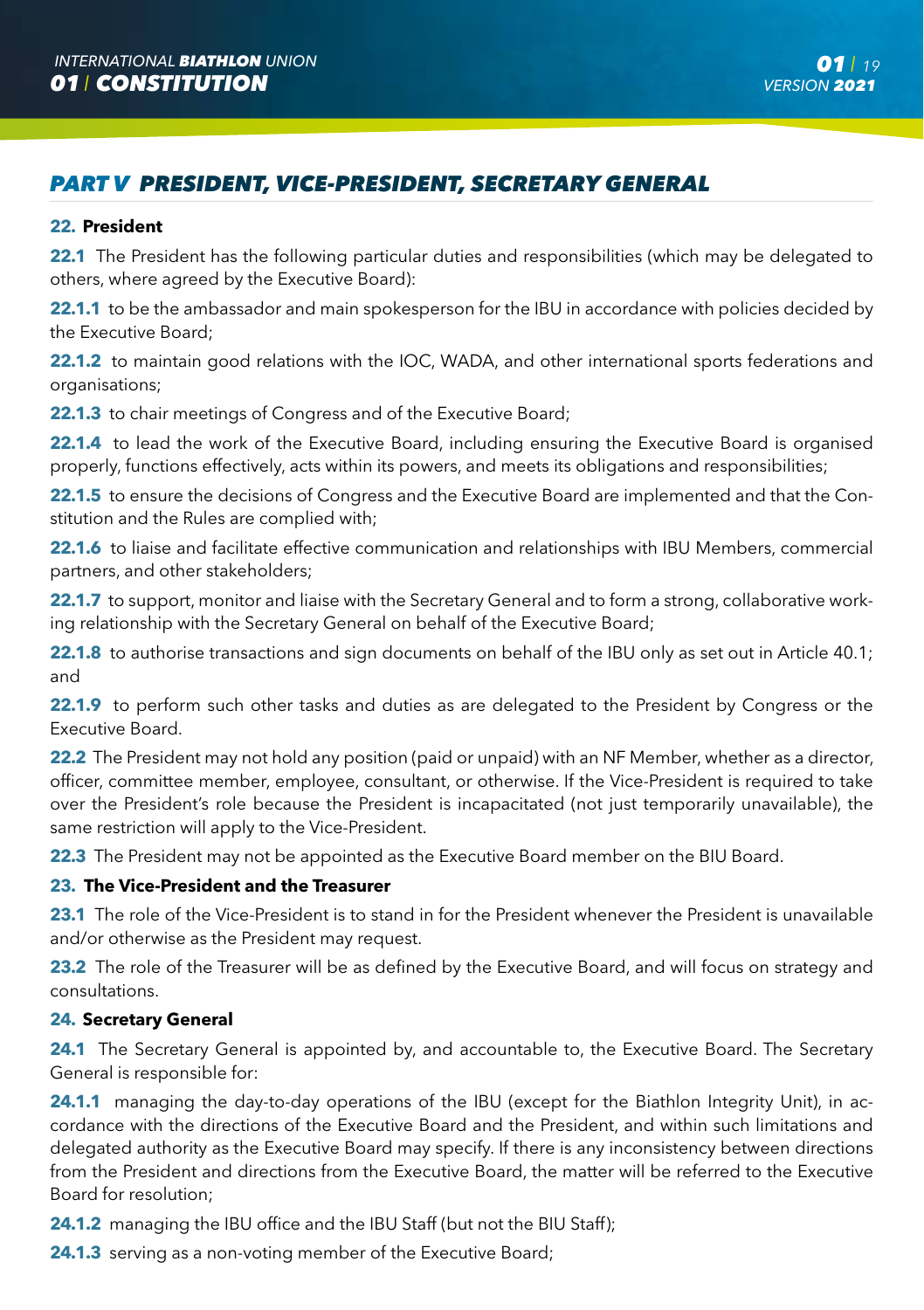**24.1.4** attending meetings of the Executive Board and Congress;

**24.1.5** supporting the Executive Board in its development of a strategic plan for the IBU, and implementing the plan following its approval by the Executive Board;

**24.1.6** developing an annual operational plan for the IBU and implementing that plan following its approval by the Executive Board;

**24.1.7** developing and growing the commercial revenues of the IBU to enable it to fulfil the Purposes;

**24.1.8** supporting the President in engaging with stakeholders of the IBU;

**24.1.9** ensuring compliance by the IBU and IBU Staff with all applicable laws, rules and regulations, including this Constitution and the Rules;

**24.1.10** preparing minutes of meetings of Congress and the Executive Board;

**24.1.11** preparing the annual reports of the Executive Board to Congress, including arranging for the required review by the Auditor of the financial statements included in those reports;

24.1.12 supporting the activities of the Committees established by the Executive Board, including ensuring that they are functioning effectively, acting within their powers, and meeting their obligations and responsibilities; and

**24.1.13** undertaking all of these responsibilities within the approved budgets, respecting the limits of authority set by the Executive Board, and striving to meet best practice standards in the administration of international sports federations.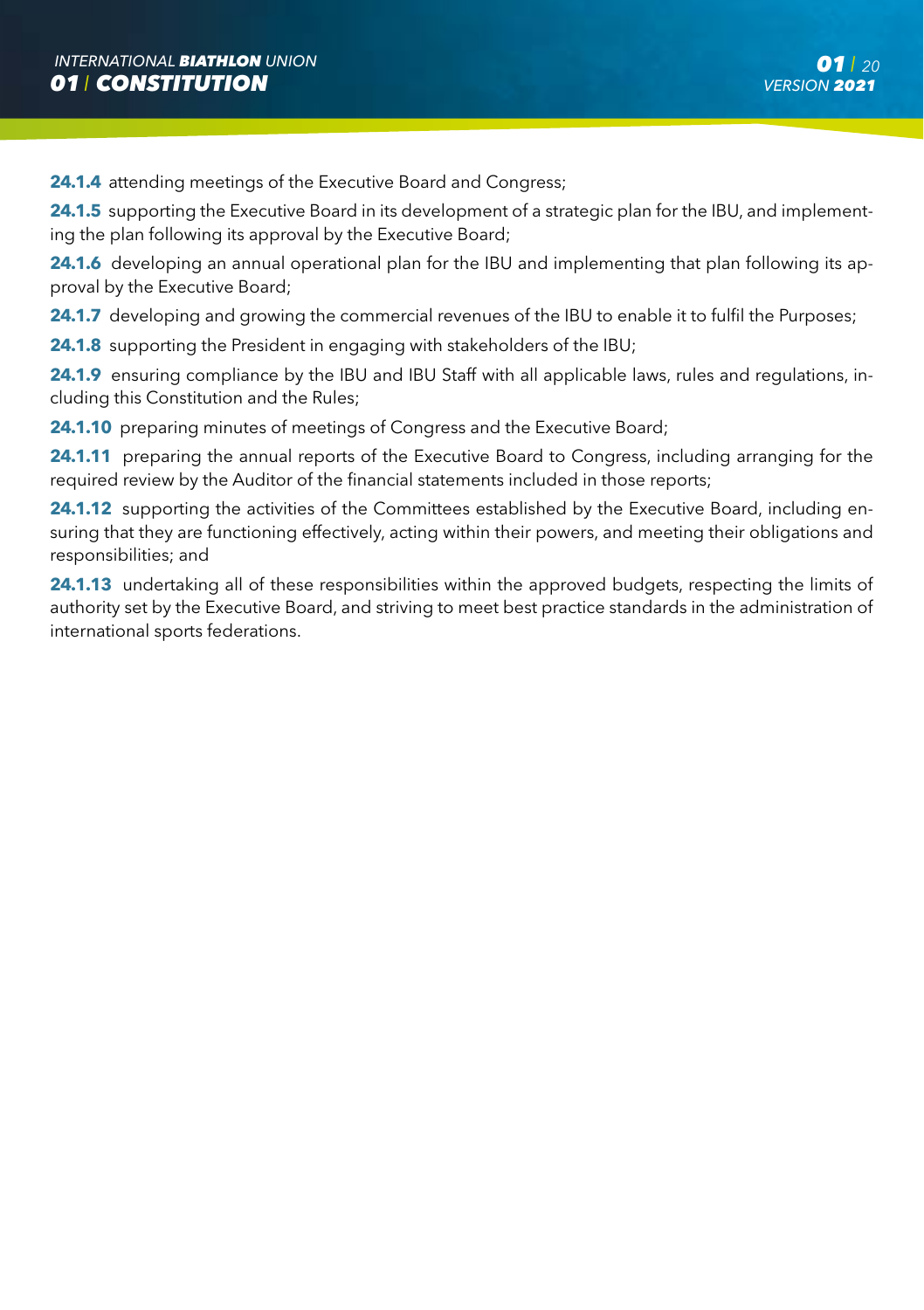# *PART VI ATHLETES' COMMITTEE AND TECHNICAL COMMITTEE*

# **25. Athletes' Committee**

**25.1** The role of the Athletes' Committee is to represent active Athletes and to give them a voice in the governance of the sport, including providing advice to the Executive Board on matters affecting the IBU and Biathlon from the Athletes' perspective. Proposals from the Athletes' Committee will be tabled at the next Executive Board meeting for approval.

**25.2** The Athletes' Committee consists of five members, consisting of four elected members, including at least two members of the male gender and at least two members of the female gender (provided that there are at least two from each gender among the candidates for election), and a fifth member chosen in accordance with Article 25.3. The elected members are elected in Olympic Years by the Athletes that have competed in the World Cup in at least one of the first two trimesters of the season encompassing the Olympic Games in question. Each elected member must have been an active Athlete in that season (or would have been an active Athlete in that season save for injury, illness or other incapacity), and must be Eligible in accordance with Article 27. In addition, the members of the Athletes' Committee must be affiliated to different full NF Members (i.e., no two or more of them may be affiliated to the same full NF Member). Two candidates may stand for election who are affiliated to the same full NF Member provided they have different genders, but only one of them may be elected. The term of office of members of the Athletes' Committee will be four years.

**25.3** The Athletes' Committee will appoint a person (who must be an active Athlete or someone who has retired from competition in the previous six years) to sit as the fifth member of the Athletes' Committee and (in accordance with Article 26.2) as a member of the Technical Committee.

**25.4** The members of the Athletes' Committee will elect one of their number to chair the Athletes' Committee, and will appoint either that chairperson or another member of the Athletes' Committee as a voting member of the Executive Board. The chairperson of the Athletes' Committee will also have the right to attend and speak on behalf of the Athletes' Committee at meetings of Congress.

25.5 The business of the Athletes' Committee will be conducted, decisions will be made, and elections will be conducted, in accordance with the terms of reference of the Athletes' Committee, which will be proposed by the Athletes' Committee and issued by the Executive Board.

25.6 Persons elected to the Athletes' Committee hold such position in their personal capacity and not as representatives of any NF Member or any other organisation, and must act accordingly.

# **26. Technical Committee**

**26.1** The role of the Technical Committee is to develop the technical rules for the sport of Biathlon and for its clothing, equipment and competition facilities, and to carry out the other functions assigned to it in the Event and Competition Rules. The Technical Committee has the authority (delegated to it by the Executive Board) to amend, rescind or add to the Technical Rules, with such changes to come into effect immediately or on such other date as the Technical Committee may specify, subject always to (a) the power of the Executive Board to amend or annul such Technical Rules by motion passed by Absolute Majority; and (b) the power of Congress to amend or annul such Technical Rules in accordance with Article 13.2.6. The Technical Committee may also submit proposals to issue, amend or annul other Rules to the Executive Board or (in the case of Reserved Rules) ask the Executive Board to submit such proposals to Congress.

26.2 The Technical Committee consists of eleven (11) members, one of whom will be appointed by the Athletes' Committee in accordance with Article 25.3, and the other ten of whom will be nominated by full NF Members and elected by Congress in accordance with Article 13.2.7, with such election to be conducted in accordance with the Rules of Congress.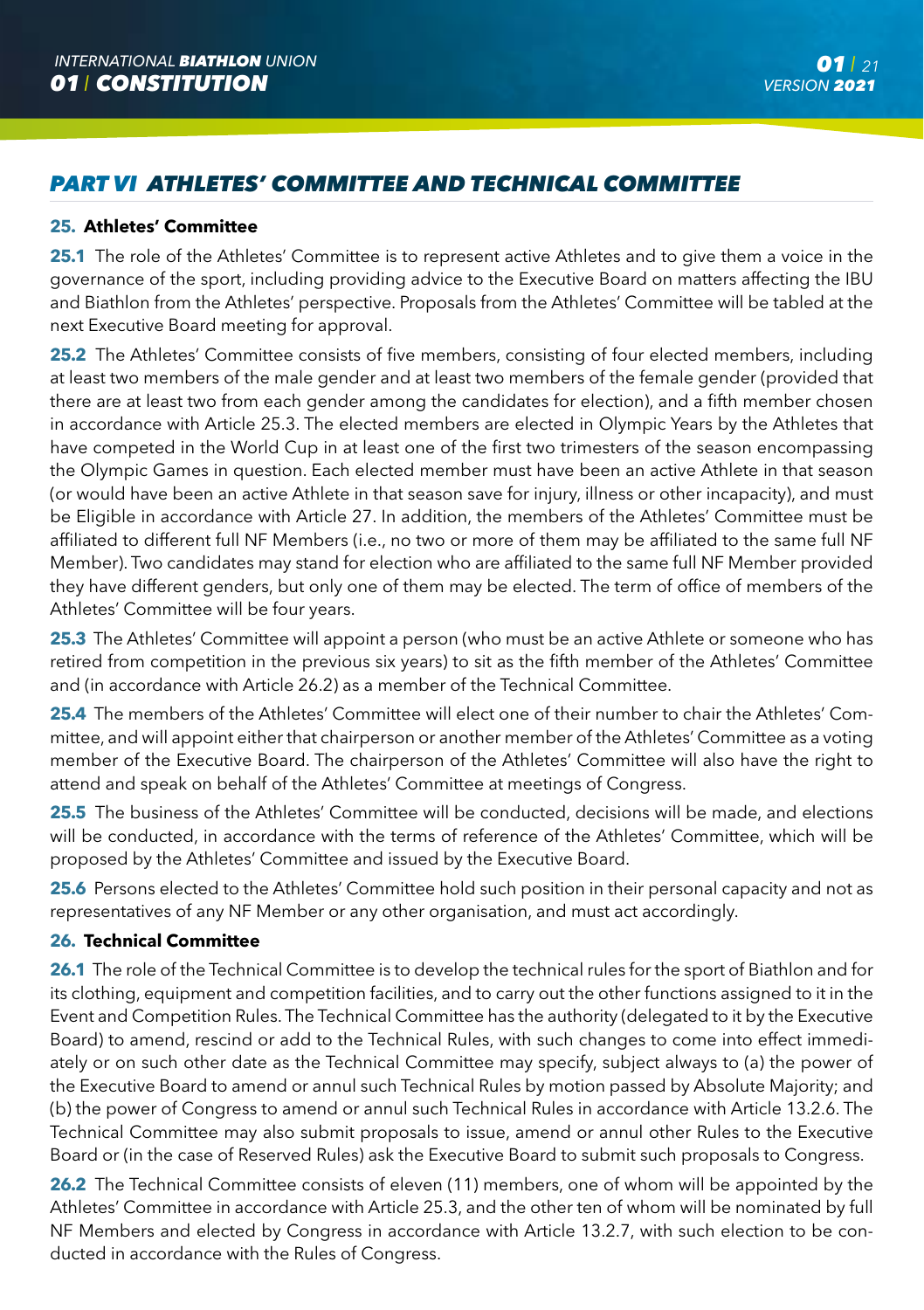**26.2.1** Nominees for election to the Technical Committee must have a valid IBU International Referee licence, or significant proven practical experience in the sport of Biathlon, and/or be active coaches or Athletes or have been coaches or Athletes in the previous four years. They must be Eligible in accordance with Article 27.

**26.2.2** The ten members elected by Congress must all be Citizens of different Countries, and there must be at least two members of the male gender and at least two members of the female gender among them (provided that there are at least two from each gender among the candidates for election). Their term of office will be approximately four years, commencing at the close of the Election Congress at which they are elected and ending at the close of the next Election Congress.

**26.3** The Technical Committee members will elect one of their number to chair the Technical Committee. The chairperson will have the right to attend and speak on behalf of the Technical Committee at meetings of Congress.

26.4 The business of the Technical Committee will be conducted, and its decisions will be made, in accordance with the terms of reference of the Technical Committee, which will be proposed by the Technical Committee and issued by the Executive Board.

26.5 Persons elected to the Technical Committee hold such position in their personal capacity and not as representatives of any NF Member or any other organisation, and must act accordingly.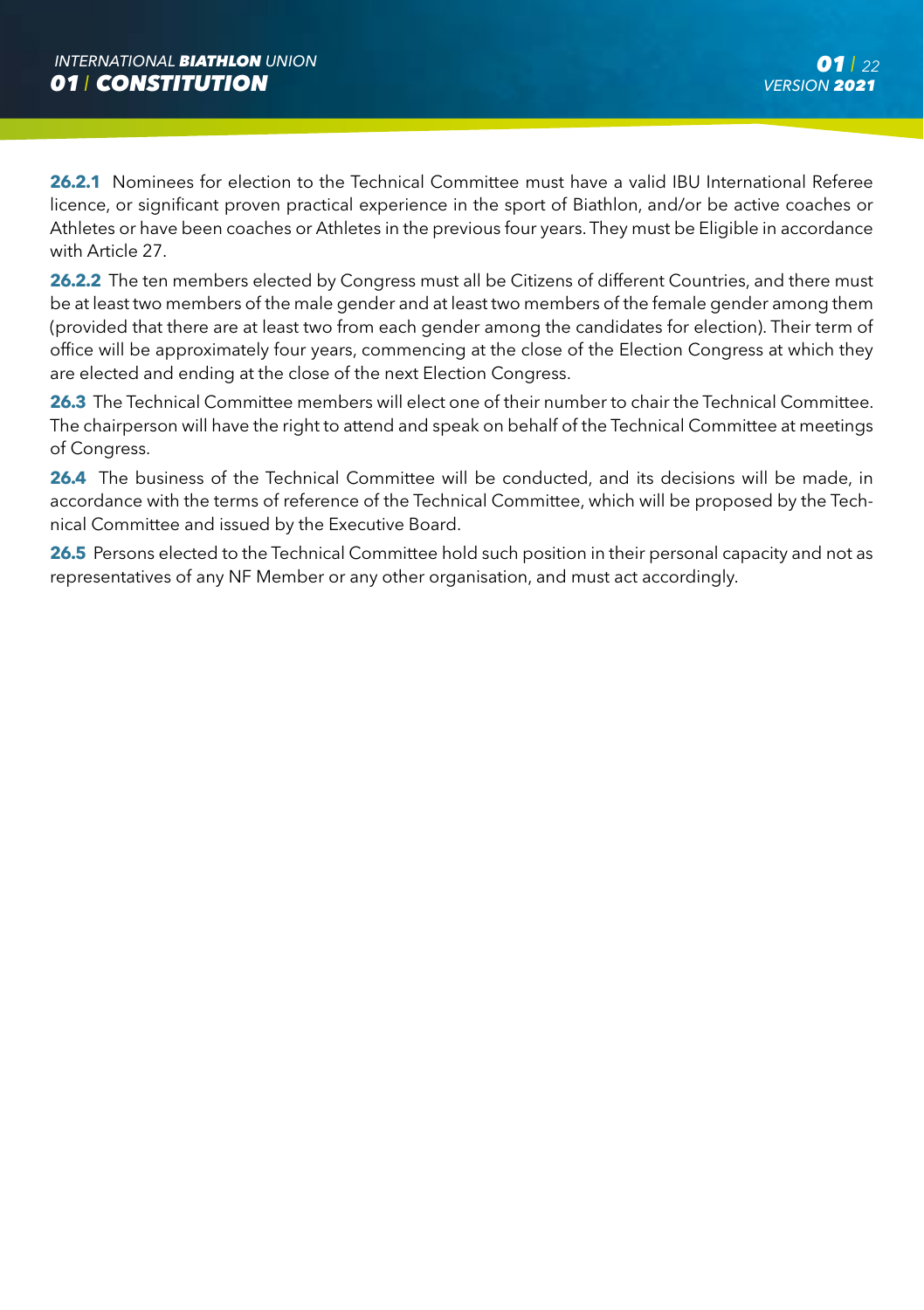# *PART VII ELIGIBILITY OF IBU OFFICIALS*

# **27. Eligibility of IBU Officials**

**27.1** Any person who represents and/or works for or on behalf of the IBU, whether as a result of election or appointment or otherwise, is an IBU Official. This includes the members of the Executive Board, the members of the BIU Board, and members of Committees, as well as the Secretary General and the IBU Staff, the Head of the BIU and the BIU Staff, and Technical Delegates, but (for the avoidance of doubt) excludes members of organising committees, International Referees, volunteers working at IBU events, and law firms and other professionals engaged to act on behalf of the IBU.

**27.2** Anyone who wishes to become or remain an IBU Official must be Eligible to do so. A person is not Eligible to become or to remain an IBU Official if he or she:

**27.2.1** is a minor according to Austrian law (save that minors may be permitted to act as interns or apprentices within the IBU Staff as permitted by Austrian law);

27.2.2 has been adjudged bankrupt and has not been discharged from bankruptcy or is subject to a condition not yet fulfilled or any order made under insolvency laws;

**27.2.3** has been convicted in the previous ten years of an offence that involved mistreatment of people (i.e., physical or sexual abuse or misconduct, hate crimes, or similar) or an offence that is punishable by a term of imprisonment of two or more years (whether or not they received such a term of imprisonment), and any appeal rights against that conviction have expired or been exhausted;

**27.2.4** is prohibited from being a director or promoter of or being concerned or taking part in the management of a company due to their breach of or non-compliance with any applicable law or regulation;

**27.2.5** is subject to an order by a relevant authority that they are lacking in competence to manage their own affairs;

**27.2.6** is deprived of their civil rights by proper application of the law;

**27.2.7** is serving a period of ineligibility imposed for breach of:

27.2.7.1 the IBU Integrity Code; or

**27.2.7.2** any code of ethics or other rules of conduct of an NF Member or of another sports organisation;

**27.2.8** has been found by a relevant authority to have committed an anti-doping rule violation (whether or not they served any period of ineligibility for that violation);

27.2.9 has been removed from office by Congress or the Executive Board in accordance with this Constitution or the Rules (or previous versions thereof);

**27.2.10** is otherwise prohibited from holding such position, or any similar position, under any other circumstances provided by law;

**27.2.11** otherwise fails an assessment, made by the Vetting Panel in accordance with the Vetting Rules, of whether the person (a) is of good character and reputation; (b) is able to meet the high standards of conduct and integrity required of an IBU Official; and (c) is physically and mentally fit to perform the role in question; or

**27.2.12** in the case of a candidate for appointment to the BIU Board, does not have the independence or experience or expertise required for the role, as specified in the Constitution or the Rules.

27.3 Subject only to Article 27.2.2, a person who is determined not to be Eligible may not be appointed or elected as an IBU Official. If a person who is determined not to be Eligible is already an IBU Official, they will automatically be deemed to have resigned from their position as IBU Official and their position will be considered vacant from that point.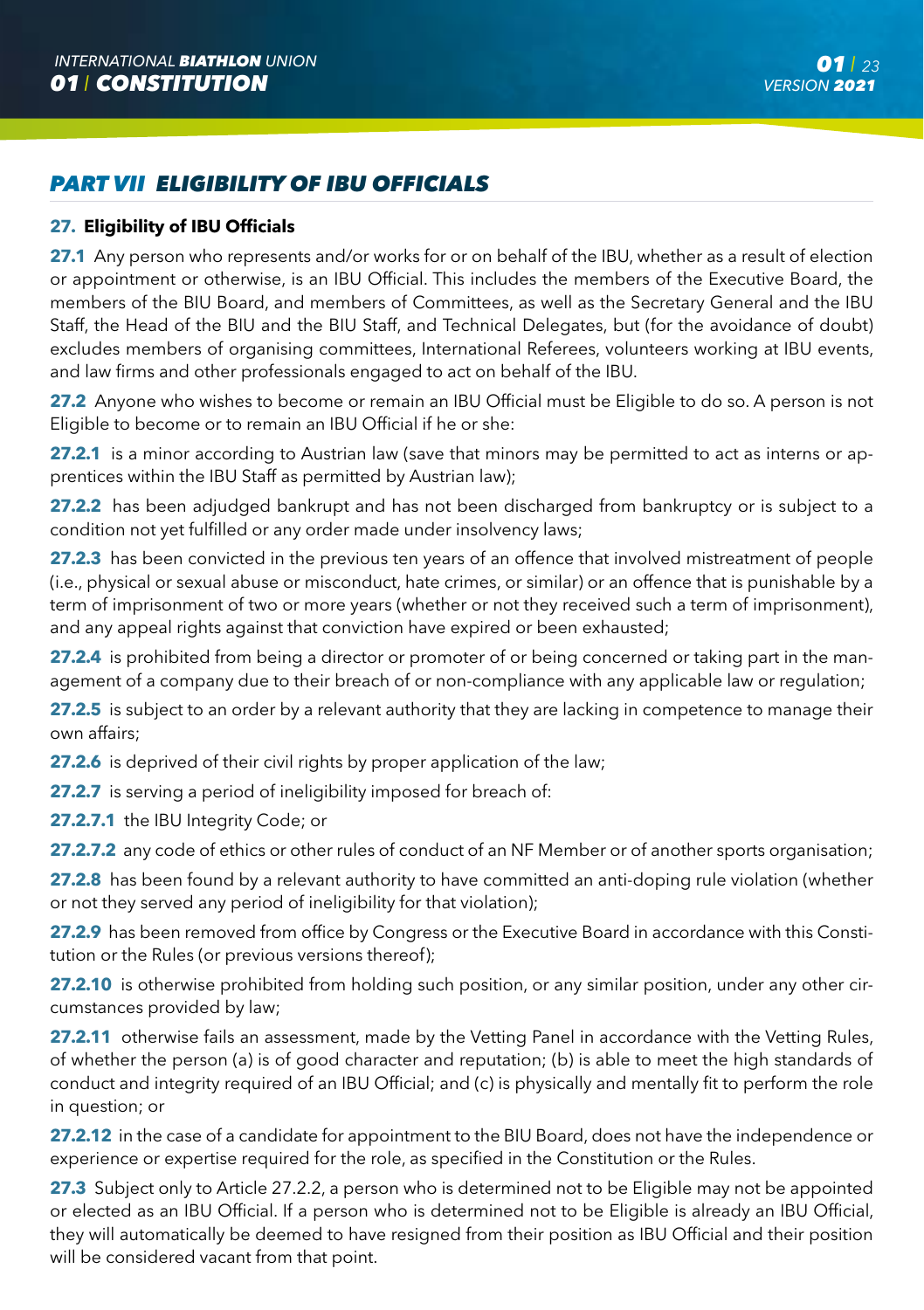**27.4** This Article 27 does not limit or prejudice in any way any right arising under this Constitution or the Rules or otherwise to suspend or remove an IBU Official. Nor does Article 27 (or Article 28 or any other provision of this Constitution or the Rules) limit or prejudice in any way any rights of IBU Staff under Austrian labor law.

# **28. The Vetting Panel**

28.1 The Vetting Panel will be made up of the independent members of the BIU Board referenced in Article 30.3.1. It will be responsible for determining whether a person is Eligible to become or to remain an IBU Official (save that the Eligibility of the independent members of the inaugural BIU Board will be determined by an ad hoc screening panel made up of independent persons appointed by the Executive Board).

**28.2** The Technical Committee may ask the Vetting Panel to confirm the Eligibility of persons who apply for appointment as International Referees.

**28.3** The Vetting Panel will conduct its activities in accordance with the Vetting Rules, and will report to Congress on its activities in accordance with Article 13.2.10.

**28.4** A decision of the Vetting Panel (or of the ad hoc screening panel, where applicable) that a person is not Eligible may be appealed to the CAS in accordance with Article 32.1.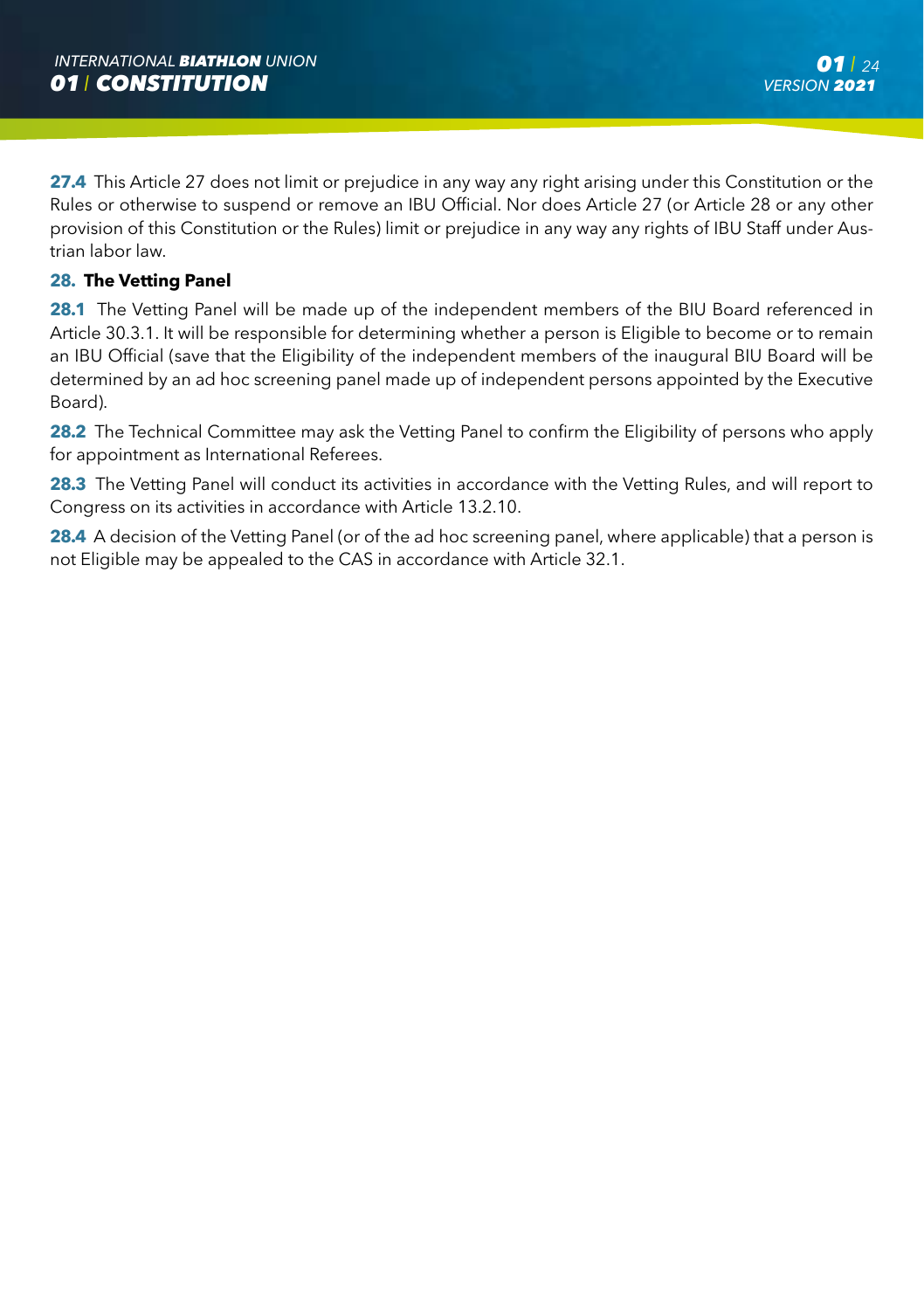# *PART VIII BIATHLON INTEGRITY UNIT*

# **29. Establishment and mandate of the BIU**

**29.1** The IBU will adopt and maintain an IBU Integrity Code, including ethical rules, IBU Anti-Doping Rules that implement the World Anti-Doping Code, anti-manipulation rules, safeguarding rules, and other rules setting out the standards of conduct that the IBU requires of any Persons:

**29.1.1** who are, or are seeking to become (whether by election or appointment or otherwise), IBU Officials;

29.1.2 who are IBU Members, including NF Members;

**29.1.3** who are office-holders or members of staff of NF Members and/or of organising committees of Biathlon Competitions (in respect of their dealings and interactions with the IBU);

**29.1.4** who are bidding to host or are hosting a Congress or an International Competition, or who are working for such Persons;

**29.1.5** who are participating in Biathlon Competitions, including Athletes, Athlete Support Personnel, referees and others involved in officiating and/or judging at a Biathlon Competition, starting from the date that the person is first selected or entered or appointed to participate in a Biathlon Competition; or

**29.1.6** who agree in writing to be bound by the IBU Integrity Code.

**29.2** The IBU will establish and maintain a Biathlon Integrity Unit (BIU). The BIU's mandate will be:

**29.2.1** to maintain confidence in the integrity of the sport of Biathlon, and in the commitment of the IBU to take all steps necessary to protect that integrity, through the effective policing and enforcement of the IBU Integrity Code; and

**29.2.2** as part of that effort, to ensure the IBU is in full compliance at all times with its obligations as a signatory to the World Anti-Doping Code, and with its other governance and ethical compliance obligations set out in this Constitution and the Rules.

**29.3** The BIU will have all of the powers that are necessary, desirable, incidental or conducive to fulfilling its mandate, including the power:

**29.3.1** to educate all IBU Officials, NF Members, NF Member office-holders and staff, Athletes, Athlete Support Personnel, and others who are bound by the IBU Integrity Code about their obligations thereunder, and to monitor their compliance with those obligations;

**29.3.2** to request that the Executive Board make amendments to the IBU Integrity Code;

**29.3.3** to monitor compliance by the IBU with its obligations as a Signatory to the World Anti-Doping Code and with its other governance and ethical compliance obligations set out in this Constitution and the Rules;

**29.3.4** in the name of the IBU, to investigate potential violations of the IBU Integrity Code;

**29.3.5** in the name of the IBU, to prosecute alleged violations of the IBU Integrity Code before a Disciplinary Tribunal, as set out in Article 31.2;

**29.3.6** in the name of the IBU, to pursue or defend (as applicable) appeals to the CAS from decisions of the Disciplinary Tribunal; and

**29.3.7** to obtain relevant intelligence and information from and to share relevant intelligence and information with other relevant authorities.

**29.4** The Executive Board will maintain the BIU Rules, which will set out and define the structure and operations of the BIU, including the respective powers, roles, responsibilities and authority of the BIU Board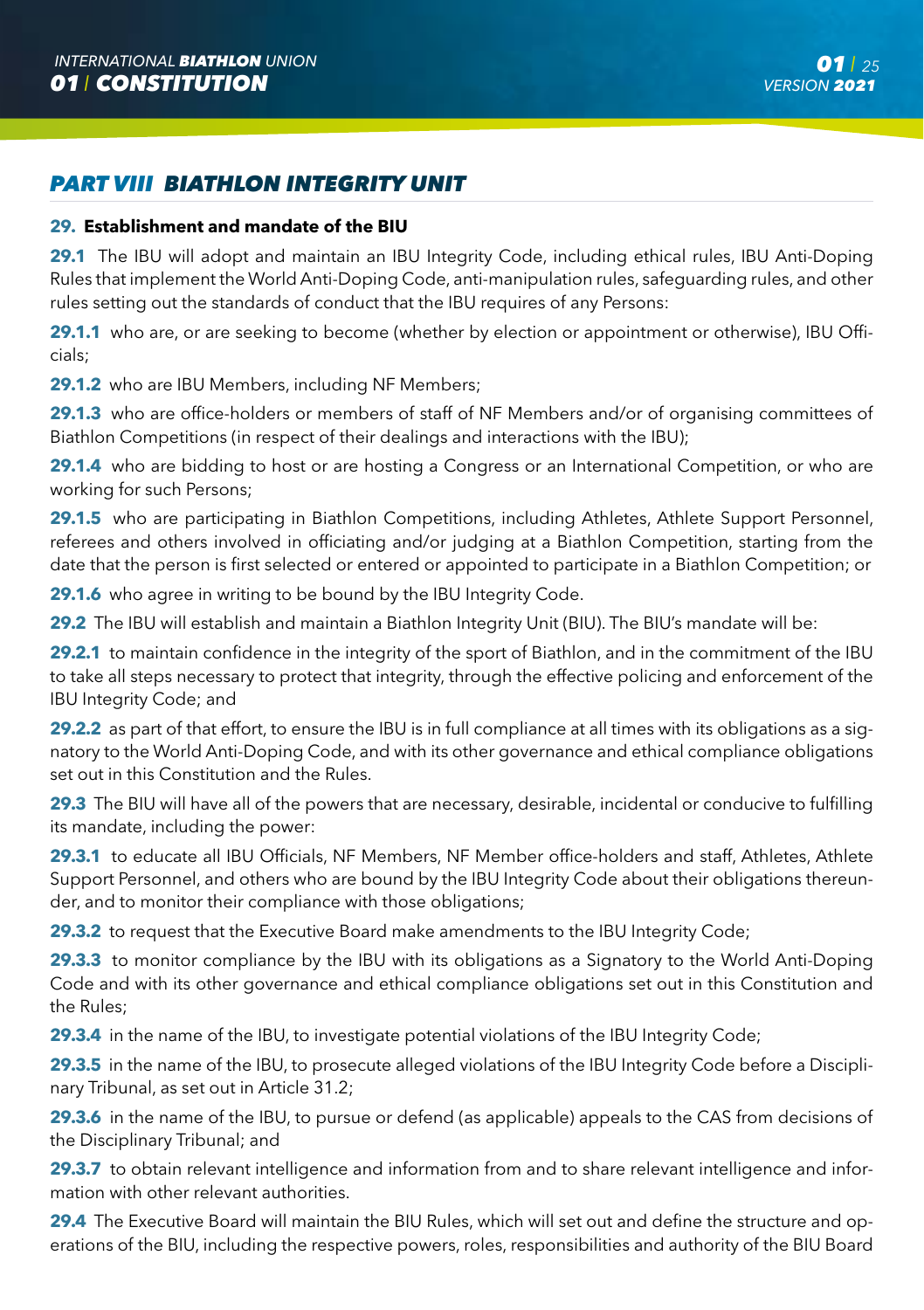and the Head of the BIU. The Executive Board may amend and/or supplement the BIU Rules from time to time at the request of the BIU Board.

# **30. Operational independence**

**30.1** The BIU will be part of the IBU, and the BIU Staff will be employed and/or retained (as applicable) by the IBU. However, the BIU will be operationally independent of the IBU, as set out in this Article 30, and as further confirmed and enshrined in the BIU Rules.

**30.2** The authority and powers of Congress, the Executive Board, the President and the Secretary General for all matters falling within Article 29 are hereby delegated to the BIU Board and the Head of the BIU, including in respect of all BIU financial, staffing and contractual matters, except to the extent set out in the BIU Rules or as required by law. The IBU will indemnify the Executive Board members (including the President and the Secretary General) to the extent permitted under Austrian law of Associations in respect of any personal liability arising from this delegation of authority and powers, in accordance with Article 41.1.

**30.3** The BIU Board will be made up of five members, as follows:

**30.3.1** Three Eligible persons (appointed by Congress in accordance with Article 13.2.8) who are independent of the IBU and of all IBU Members and are suitably experienced in matters of sports governance/ integrity, one of whom will be appointed as chair of the BIU Board, and each of whom will have one vote.

**30.3.2** A member of the Executive Board (appointed in accordance with Article 18.1.13), who will not have a vote.

**30.3.3** The Head of the BIU, who will not have a vote.

**30.4** The Executive Board member that sits on the BIU Board will keep the Executive Board informed about the activities of the BIU.

**30.5** At each Ordinary Congress meeting, the Executive Board will put a motion to Congress to approve sufficient funding for the BIU to undertake its functions and fulfil its responsibilities in the period to the next Ordinary Congress meeting, based on a written request submitted by the BIU Board in accordance with Article 13.2.11, detailing the amount of funding required for this purpose.

**30.6** The Executive Board will allocate any funding that is required for the BIU to undertake its functions and fulfil its responsibilities:

**30.6.1** in the period between the initial establishment of the BIU and the next Ordinary Congress meeting; and

**30.6.2** in any subsequent period, to the extent that the BIU incurs costs or expenses that were not anticipated in the request for funding for that period made by the BIU Board to Congress in accordance with Article 30.5.

**30.7** The BIU Board will report to Congress on its activities in accordance with Article 13.2.10. The chairperson of the BIU Board will have the right to attend and speak on behalf of the BIU Board at meetings of Congress, but with no right to vote.

**30.8** Motions may be made to Congress to remove independent members of the BIU Board. They will require the support of a Special Majority in order to be carried.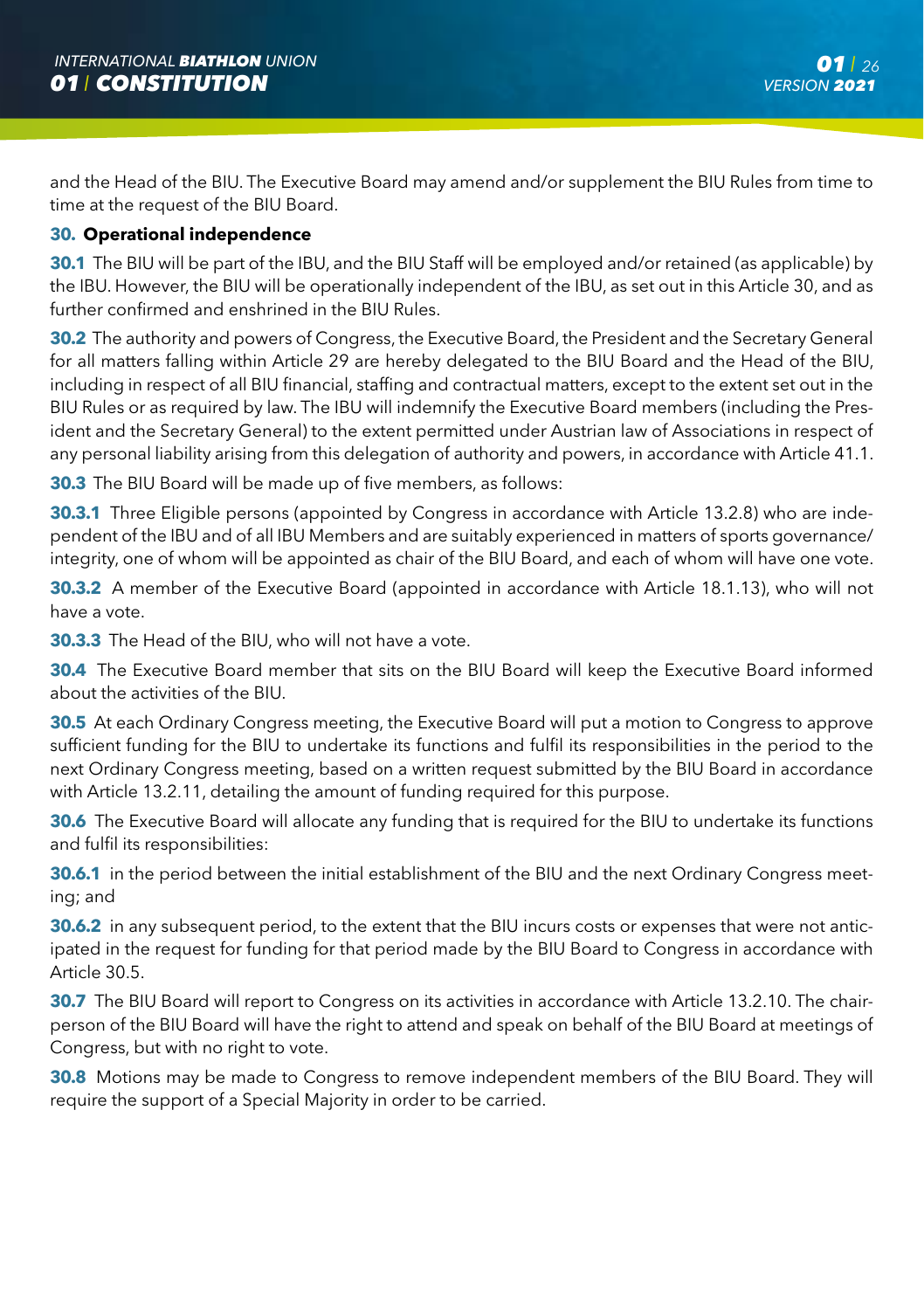# *PART IX DISPUTE RESOLUTION*

# **31. Alleged violations of the Rules**

### **31 A Protests**

**31.1** Mechanisms will be established in the IBU Event and Competition Rules to resolve any protest concerning the fair and proper conduct of a competition, including protests about alleged infringements by an Athlete or Athlete Support Personnel of the IBU Event and Competition Rules, protests about alleged errors by officials, protests about competition conditions, and protests about announced results.

# **31 B Alleged violations of the IBU Integrity Code**

**31.2** Alleged violations of the IBU Integrity Code will be prosecuted by the BIU before a Disciplinary Tribunal, as follows:

**31.2.1** where the alleged violation is of the anti-doping chapter of the IBU Integrity Code, the matter will be referred to the CAS Anti-Doping Division, which will appoint one or more CAS arbitrators to sit as the Disciplinary Tribunal that will hear and determine the case in accordance with the anti-doping chapter of the IBU Integrity Code, the CAS Code of Sports–related Arbitration, and the Arbitration Rules for the CAS Anti-Doping Division; and

**31.2.2** where the alleged violation is of a different part of the IBU Integrity Code, the matter will be referred to the CAS Ordinary Division, which will appoint one or more CAS arbitrators to sit as the Disciplinary Tribunal that will hear and determine the case in accordance with the relevant provisions of the IBU Integrity Code and the CAS Code of Sports–related Arbitration, provided always that the BIU may choose instead to refer to the Secretary General any alleged violations of the IBU Integrity Code that it considers to be minor or otherwise suitable for referral. The Secretary General will follow a process for hearing and determining such cases that is efficient and effective while respecting the due process rights of the party that is the subject of the allegations.

# **32. Appeals against IBU decisions**

**32.1** All 'field of play' decisions, including decisions resolving protests in accordance with the IBU Event and Competition Rules, will be final and binding on all parties concerned, and may not be appealed or otherwise challenged in any forum, save where the aggrieved party claims to have direct evidence that such decision is tainted by fraud or corruption or other bad faith/prejudice. Any such claim will be resolved exclusively by one or more arbitrators appointed by the CAS Ordinary Division, in accordance with the CAS Code of Sports-related Arbitration and the 'field of play' doctrine set out in CAS jurisprudence.

**32.2** To the extent that this Constitution or the Rules (including the IBU Integrity Code) give a party a right of appeal against any decision, that appeal is to be made (unless otherwise specified in this Constitution or in those Rules) exclusively to the CAS Appeals Division, which will appoint one or three CAS arbitrators to resolve the appeal definitively in accordance with the CAS Code of Sports–related Arbitration. Pending resolution of the appeal, the decision being appealed will remain in full force and effect unless the CAS orders otherwise. The decision of the CAS resolving the appeal may not be challenged in any forum or on any ground except as set out in Chapter 12 of the Swiss Federal Code on Private International Law.

# **33. Other claims and disputes**

- **33.1** Subject to Article 33.3, any claim or dispute of any kind whatsoever:
- **33.1.1** between the IBU and one or more IBU Members and/or IBU Officials;
- **33.1.2** between two or more IBU Members and/or IBU Officials; or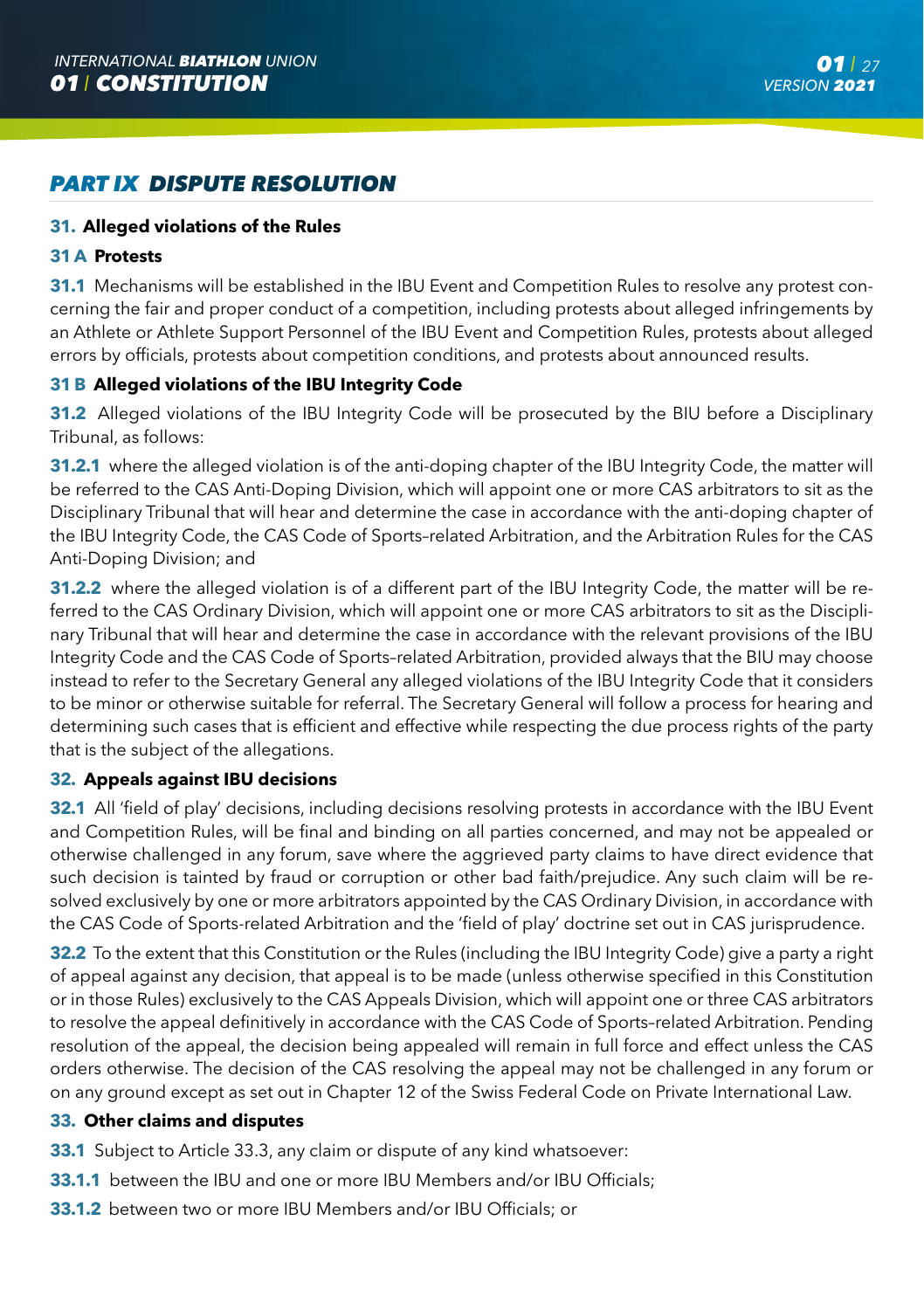**33.1.3** between the IBU and any other Person who is subject to the jurisdiction of the IBU or of an IBU Member;

that arises out of or is related in any way to the activities of the IBU as an association or their activities as members or officials of or stakeholders in the IBU, and whether such claim or dispute arises under this Constitution or the Rules, or pursuant to a decision of the IBU, or in connection with a contract between the parties, or otherwise, will be referred to the CAS Ordinary Division, which will have exclusive jurisdiction to hear and determine the claim or dispute definitively in accordance with the CAS Code of Sports–related Arbitration.

**33.2** The decision of the CAS Ordinary Division determining such claim or dispute may not be challenged in any forum or on any ground except as set out in Chapter 12 of the Swiss Federal Code on Private International Law.

**33.3** This Article 33 does not apply to the following claims and disputes: protests (which are governed exclusively by Article 31.1), alleged violations of the IBU Integrity Code or other Rules (which are governed exclusively by Article 31.2), appeals against decisions (which are governed exclusively by Article 32), and claims or disputes involving IBU Staff or BIU Staff in relation to their terms of employment or engagement by the IBU (which are governed by the dispute resolution terms agreed in their contracts of employment or engagement by the IBU).

# **34. General**

**34.1** Unless the IBU has explicitly agreed to the contrary, any dispute resolution proceedings involving the IBU, of whatever nature and in whatever forum:

**34.1.1** will be conducted in the English language, and a party relying on any documents written in another language must provide certified English translations of those documents;

**34.1.2** will be governed by the Constitution and the Rules, and (subsidiarily) by the laws of Austria; and

**34.1.3** must (where it involves a claim asserted against the IBU) be commenced within one year of the occurrence of the acts or omissions on which the claim is based.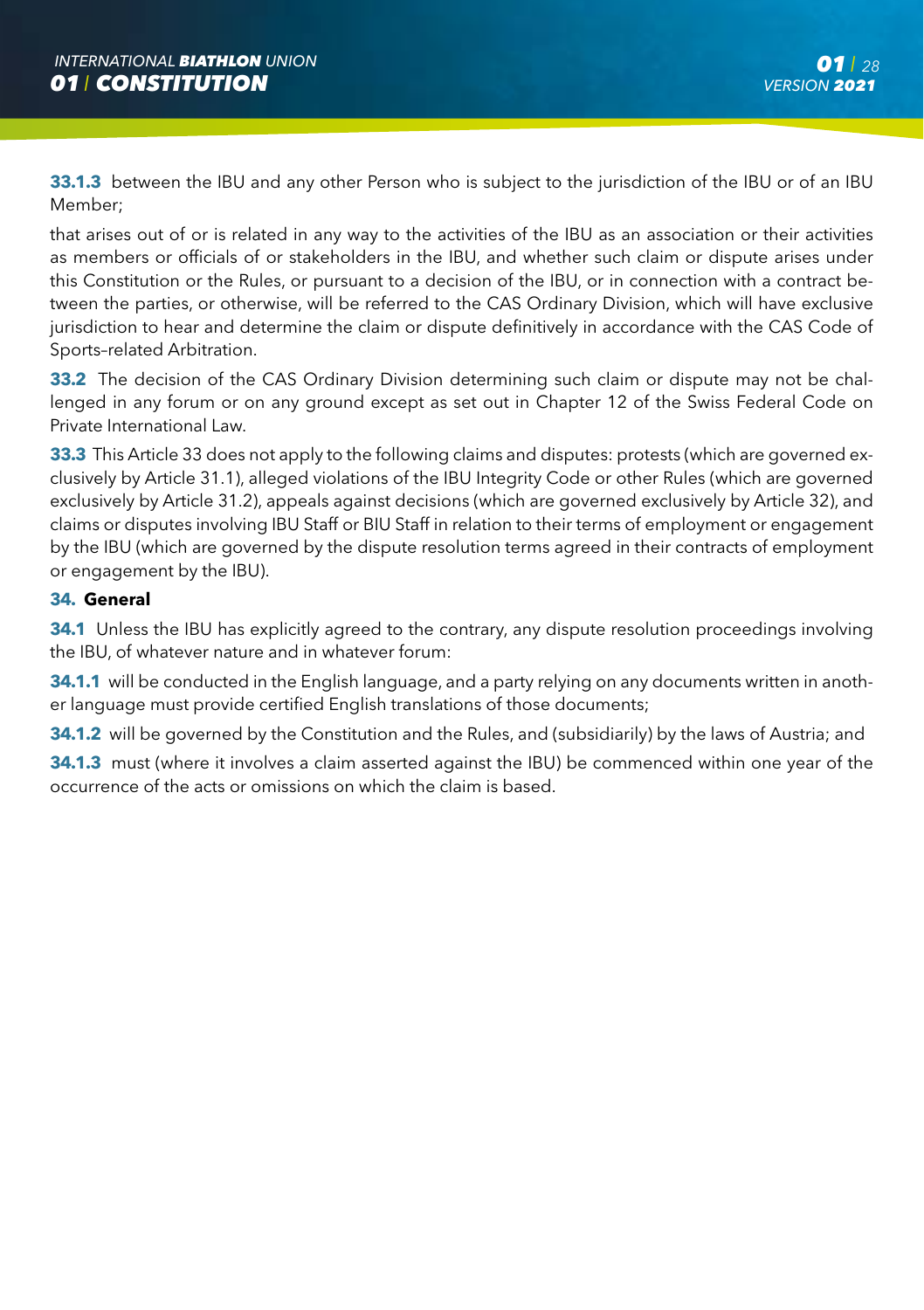# *PART X DISSOLUTION*

### **35. Dissolution by Congress**

**35.1** The IBU may be voluntarily dissolved only by a motion passed by a Special Majority at an Extraordinary Congress meeting convened for that purpose.

**35.2** In the event of dissolution, Congress will appoint one or more liquidators, who will gather the IBU's assets and apply them to discharge all of the IBU's debts and liabilities.

#### **36. Use of remaining assets**

**36.1** Any remaining assets following discharge of the IBU's debts and liabilities will only be used for non-profit or charitable purposes as defined by the laws of Austria. Where possible and permitted, such remaining assets will be donated to institutions pursuing the same or similar purposes as the IBU.

#### **37. Completion of liquidation of assets**

**37.1** At the completion of the liquidation, the liquidator(s) will submit a final report to the relevant registration authority, which will declare the liquidation closed.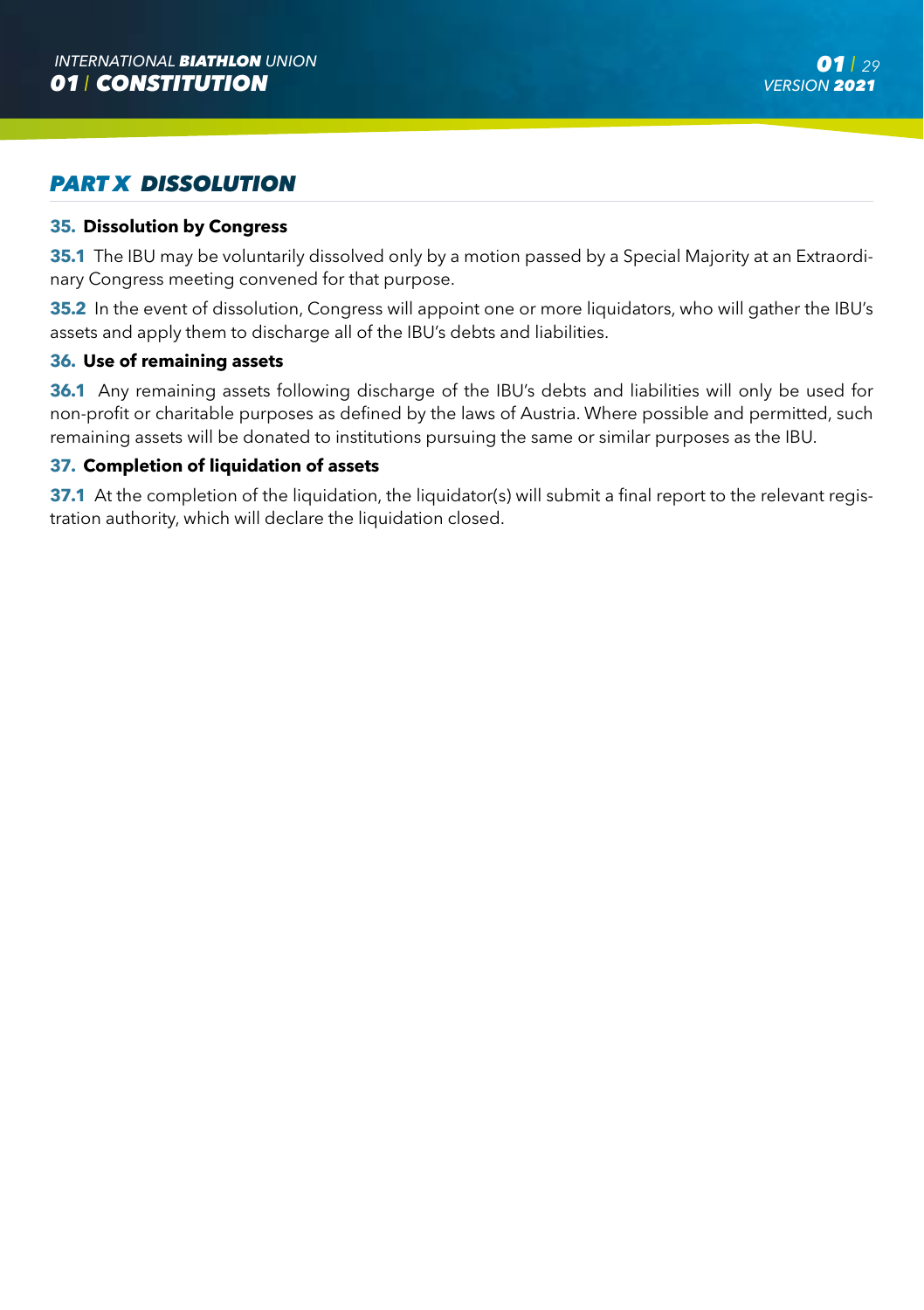# *PART XI MISCELLANEOUS*

# **38. Effective date**

**38.1** This Constitution will come into effect on 14 November 2020 (subject to any subsequent objection by the Registrar of the Central Austrian Register of Associations), and supersedes all prior IBU constitutions as from that date. Members of the Executive Board and the Technical Committee and the Athletes' Committee in office as of 19 October 2019 shall remain in office for the rest of their original terms, in accordance with the terms of this Constitution. The member of the Executive Board who was First Vice-President under the previous Constitution will act as Vice-President under this Constitution, and the member of the Executive Board who was Vice-President of Finances will retain that title and perform the role of Treasurer, in each case in accordance with the terms of this Constitution. However the auditors elected under the previous IBU constitution shall cease to hold office with effect from 19 October 2019.

### **39. Official languages**

**39.1** The official language of the IBU will be English. All documents or communications to the IBU will be in English.

**39.2** The official Congress languages are English, German, and Russian. Other IBU bodies may choose any of the official Congress languages as their working language, English being the preferred choice.

**39.3** The Constitution and Rules will be published in English, German, and Russian. Minutes, reports and other communications from the IBU will be published in English and in any other language specified by the Executive Board.

**39.4** In the event of any difference in interpretation of any text, the English version will prevail.

#### **40. Legal representation**

**40.1** The IBU will be legally represented by the President jointly with any elected member of the Executive Board. The Executive Board may decide from time to time as a matter of internal policy that only specified elected members of the Executive Board will exercise this power.

**40.2** The legal representatives must not have a conflict of interest in respect of the issue at hand. If the President is incapacitated or conflicted for any reason, the Vice-President will replace the President for these purposes. If any elected member of the Executive Board is conflicted for any reason, another (non-conflicted) elected member of the Executive Board will replace that conflicted member for these purposes.

**40.3** The legal representatives may grant powers of attorney to other designated persons, which may be restricted or qualified as set out in the power of attorney in question.

**40.4** Any contract in the name of the IBU that is signed by the legal representatives or by persons holding a relevant power of attorney will bind the IBU.

# **41. Indemnity**

**41.1** Every member of the Executive Board, every member of a Committee, the Secretary General and the IBU Staff, the BIU Board, the Head of the BIU and the BIU Staff, and the members of the Vetting Panel and any screening panel appointed in accordance with Article 28.1 will be indemnified by the IBU, to the extent permitted under the Austrian Law of Associations, in respect of any personal liability (for fines, damages, costs or otherwise) arising from any claim (whether civil or criminal) that is made against them as a result of their office or the exercise of their powers or the execution of their duties under the Constitution or the Rules, whether or not judgment is given in their favour or they are acquitted, provided that they can show that they have acted at all times in good faith.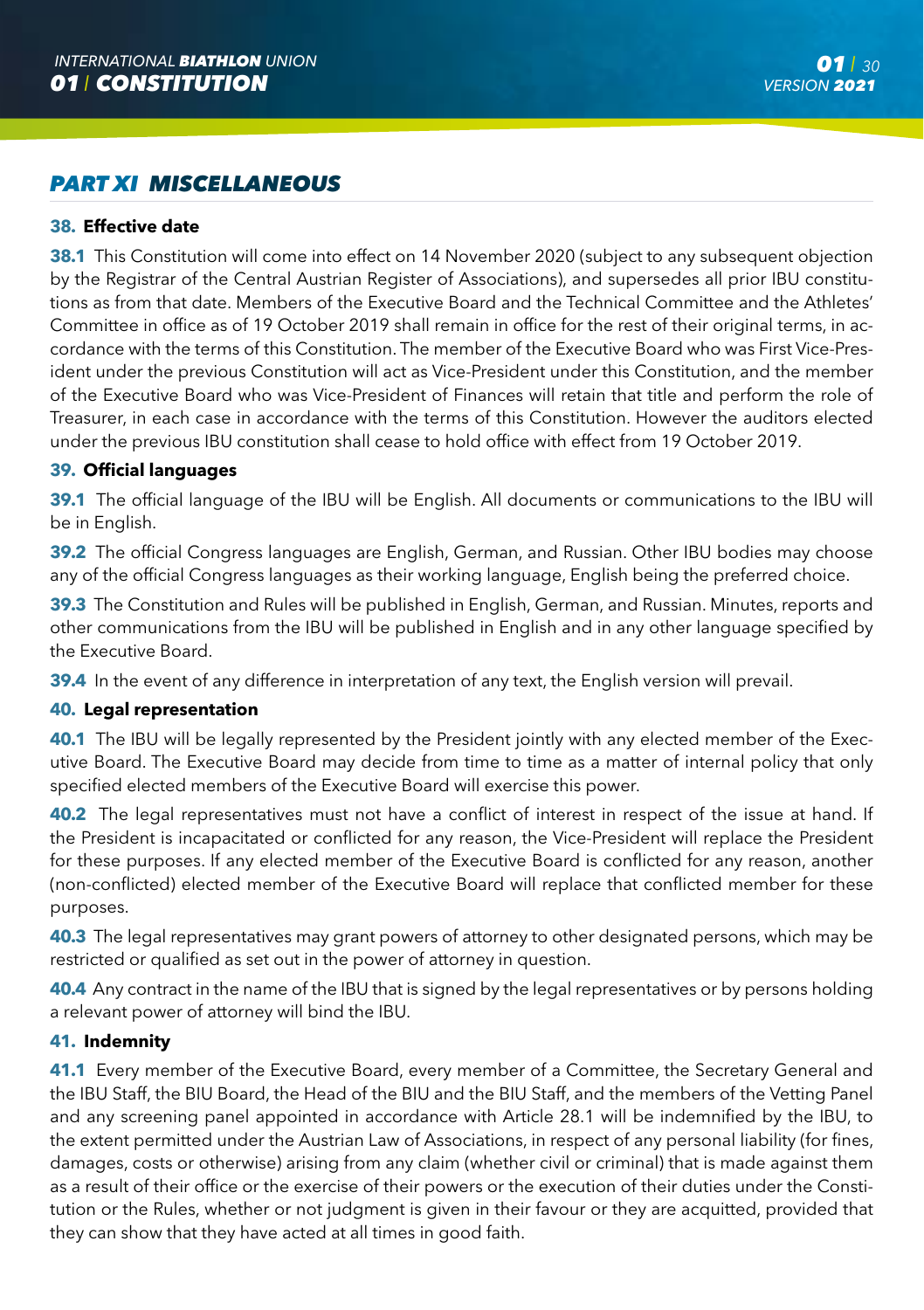#### **42. Financial year and audit**

**42.1** Unless Congress decides otherwise, the financial year of the IBU starts on 1 May and ends on 30 April.

**42.2** The IBU is a major association under Section 22 of the Austrian Law of Associations. The Executive Board will prepare annual financial statements that meet the requirements of that Section 22, and a chartered accountant appointed as Auditor by Congress (on the recommendation of the Executive Board, and in accordance with Article 13.2.9) will audit those annual financial statements.

**42.3** The IBU's audited annual financial statements will be submitted to Congress for approval in accordance with Article 13.2.10.

# **43. Amendments to the Constitution**

**43.1** Subject to Article 43.3, this Constitution may only be amended, added to or repealed by a motion passed by a Special Majority at a meeting of Congress.

**43.2** Notice of a proposal to amend this Constitution must be given by an NF Member or the Executive Board to the Secretary General no later than:

**43.2.1** ninety (90) days prior to an Ordinary Congress meeting; or

**43.2.2** the date on which a request is made to call an Extraordinary Congress meeting to consider the proposal.

**43.3** Amendments to this Constitution may be made by the Executive Board to correct typographical or clerical errors or for reasons of grammar or clarification, where those amendments arise from motions to amend the Constitution, provided the amendments do not materially contradict the decisions of Congress.

#### **44. Notifications and time-limits**

**44.1** Any notification to be given under this Constitution by a person (Notifying Party) will be sufficiently given to the party to whom the notice is required to be sent (Receiving Party) if it is given in writing and signed or authorised by an authorised person of the Notifying Party and delivered by one of the following means to the Receiving Party:

**44.1.1** by post to the last known address of the Receiving Party;

**44.1.2** by personal delivery, including by courier, to the published physical address of the Receiving Party;

**44.1.3** by electronic mail or other electronic means of communication, to the published email or other electronic address of the Receiving Party;

**44.1.4** by facsimile to the published facsimile number of the Receiving Party.

**44.2** Any time-limits stated in this Constitution will begin on the day on which the notification by the Notifying Party is sent. Official holidays and non-working days are included in the calculation of time-limits, save that if the last day of the time-limit falls on an official holiday or non-working day in the Country where the party who is subject to the time-limit resides, then the last day of the time-limit will be deemed to be the next working day. A time-limit will be deemed to have been met if the notification is received before midnight Central European Standard Time on the last day of the specified time limit.

# **45. Savings clause**

**45.1** Where a matter arises for which provision has not been made in the Constitution or the Rules, in accordance with Article 18.1.16 the Executive Board may provide for the matter as it deems appropriate.

**45.2** If any provision of this Constitution is determined to be unlawful or unenforceable for any reason, the remainder of this Constitution will remain intact and enforceable.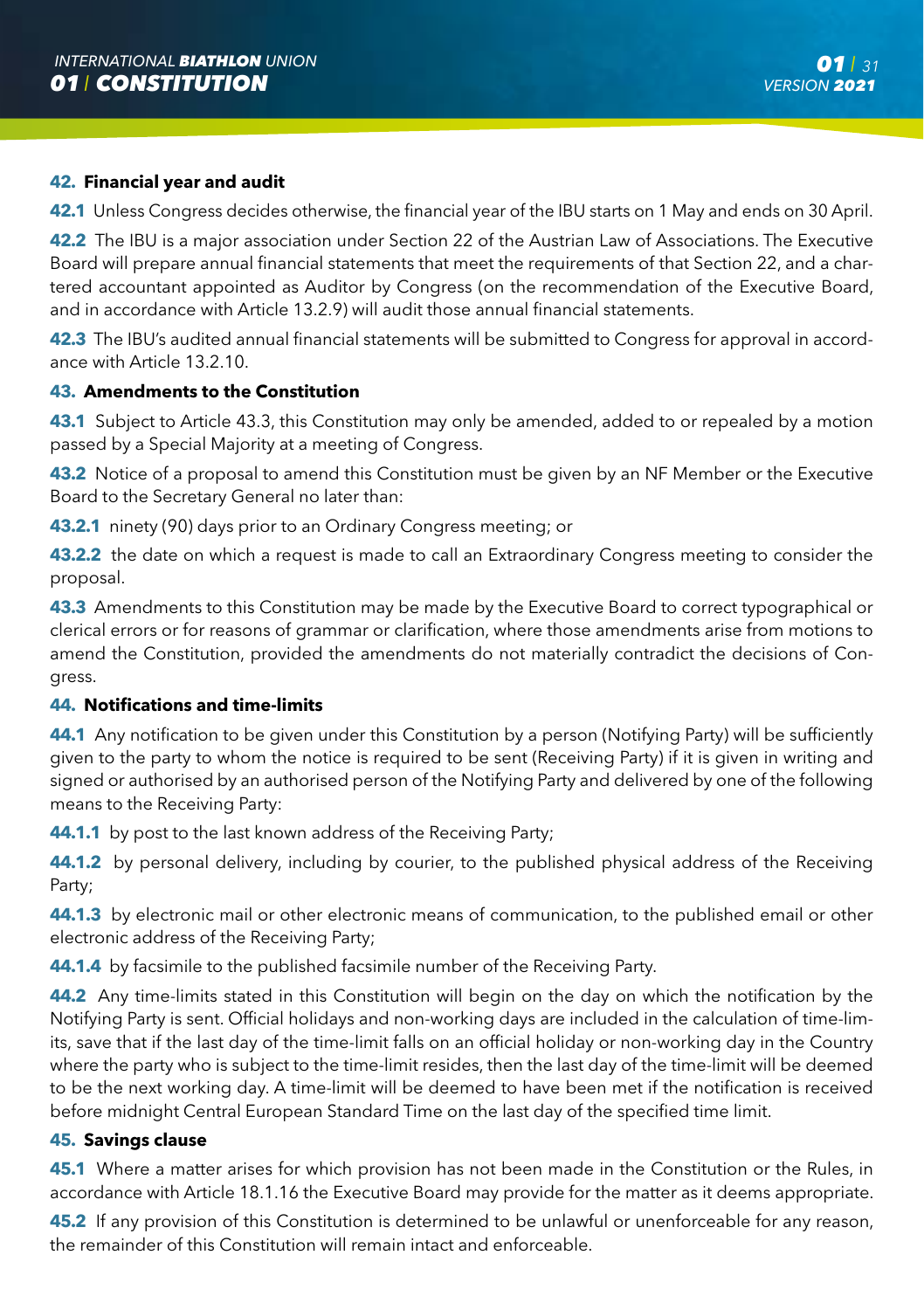# *APPENDIX 1 DEFINITIONS AND INTERPRETATION*

**A1.1** Italicised terms used in the Constitution have the following meanings:

**Absolute Majority** means more than half of all of the votes that could be cast if all of those entitled to vote were present.

**Athlete** means any biathlete competing in the sport of Biathlon who is a member of or affiliated to an NF Member or a member or affiliate organisation of an NF Member, or who otherwise participates in International Events or other Biathlon Competitions and/or in other activities organised, convened, authorised or recognised by the IBU or an NF Member, or is otherwise subject to the jurisdiction of the IBU and/or an NF Member.

**Athlete Support Personnel** means any coach, trainer, manager, agent, team staff, official, medical or para-medical personnel, selector, family member or other person working with, treating or assisting an Athlete.

**Athletes' Committee** means the Committee of that name established under Article 25.

**Auditor** means the chartered accountant appointed by Congress in accordance with Article 13.2.10 to carry out the functions specified in Article 42.2.

**Biathlon** means the sport of biathlon, as described in Article 1.2.

**Biathlon Competition** means any single Biathlon competition organised by the IBU or one or more of its NF Members, either on its own or in combination with other Biathlon competitions as part of a larger event, such as the Biathlon programme in the Winter Olympic Games.

**Biathlon Integrity Unit** means the unit described in Part VIII of this Constitution.

**BIU** means the Biathlon Integrity Unit.

**BIU Board** means the body described in Article 30.3.

**BIU Rules** means the rules of that name that are maintained by the Executive Board, subject to the ultimate authority of Congress.

**BIU Staff** means any person who is employed or engaged by the IBU or the BIU to undertake work for the BIU or on its behalf.

**CAS** means the Court of Arbitration for Sport in Lausanne, Switzerland.

**Citizen** means a person who has legal citizenship of a Country under the laws of that Country; or (in the case of a territory or region that is not an independent state) a person who has legal citizenship of the Country of which the territory or region is a part, and the right to permanent residence in the territory or region.

**Committee** means a group of people (whether described as a committee, a commission, a working group, a taskforce, or otherwise) that either (a) is established under Part VI of this Constitution to carry out the roles set out in that part; or (b) is appointed by the Executive Board in accordance with Article 18.1.12, whether on an ad hoc or a standing basis, to provide expertise, advice and/or other support to the Executive Board.

**Congress** means the body comprising the delegates of NF Members and any Observers and other permitted attendees at the relevant Congress meeting.

**Constitution** means this Constitution of the IBU.

**Country** means (a) a self-governing geographical area of the world recognised as an independent state by international law and international governmental bodies; and/or (b) a geographical territory or region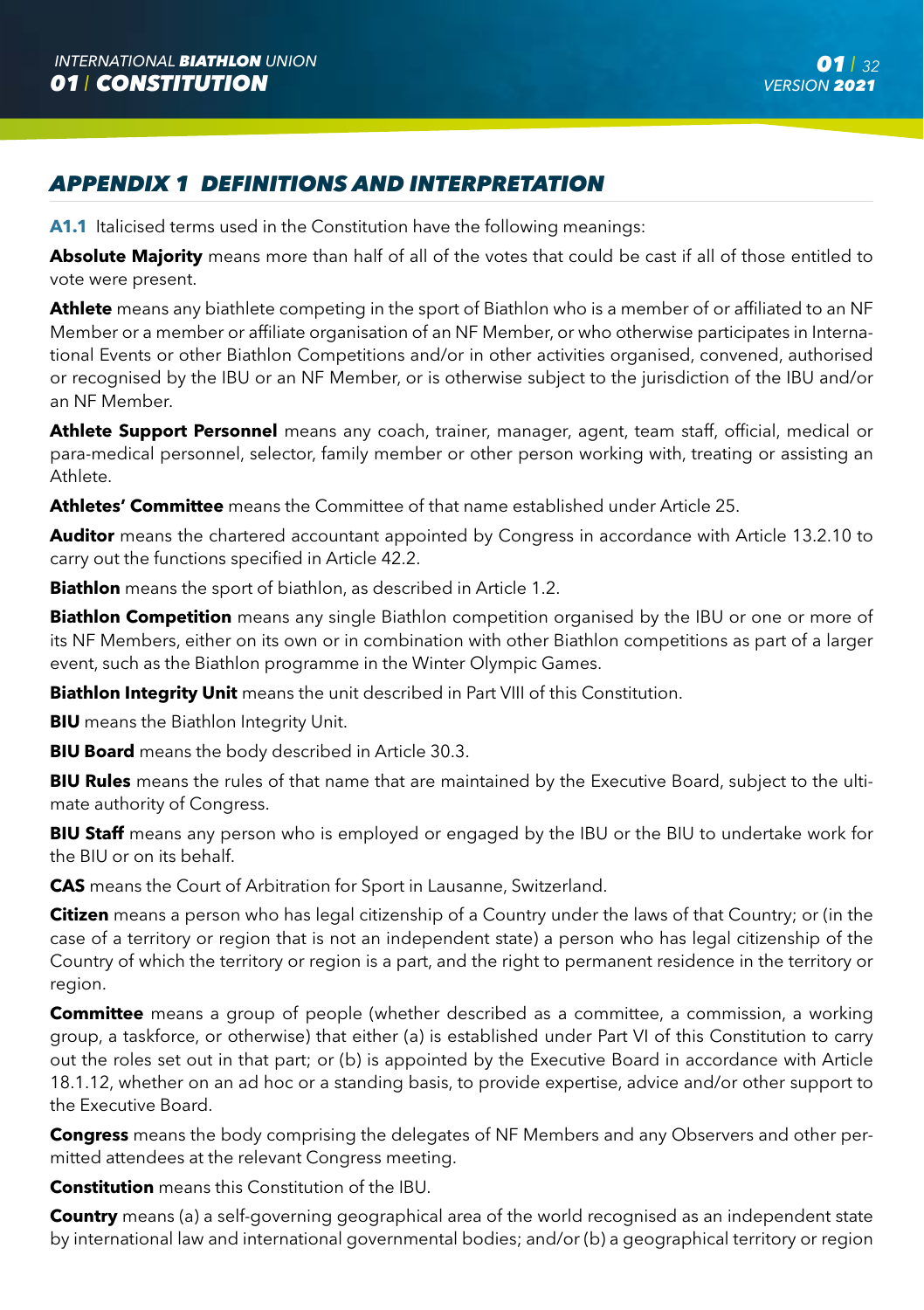that is not recognised as an independent state by international law and international government bodies but that has certain aspects of self-government, at least to the extent of being autonomous in the control of its sport, and which is recognised as such by the IBU.

**Disciplinary Tribunal** means a panel of one or more persons given the responsibility under Article 31 to hear and determine allegations of breach of the IBU Integrity Code or other Rules.

**Election Congress** means the Ordinary Congress meeting held every four years at which elections to the Executive Board and the Technical Committee are undertaken.

**Eligible** means not subject to any of the disqualifying conditions set out at Article 27.2; and **Eligibility**  shall be construed accordingly.

**Executive Board** means the body described in Part IV of this Constitution.

**Executive Board Rules** means the rules of that name maintained by the Executive Board, subject always to the ultimate authority of Congress.

**Extraordinary Congress meeting** means a meeting of Congress held in accordance with Article 14.2.

**Extraordinary Member**. See Article 9.

**Good Standing** means in compliance with all relevant membership obligations and therefore not suspended or otherwise restricted from exercising all relevant membership rights.

**Head of the BIU** means the person appointed by the BIU Board to manage the operations of the Biathlon Integrity Unit.

**Honorary Member.** See Article 9.

**IBU**. See Article 1.

**IBU Anti-Doping Rules** means the anti-doping rules issued by the IBU as part of the IBU Integrity Code.

**IBU Event and Competition Rules** means the rules of that name that are maintained by the Executive Board, subject to the ultimate authority of Congress.

**IBU Integrity Code** means the rules described in Article 29.1.

**IBU Members** has the meaning given to that term in Article 5.1.

**IBU Official** has the meaning given to that term in Article 27.1.

**IBU Staff** means any person who is employed or engaged (e.g., as a consultant or independent contractor) by the IBU to undertake work for it or on its behalf (including those employed or engaged by the IBU to work with the BIU, unless specified otherwise).

**Intellectual Property** means all rights and goodwill in copyright works, names, trademarks, service marks, devices, logos, designs, patents, processes and confidential information relating to the IBU or to any event, competition activity or programme conducted, promoted or administered by or on behalf of the IBU.

**International Competition(s)** means (a) the Biathlon programme of the Olympic Winter Games; and (b) the Biathlon World Championships, Youth/Junior World Championships, IBU World Cup events, IBU Cup events, continental championships, continental cups, regional cups, and all other competitions (winter or summer) that are now or in the future organised by or on behalf of the IBU between Athletes or teams of Athletes representing different Countries.

**International Referee** is a person appointed to such position by the IBU in accordance with the applicable Rules.

**IOC** means the International Olympic Committee.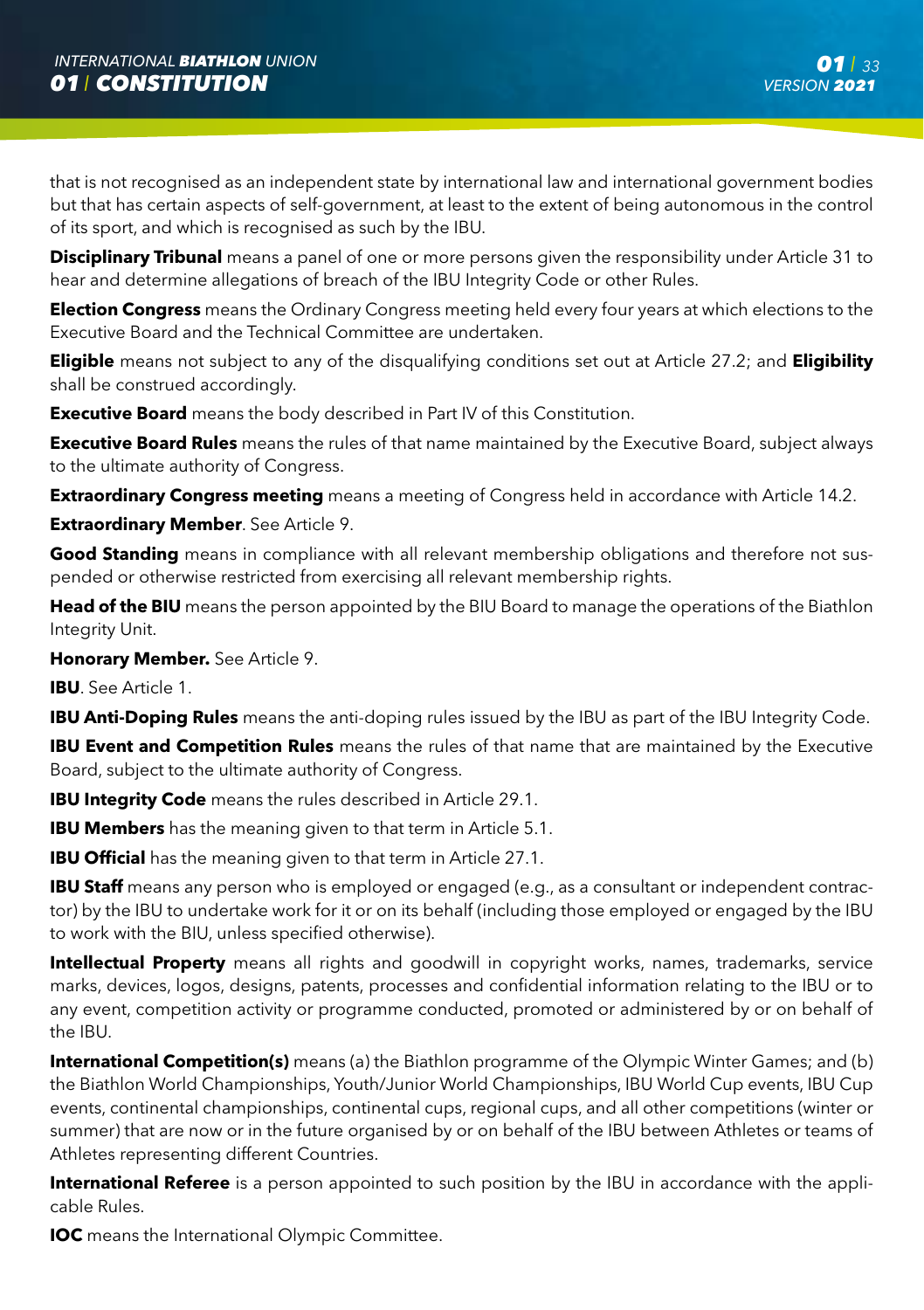**National Anti-Doping Organisation** has the meaning given to that term in the World Anti-Doping Code.

**National Federation** means a national governing body for the sport of Biathlon representing a particular Country.

**NF Member** means a National Federation that has been admitted to membership of the IBU.

**Notifying Party**. See Article 44.1.

**Observers** means the persons who are entitled to attend meetings of Congress as observers, as specified in the Rules of Congress.

**Olympic Year** means a year when the Olympic Winter Games take place.

**Ordinary Congress meeting** means the meeting of Congress that is held every second year, in accordance with Article 14, and includes Election Congress meetings.

**Person** (with an initial capital letter) includes natural persons, corporate bodies, and unincorporated bodies (whether or not having separate legal personality), and also includes the legal personal representatives, successors and permitted assigns of such person, as the context so requires; but references to a 'person' (with no initial capital letter) shall mean natural persons only.

**President** means the President of the IBU elected in accordance with Article 17.

**Purposes** means the purposes of the IBU described in Article 2.1.

**Receiving Party**. See Article 44.1.

**Reserved Rules** means the Articles designated as such in the version of the IBU Event and Competition Rules and the Annexes thereto that is approved by Congress at the 2019 Extraordinary Congress meeting. For the avoidance of doubt, any Articles in those versions of the IBU Event and Competition Rules and the Annexes thereto that are not designated as Reserved Rules (a) may be issued, amended, and/or rescinded by the Executive Board in accordance with Article 18.1.2; or (b) if they are Technical Rules, may be added to, amended or rescinded by the Technical Committee in accordance with Article 26.1.

**Rules** means the various rules and regulations of the IBU approved by Congress or issued by the Executive Board with the delegated authority of Congress or by the Technical Committee with the delegated authority of the Executive Board.

**Rules of Congress** means the rules of that name that are maintained by the Executive Board, subject to the ultimate authority of Congress.

**Rules for Honors** means the rules of that name that are maintained by the Executive Board, subject to the ultimate authority of Congress.

**Secretary General** means the Secretary General of the IBU referred to in Article 24.

**Simple Majority** means more than 50% of the valid votes cast by those present and entitled to vote.

**Special Majority** means two-thirds or more of the valid votes cast by those present and entitled to vote.

**Technical Committee** means the Committee of that name established under Article 26.

**Technical Delegates** are persons appointed to such positions by the IBU in accordance with the applicable Rules.

**Technical Rules** means the Articles designated as such in the version of the IBU Event and Competition Rules and the Annexes thereto that is approved by Congress at the 2019 Extraordinary Congress meeting.

**Treasurer** means the member of the Executive Board who is elected to that role in accordance with Article 17.

**Vetting Panel** means the panel referred to in Article 28.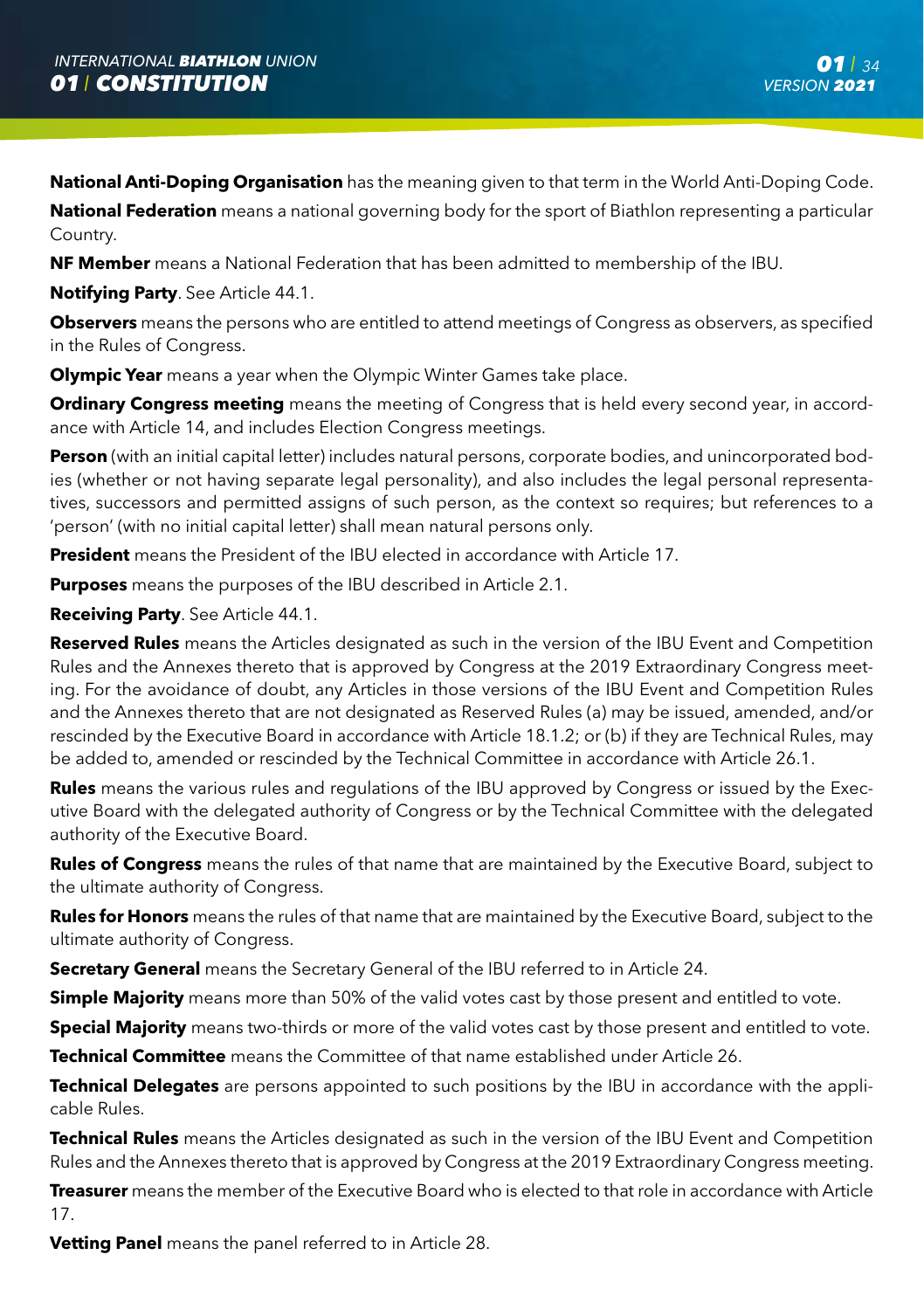**Vetting Rules** means the rules of that name that are maintained by the Executive Board, subject to the ultimate authority of Congress.

**Vice-President** means the Vice-President of the IBU elected in accordance with Article 17.

**WADA** means the World Anti-Doping Agency.

**World Anti-Doping Code** means the World Anti-Doping Code adopted by WADA, as amended from time to time.

**A1.2** In the Constitution and also in the Rules, unless expressly specified otherwise:

**A1.2.1** words importing one gender include the other gender;

**A1.2.2** words in the singular include the plural, and words in the plural include the singular;

**A1.2.3** references to Articles and Appendices are, unless otherwise stated, references to articles of and appendices to the document in which the references appear;

**A1.2.4** any reference to a provision in the Constitution or a Rule includes any modifications or successor provisions made or issued from time to time;

**A1.2.5** any reference to legislation includes any modification or re-enactment of legislation enacted in substitution of that legislation, and any regulation, order-in-council or other instrument from time to time issued or made under that legislation;

**A1.2.6** any reference to an agreement includes that agreement as modified, supplemented, novated or substituted from time to time:

**A1.2.7** a reference to 'writing' or 'write' or 'written' includes fax and email;

**A1.2.8** a reference to 'may' means 'in the sole discretion of such person';

**A1.2.9** a reference to a 'day' means any day of the week and is not limited to working days;

**A1.2.10** an expression of time refers to Central European Standard Time;

**A1.2.11** headings and tables of content are for reference only and will not affect the proper interpretation and application of the document; and

**A1.2.12** any words following the terms 'including', 'include', 'in particular', 'such as', 'for example', or any similar expression, will be construed as illustrative and will not limit the sense of the words, description, definition, phrase or term preceding those terms.

**A1.3** In the event of any inconsistency between the Constitution on the one hand and the Rules or any other document on the other hand, the Constitution will prevail.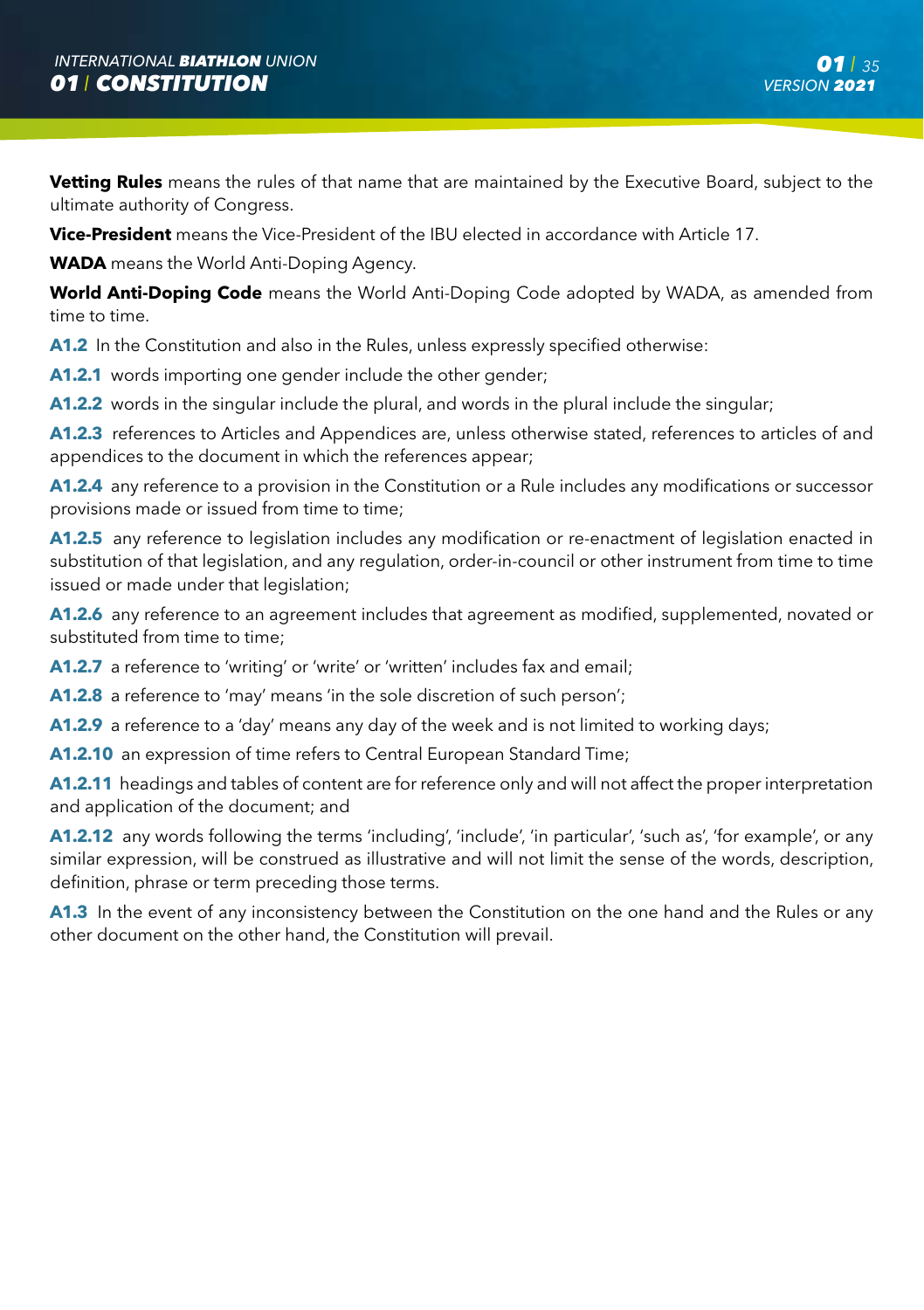*APPENDIX 2 IBU MARK(S)*



# **INTERNATIONAL BIATHLON UNION**

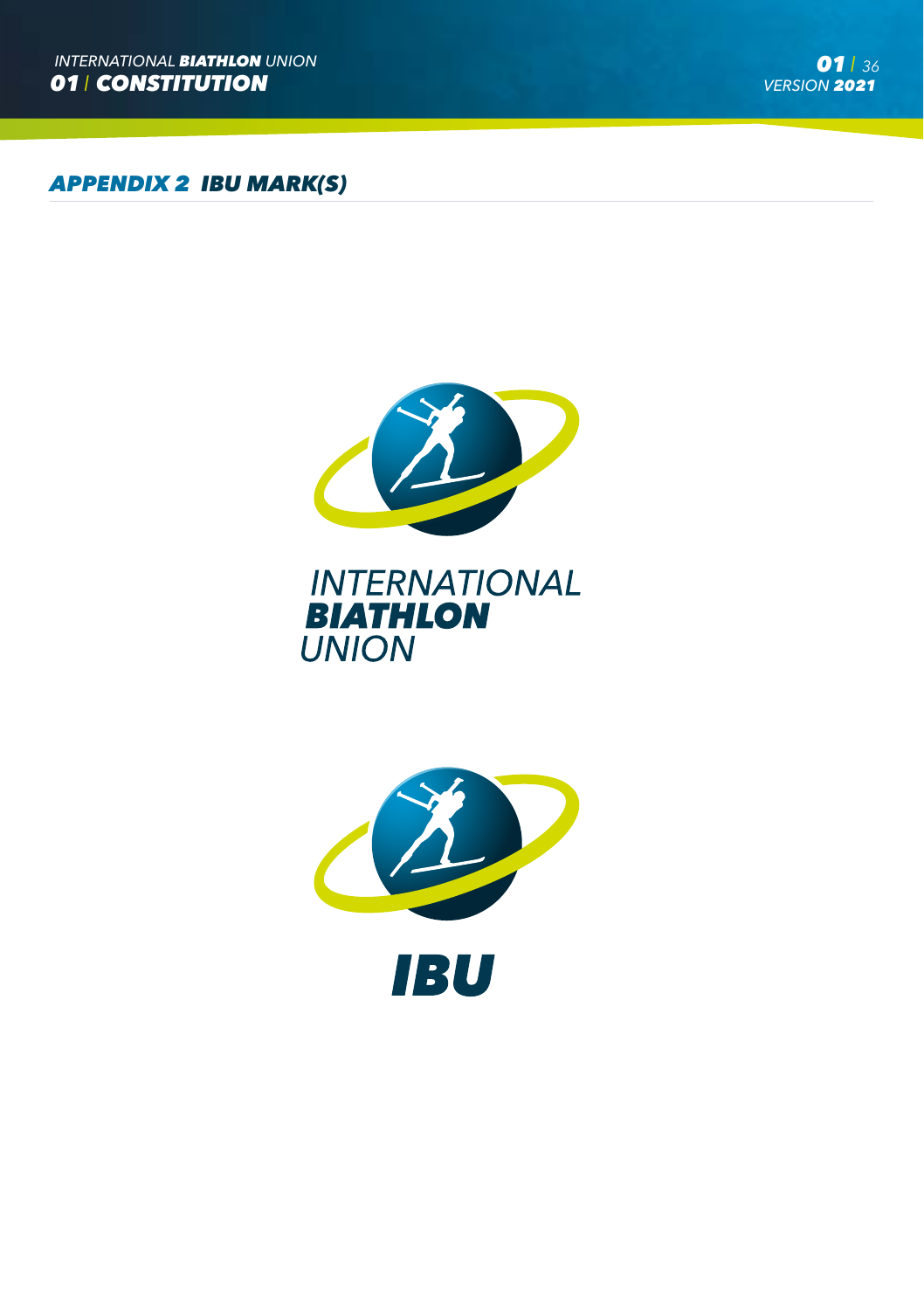# *APPENDIX 3 LIST OF NF MEMBERS OF THE IBU*

|    | 32<br><b>KGZ</b><br>The IBU currently has 54 full |                        |    |            |
|----|---------------------------------------------------|------------------------|----|------------|
|    | member federations:                               |                        |    | <b>KOR</b> |
|    |                                                   |                        | 34 | <b>LAT</b> |
| 01 | <b>ARG</b>                                        | Argentina              | 35 | <b>LIE</b> |
| 02 | ARM                                               | Armenia                | 36 | <b>LTU</b> |
| 03 | <b>AUS</b>                                        | Australia              | 37 | <b>MDA</b> |
| 04 | <b>AUT</b>                                        | Austria                | 38 | <b>MGL</b> |
| 05 | <b>BEL</b>                                        | Belgium                | 39 | <b>MKD</b> |
| 06 | BIH                                               | Bosnia and Herzegovina | 40 | <b>NED</b> |
| 07 | <b>BLR</b>                                        | <b>Belarus</b>         | 41 | <b>NOR</b> |
| 08 | <b>BRA</b>                                        | Brazil                 | 42 | <b>NZL</b> |
| 09 | <b>BUL</b>                                        | Bulgaria               | 43 | <b>POL</b> |
| 10 | <b>CAN</b>                                        | Canada                 | 44 | <b>ROU</b> |
| 11 | <b>CHI</b>                                        | Chile                  | 45 | <b>SLO</b> |
| 12 | <b>CHN</b>                                        | China                  | 46 | <b>SRB</b> |
| 13 | <b>CRO</b>                                        | Croatia                | 47 | <b>SUI</b> |
| 14 | <b>CYP</b>                                        | Cyprus                 | 48 | <b>SVK</b> |
| 15 | <b>CZE</b>                                        | Czech Republic         | 49 | <b>SWE</b> |
| 16 | <b>DEN</b>                                        | Denmark                | 50 | <b>TPE</b> |
| 17 | <b>ESP</b>                                        | Spain                  | 51 | <b>TUR</b> |
| 18 | <b>EST</b>                                        | Estonia                | 52 | <b>UKR</b> |
| 19 | <b>FIN</b>                                        | Finland                | 53 | <b>USA</b> |
| 20 | <b>FRA</b>                                        | France                 | 54 | <b>UZB</b> |
| 21 | <b>GBR</b>                                        | <b>Great Britain</b>   |    |            |
| 22 | <b>GEO</b>                                        | Georgia                |    |            |
| 23 | <b>GER</b>                                        | Germany                |    | The IBU cu |
| 24 | <b>GRE</b>                                        | Greece                 |    | provisiona |
| 25 | <b>GRL</b>                                        | Greenland              |    |            |
| 26 | <b>HUN</b>                                        | Hungary                | 01 | <b>AND</b> |
| 27 | <b>IND</b>                                        | India                  | 02 | <b>DOM</b> |
| 28 | <b>IRL</b>                                        | Ireland                | 03 | <b>ISL</b> |
| 29 | <b>ITA</b>                                        | Italy                  | 04 | <b>MEX</b> |
| 30 | <b>JPN</b>                                        | Japan                  | 05 | <b>RUS</b> |
| 31 | <b>KAZ</b>                                        | Kazakhstan             |    |            |

| 32 - | KGZ        | Kyrgyzstan                |
|------|------------|---------------------------|
|      | 33 KOR     | Korea                     |
|      | 34 LAT     | Latvia                    |
|      | 35 LIE     | Liechtenstein             |
|      | 36 LTU -   | Lithuania                 |
|      |            | 37 MDA Moldova            |
|      |            | 38 MGL Mongolia           |
|      |            | 39 MKD North Macedonia    |
|      |            | 40 <b>NED</b> Netherlands |
| 41   |            | <b>NOR</b> Norway         |
|      |            | 42 <b>NZL</b> New Zealand |
|      |            | 43 POL Poland             |
| 44   |            | <b>ROU</b> Romania        |
|      |            | 45 <b>SLO</b> Slovenia    |
|      |            | 46 SRB Serbia             |
|      |            | 47 <b>SUI</b> Switzerland |
|      |            | 48 <b>SVK</b> Slovakia    |
|      |            | 49 SWE Sweden             |
| 50   | <b>TPE</b> | Chinese Taipei            |
|      | 51 TUR     | Turkey                    |
|      |            | 52 UKR Ukraine            |
|      | 53 USA USA |                           |
| 54   | <b>UZB</b> | Uzbekistan                |

# **The IBU currently has five provisional members:**

|                      | 01 AND Andorra            |
|----------------------|---------------------------|
|                      | 02 DOM Dominican Republic |
|                      | 03 ISL Iceland            |
|                      | 04 MEX Mexico             |
| 05 <b>RUS</b> Russia |                           |
|                      |                           |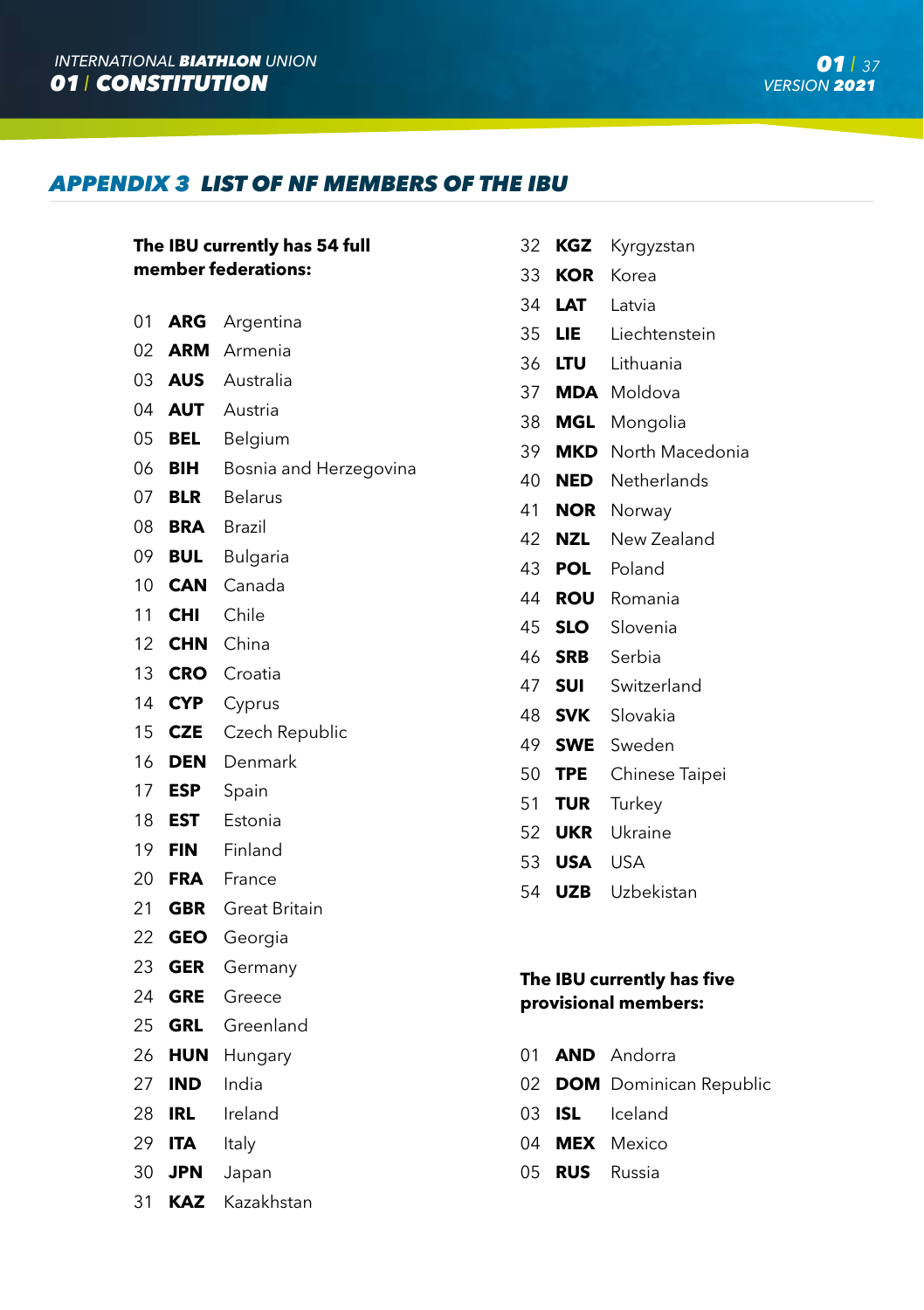# *APPENDIX 4 ADDITIONAL PROVISIONS RELATING TO NF MEMBERS*

# **A4.1 Applications for NF Membership and transfers of NF Membership**

**A4.1.1** Only Congress may admit a National Federation as a full NF Member.

**A4.1.1.1** A National Federation wishing to become an NF Member for a Country for which there is no current NF Member must apply in writing to the Executive Board.

**A4.1.1.2** An NF Member may not transfer its membership of the IBU to any other body without the prior written permission of the IBU. An NF Member may apply in writing to the Executive Board for such permission. The proposed transferee must also be a party to the application. The application will be treated as an application by the transferee for NF Membership.

**A4.1.2** The application for NF Membership must include:

**A4.1.2.1** the proposed name and address of the National Federation seeking admission as an NF Member;

**A4.1.2.2** the names and addresses of the directors and officers of the National Federation, and its categories of membership and number of members in each category, together with the number of individual participants affiliated to it;

**A4.1.2.3** a copy of the National Federation's constitution (translated into English if necessary); and

**A4.1.2.4** evidence establishing that the National Federation satisfies (or, in the case of an application for transfer, would upon such transfer satisfy) all of the requirements applicable to an NF Member.

**A4.1.3** The Executive Board may require the provision of such further information by the applicant as it considers relevant to the application. If and when the Executive Board is satisfied that the application satisfies all of the Article 6 requirements to be an NF Member, it will submit the application to the next meeting of Congress for decision. Unless the application is to replace a suspended NF Member, the Executive Board may admit an applicant National Federation as a provisional Member pending that meeting. If Congress does not admit as a full NF Member an applicant National Federation that has been admitted as a provisional NF Member by the Executive Board pursuant to this Article, the provisional membership terminates with immediate effect.

**A4.1.4** If the Executive Board declines to submit an application to become an NF Member to Congress, or if Congress rejects the application (which it may do in its absolute discretion), the applicant National Federation may appeal that decision to the CAS in accordance with Article 32.1.

**A4.1.5** If membership for a particular Country is vacant, and more than one body applies to be admitted as NF Member for that Country, or if an NF Member has been suspended by the Executive Board or by Congress, and another body applies in writing to the Executive Board to be admitted to membership in place of that suspended NF Member, or in other circumstances where there are competing claims to be the NF Member for a particular Country and the Executive Board considers it appropriate to apply this clause, the competing claims will be resolved as follows:

**A4.1.5.1** The Executive Board will specify the criteria by which the competing claims are to be assessed.

**A4.1.5.2** The Executive Board will appoint appropriate persons to a Committee to consider the respective claims of the competing bodies, in accordance with a fair and impartial process, and then to make a written recommendation as to which of those bodies, in the Committee's view, best meets the criteria and so should be the NF Member for that Country.

**A4.1.5.3** The Executive Board will submit that recommendation to the next meeting of Congress for decision. However, if it considers it appropriate to do so, the Executive Board may accept the recommend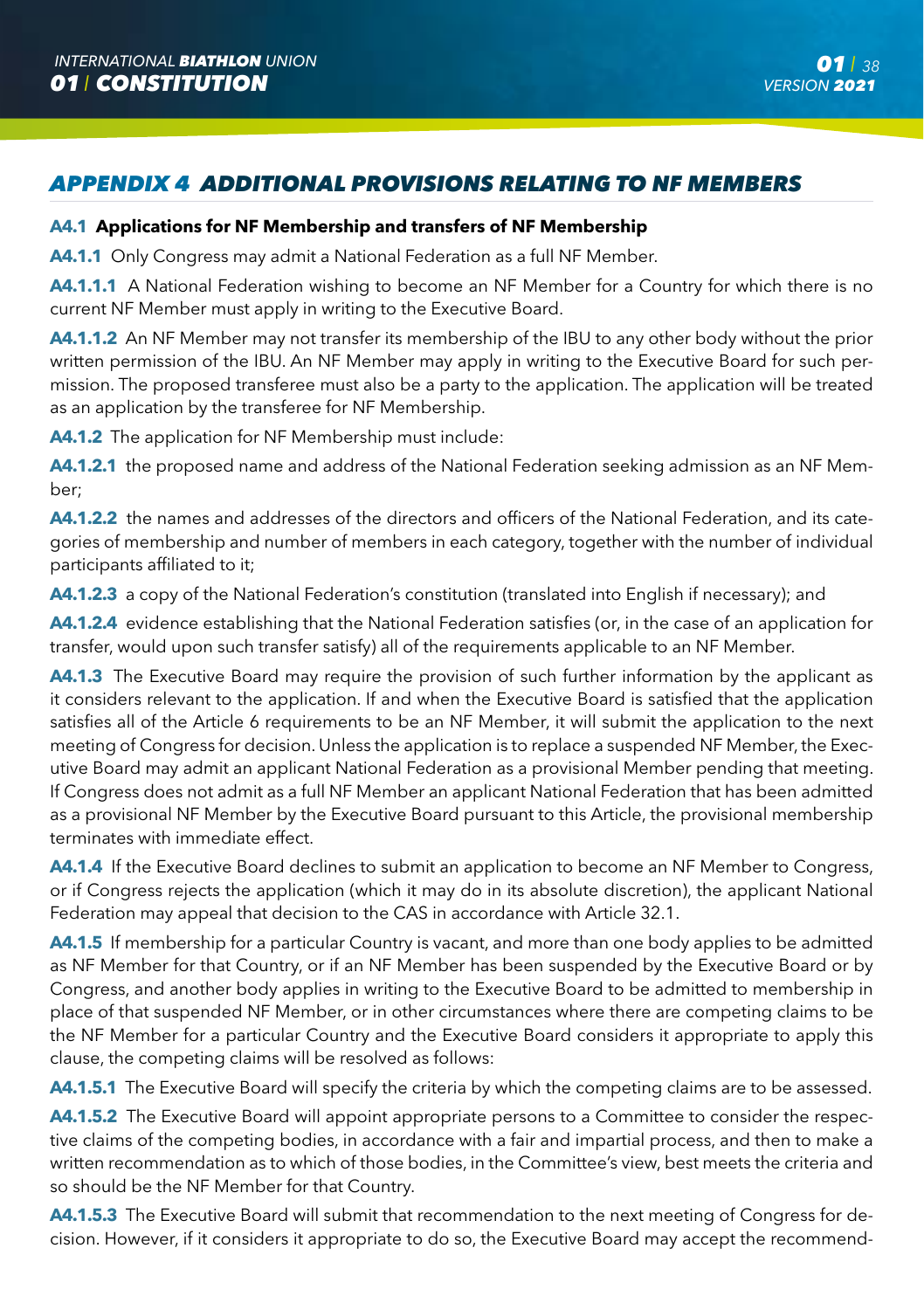ed body as a provisional NF Member pending that meeting, strictly without prejudice to the powers of Congress to accept or reject the recommended body as a full NF Member as it considers appropriate.

**A4.1.5.4** At its next meeting, Congress will consider the competing claims, together with the Committee's recommendation, and will give each claimant an equal opportunity to be heard by Congress, before deciding which claim to accept.

**A4.1.5.5** The decision of Congress will be final. The rejected claimant may challenge that decision exclusively by appeal to the CAS in accordance with Article 32.1.

# **A4.2 Suspension of membership or imposition of other sanction(s) by the Executive Board**

**A4.2.1** If, in the opinion of the Executive Board:

**A4.2.1.1** an NF Member ceases to meet one or more of the membership requirements set out in Article 6;

**A4.2.1.2** an NF Member is in breach of any one or more of its obligations under Article 8, including failing to pay its membership fee or any other amount(s) that it owes to the IBU by the deadline specified by the Executive Board;

**A4.2.1.3** an NF Member is in material breach of any other Article in this Constitution or any Rule or decision of Congress or the Executive Board; or

**A4.2.1.4** an NF Member acts in a manner that is contrary to one or more of the Purposes;

then the Executive Board may suspend the NF Member in question and/or may impose any of the following sanctions on the NF Member (which sanctions may be suspended so that they do not come into effect save in specified circumstances), as it considers fair and proportionate:

A. a warning or reprimand;

B. a fine;

- C. withholding of grants or subsidies;
- D. suspension of the NF Member's membership of the IBU (during which an NF Member may not exercise any of the rights of an NF Member, but must continue to observe the obligations of an NF Member);
- E. suspension of some or all of the NF Member's rights as an NF Member of the IBU, for example:
	- i. excluding the NF Member's Athletes, Athlete Support Personnel and/or officers/staff, officials, and/or IBU Officials who are Citizens of the Member's Country, from any International Competitions, other IBU events and activities, and/or any IBU position or body;
	- ii. withdrawing some or all start quotas for International Competitions to which the NF Member would otherwise be entitled;
	- iii. demoting a full NF Member to the status of provisional NF Member for the period of suspension (i.e., suspending the NF Member's rights to vote at meetings of Congress, to submit motions to the Executive Board and/or to Congress, to nominate individuals for election to the Executive Board or for election or appointment to any Committee, and/or to host International Competitions); and/or

F. any other reasonable sanctions that the Executive Board considers appropriate.

**A4.2.2** The Executive Board may specify either that such suspension or other sanction will last for a fixed period or that it will last until the NF Member satisfies certain terms and conditions imposed by the Executive Board, but in any event the suspension or other sanction will not last beyond the next Ordinary Congress meeting unless so resolved by Congress at that meeting.

**A4.2.3** Before imposing any sanction on an NF Member pursuant to this Article A4.2, the Executive Board will: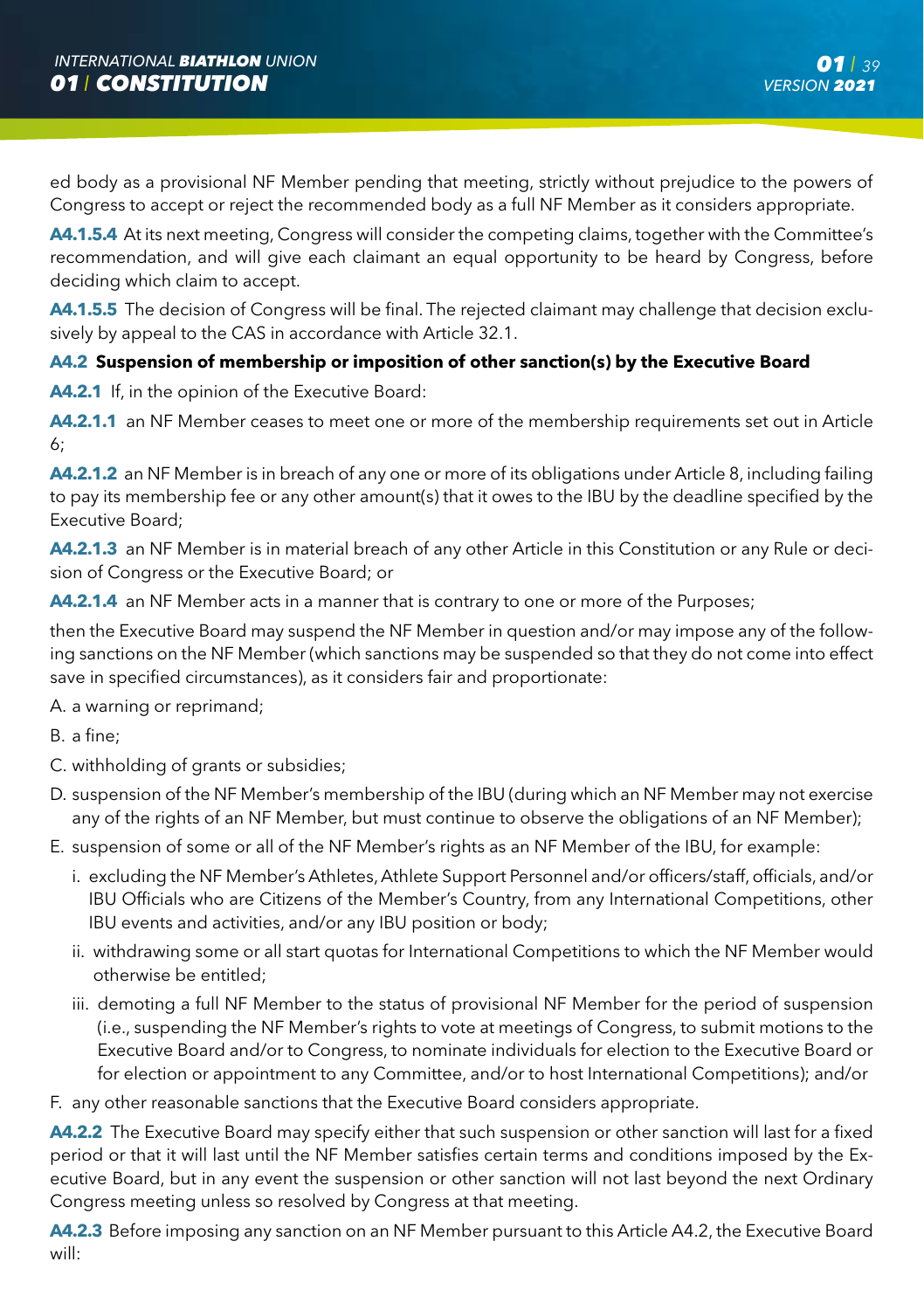**A4.2.3.1** notify the NF Member in writing of the sanction(s) it proposes to impose, giving the reasons for such proposal; and

**A4.2.3.2** give the NF Member at least 21 days to respond to the proposal, unless the Executive Board considers there is urgency that justifies a shorter deadline.

**A4.2.4** The Executive Board may at any time during the period of any suspension and/or other sanction of an NF Member:

**A4.2.4.1** extend the period of suspension and/or other sanction from that originally imposed, provided such extension is consistent with Article A4.2.2; and/or

**A4.2.4.2** revoke the suspension and/or other sanction if it is satisfied that the grounds on which it was imposed no longer apply or if specified terms and conditions have been met.

# **A4.3 Suspension of or expulsion from membership or imposition of other sanction(s) by Congress**

**A4.3.1** Congress may suspend an NF Member's membership of the IBU and/or impose any of the sanctions listed in Article A4.2.1 if:

**A4.3.1.1** the Executive Board recommends such suspension and/or other sanction, e.g., following the imposition of a suspension and/or other sanction by Executive Board under Article A4.2;

**A4.3.1.2** Congress decides that any one or more of the grounds set out in Article A4.2.1 apply; or

**A4.3.1.3** any terms and conditions imposed by the Executive Board under Article A4.2.2 have not been met to the satisfaction of Congress.

**A4.3.2** Congress may suspend an NF Member's membership of the IBU for a fixed period or until the NF Member satisfies any terms and conditions imposed by Congress. During such suspension, the NF Member may not exercise any of the rights of a NF Member, but must continue to observe the obligations of an NF Member.

**A4.3.3** At any Congress meeting held during the period of any suspension of an NF Member, Congress may:

**A4.3.3.1** extend the original period of suspension for a further period; or

**A4.3.3.2** revoke the suspension, if it is satisfied that the grounds on which the suspension was imposed no longer apply or that any terms and conditions imposed with the suspension have been satisfied.

**A4.3.4** Congress may expel an NF Member by motion passed by a Special Majority where:

**A4.3.4.1** the NF Member has committed a serious breach of one or more of its obligations under the Constitution or the Rules or decision of Congress or the Executive Board;

**A4.3.4.2** the NF Member has committed repeated or persistent breaches of one or more of its obligations under the Constitution or the Rules;

**A4.3.4.3** the NF Member has acted in a manner that has seriously impacted or risks seriously impacting on the reputation of the IBU and/or Biathlon;

**A4.3.4.4** the NF Member has been suspended under Article A4.3.1, and the matters giving rise to the suspension have not been addressed to the satisfaction of Congress; or

**A4.3.4.5** there is other just cause to expel the NF Member.

**A4.3.5** Before Congress resolves to expel or suspend or to impose any other sanction(s) on an NF Member, the Executive Board will:

**A4.3.5.1** notify the NF Member in writing of the proposal that Congress resolve to expel or suspend it from membership or impose any other sanction(s), giving the reasons for such proposal;